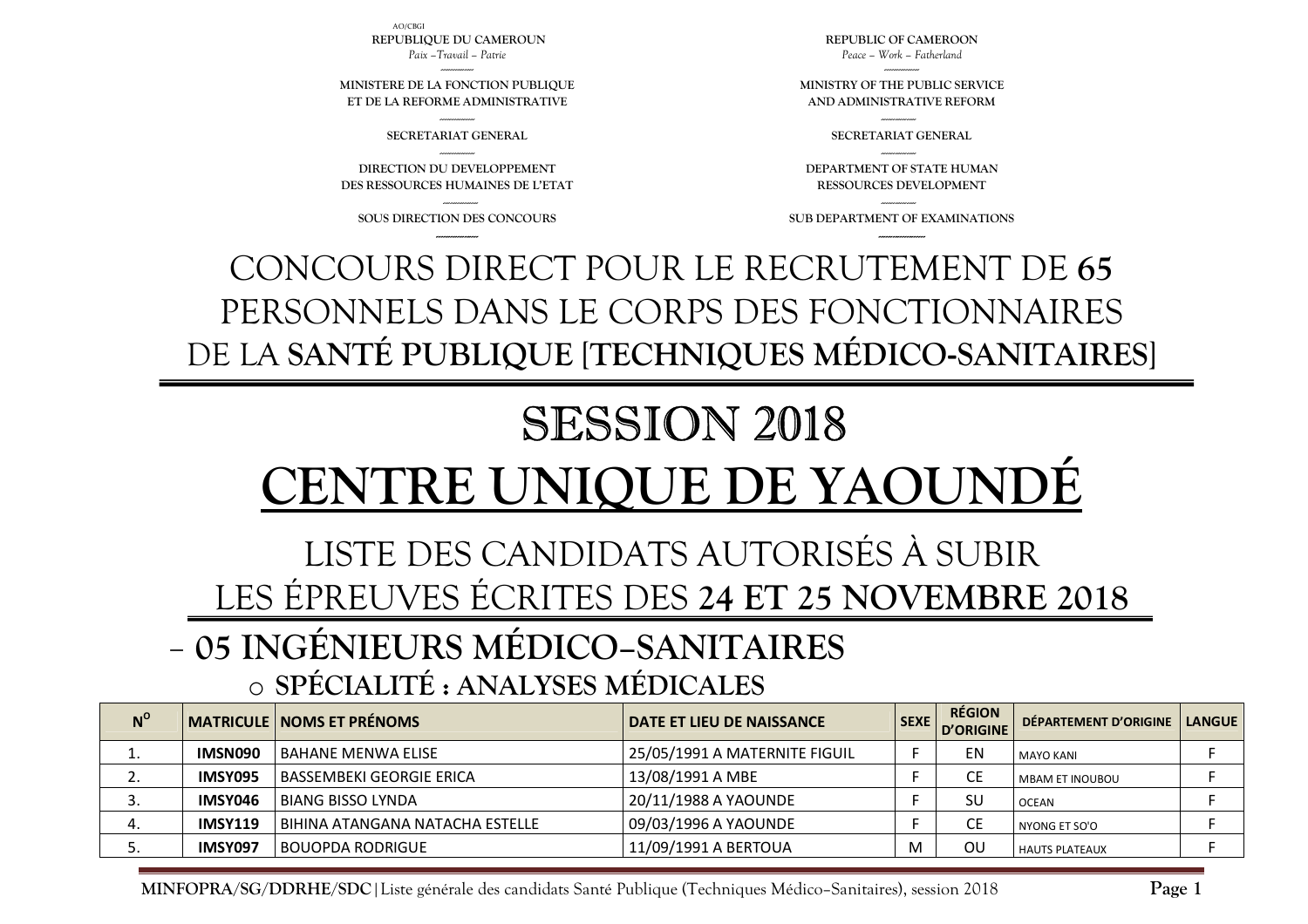| 6.  | IMSY063        | <b>CHETEUG NGUETSA GLWADYS</b>              | 21/02/1990 A DSCHANG          | F  | OU        | <b>MENOUA</b>          | F           |
|-----|----------------|---------------------------------------------|-------------------------------|----|-----------|------------------------|-------------|
| 7.  | <b>IMSE103</b> | DANSO SAFFA HERVE                           | 20/07/1992 A BERTOUA          | M  | ES        | LOM ET DJEREM          | F           |
| 8.  | <b>IMSM072</b> | DEZOUMBE DONHAI HONORE                      | 03/06/1990 A SALAK            | M  | EN        | <b>MAYO KANI</b>       | F.          |
| 9.  | IMSL091        | <b>EKOMO ANNE RUFINE</b>                    | 05/06/1991 A EBOLOWA          | F  | SU        | <b>MVILA</b>           | F           |
| 10. | <b>IMSD007</b> | EWANE NGALLE JACCOTTING THIERRY             | 04/11/1985 A DOUALA           | M  | LT        | <b>MOUNGO</b>          | F           |
| 11. | <b>IMSN060</b> | FADIMATOU BELLO HAMADOU DAMDAM              | 04/11/1989 A GAROUA           | F  | <b>NO</b> | <b>BENOUE</b>          | F           |
| 12. | <b>IMSY022</b> | FALMATA AMAZIA                              | 02/05/1987 A KOUSSERI         |    | EN        | <b>LOGONE ET CHARI</b> | F           |
| 13. | <b>IMSY020</b> | FOTSO MASSADO SANDRINE NOËLLE               | 18/01/1987 A AKONOLINGA       | F  | OU        | <b>KOUNG KHI</b>       | F           |
| 14. | <b>IMSY073</b> | <b>FOUAFACK GUIMKING BENZANIE</b>           | 21/06/1990 A YAOUNDE          | F  | OU        | <b>MENOUA</b>          | F           |
| 15. | <b>IMSY027</b> | <b>GBETYOUEN NGANZIE BLIQUISS</b>           | 17/07/1987 A DEHANE           | F  | OU        | <b>NOUN</b>            | F           |
| 16. | <b>IMSN094</b> | <b>GOUISSI ANGUECHIA DAVY HYACINTHE</b>     | 01/08/1991 A SOKAMALAM        | M  | ES.       | <b>HAUT NYONG</b>      | F           |
| 17. | <b>IMSY011</b> | <b>GUIEDEM ELISE</b>                        | 28/02/1986 A TSECHA-BANDJOUN  | F  | OU        | MIFI                   | F           |
| 18. | <b>IMSY079</b> | HADJA HADIDJA                               | 01/10/1990 A NGAOUNDERE       | F. | AD        | <b>VINA</b>            | F           |
| 19. | <b>IMSD113</b> | HALMATA MOHAMADOU                           | 01/05/1993 A NYAMBAKA-NDERE   | F. | AD        | <b>VINA</b>            | F           |
| 20. | <b>IMSY021</b> | HAMAN MAMOUDOU                              | 29/04/1987 A GODIGONG-MORA    | M  | EN        | <b>MAYO TSANAGA</b>    | F           |
| 21. | <b>IMSY028</b> | <b>IDRISSA ABAME</b>                        | 30/07/1987 A MAKARY           | M  | EN        | <b>LOGONE ET CHARI</b> | F           |
| 22. | <b>IMSY035</b> | JULIE SANDY NANA YENGA                      | 21/02/1988 A MUYUKA           | F  | OU        | <b>NDE</b>             | F           |
| 23. | <b>IMSG084</b> | <b>KALGONG GORGES</b>                       | 22/04/1991 A GAROUA           | M  | <b>NO</b> | <b>BENOUE</b>          | F           |
| 24. | IMSL047        | KAMGNO MOUKIMI DANA MURIELLE                | 04/01/1989 A AMBAM            | F  | OU        | <b>HAUTS PLATEAUX</b>  | F           |
| 25. | <b>IMSY071</b> | <b>KEMTA JOESEPHA</b>                       | 25/05/1990 A MBO BANDJOUN     | F. | OU        | <b>NDE</b>             | F           |
| 26. | <b>IMSG116</b> | <b>KENFACK VIRGINIE GIODELE</b>             | 14/08/1994 A BANGANGTE        | F. | OU        | <b>MENOUA</b>          | F           |
| 27. | IMSE054        | KETARE DJARO GHISLAIN BERENGER              | 22/03/1989 A NGAOUNDERE       | M  | ES        | <b>KADEY</b>           | F           |
| 28. | <b>IMSN108</b> | <b>KOM TALOM MIREILLE</b>                   | 02/01/1993 A DOUALA           | F  | OU        | <b>KOUNG KHI</b>       | F           |
| 29. | <b>IMSG056</b> | KOM TEUMA DORIS LAURE                       | 05/07/1989 A GAROUA           | F. | OU        | <b>KOUNG KHI</b>       | F           |
| 30. | <b>IMSG115</b> | KOMBOU TSEYEP DARRYL GABIN                  | 13/08/1993 A BONABERIE DOUALA | M  | OU        | <b>NDE</b>             | F           |
| 31. | <b>IMSD039</b> | KOUEMO MOTSE DORGELESSE FRANCINE ANTOINETTE | 24/05/1988 A BAFOUSSAM        | F. | OU        | MENOUA                 | F           |
| 32. | <b>IMSY018</b> | KUBONG NGUEPNKEP ALAIN LANDRY               | 16/11/1986 A MTE BANKA BFG    | M  | OU        | <b>NDE</b>             | F           |
| 33. | <b>IMSY017</b> | LEBOMO ETOGO EUGENIE LILIANE                | 07/10/1986 A SA'A             | F  | <b>CE</b> | LEKIE                  | F           |
| 34. | <b>IMSR082</b> | LINJOUOM YANNICK AIME                       | 17/03/1991 A FOUMBAN          | M  | OU        | <b>NOUN</b>            | $\mathsf F$ |
| 35. | IMSY080        | MAGAMGO FOWO JUDITH DOLYANNE                | 17/11/1990 A MBO              | F  | OU        | <b>MIFI</b>            |             |
| 36. | <b>IMSM068</b> | MAIRAMA IRENE VICTOIRE                      | 08/05/1990 A YAOUNDE          | M  | EN        | <b>MAYO DANAY</b>      | F           |
| 37. | <b>IMSY012</b> | <b>MBA DASSI HABIB</b>                      | 17/03/1986 A YAOUNDE          | M  | SW        | <b>MEME</b>            | F           |
| 38. | <b>IMSY052</b> | MBIETIE NOUMEGNI BORICE ZITA                | 07/03/1989 A BANGOUA          | F  | OU        | <b>NDE</b>             | F           |
| 39. | <b>IMSD051</b> | MEFIRE MBOUOMBOUO ABDEL AZIZ                | 14/02/1989 A BAIGOM           | M  | OU        | <b>NOUN</b>            | F           |
| 40. | IMSR093        | MEKOLO POUM ESTELLE ELODIE                  | 18/07/1991 A PETIT-POL        | F  | <b>ES</b> | <b>HAUT NYONG</b>      | F           |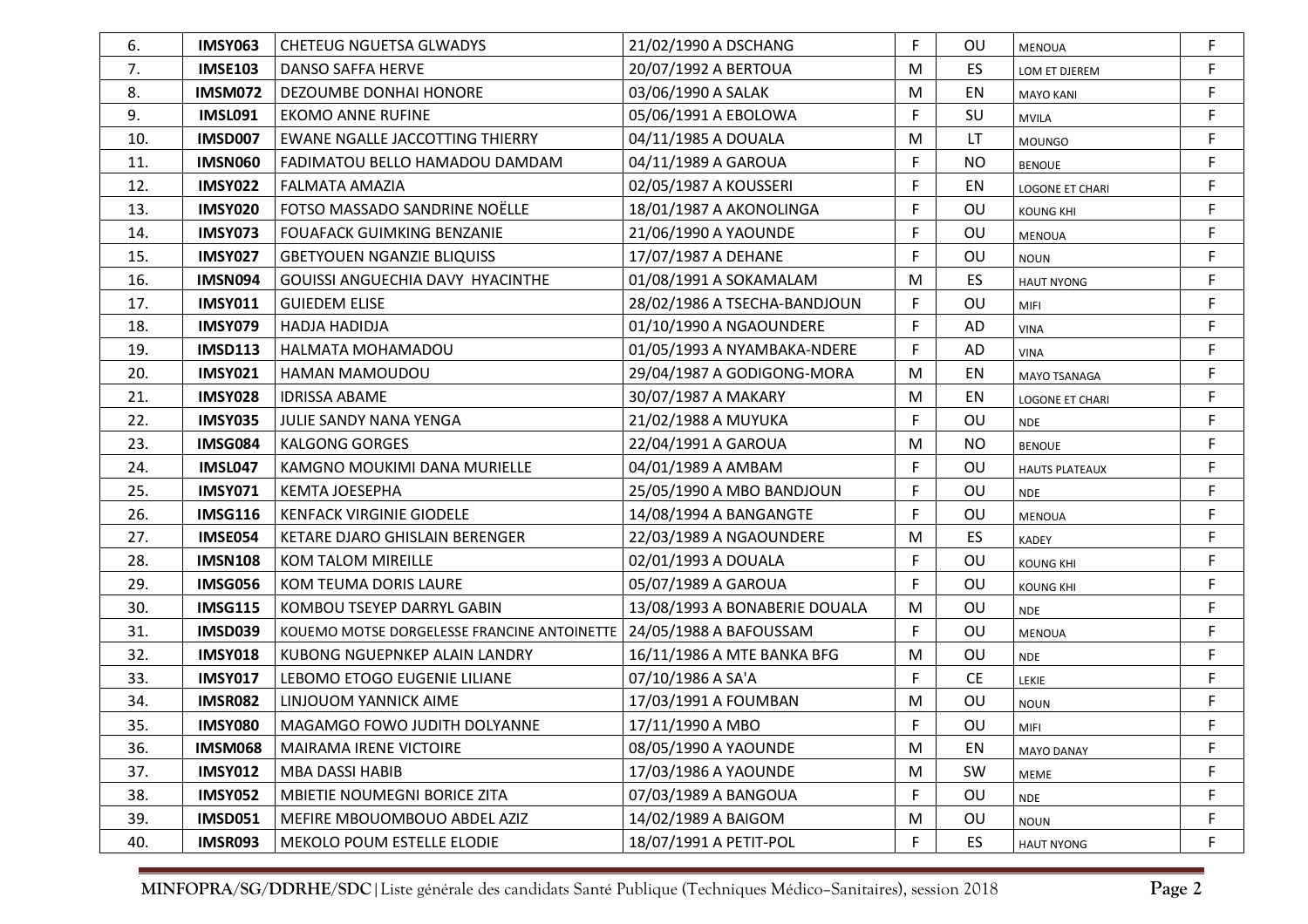| 41. | IMSY085        | MELINGUI ESSOMBA ROSE                 | 26/04/1991 A YAOUNDE             | F  | CE.       | <b>MFOUNDI</b>         | F  |
|-----|----------------|---------------------------------------|----------------------------------|----|-----------|------------------------|----|
| 42. | <b>IMSY089</b> | MENGUE NDJANA SONIA NINA              | 15/05/1991 A YAOUNDE I           | F  | <b>CE</b> | LEKIE                  | F  |
| 43. | <b>IMSY120</b> | MEPOUBONG KENGNE NELIE ALIDA          | 06/06/1996 A FOTO-DSCHANG        | F  | <b>OU</b> | <b>MENOUA</b>          | F. |
| 44. | <b>IMSY077</b> | MESSINA NKAMA INES SERAPHINE          | 11/09/1990 A MAROUA              | F  | <b>CE</b> | LEKIE                  | F  |
| 45. | <b>IMSY016</b> | <b>MEUPAH IRENE CHARLOTTE</b>         | 26/07/1986 A MBANGA              | F  | OU        | <b>HAUT NKAM</b>       | F. |
| 46. | <b>IMSE049</b> | MOANKONG MOANTAMB FRANCINE OLIVIA     | 15/01/1989 A NGUELEMENDOUKA      | F  | ES.       | <b>HAUT NYONG</b>      | F  |
| 47. | <b>IMSG069</b> | <b>MOUNTCHISSI CELESTIN</b>           | 12/05/1990 A MAYO LOUE           | M  | <b>NO</b> | <b>BENOUE</b>          | F  |
| 48. | <b>IMSY065</b> | NANA OLIVE CAROLINE                   | 26/02/1990 A DIBOMBARI           | F  | OU        | <b>NDE</b>             | F  |
| 49. | <b>IMSD013</b> | NANDA YOUWOU GISEL                    | 04/06/1986 A YAOUNDE             | F  | OU        | <b>NDE</b>             | F  |
| 50. | <b>IMSY078</b> | NDI MBARGA DAVID MARTIAL              | 22/09/1990 A YAOUNDE             | M  | <b>CE</b> | MBAM ET INOUBOU        | F  |
| 51. | <b>IMSY032</b> | NGAMASSI KONCHIPE ANGELINE            | 10/02/1988 A BABOATE             | F  | OU        | <b>HAUT NKAM</b>       | F  |
| 52. | <b>IMSD033</b> | NGASSAM ARNAUD                        | 13/02/1988 A BAFOUSSAM           | M  | OU        | <b>NDE</b>             | F  |
| 53. | <b>IMSY003</b> | NGATCHA TCHATCHOU ERWIN               | 12/09/1984 A YAOUNDE             | M  | OU        | <b>NDE</b>             | F  |
| 54. | <b>IMSY064</b> | NGNIMI HOUGNIA THIERRY FRANCK         | 25/02/1990 A BAFOUSSAM           | M  | AD        | <b>MAYO BANYO</b>      | F  |
| 55. | <b>IMSY006</b> | NGO BIBOUM LILIANE THECLE             | 19/08/1985 A YAOUNDE             | F  | LT        | <b>SANAGA MARITIME</b> | F  |
| 56. | <b>IMSY008</b> | NGO HELL VESTALE                      | 12/11/1985 A DIZANGUE            | F  | LT        | SANAGA MARITIME        | F  |
| 57. | <b>IMSY088</b> | NGO NDJEBET ARIANE                    | 13/05/1991 A YAOUNDE             | F  | LT.       | SANAGA MARITIME        | F  |
| 58. | <b>IMSY002</b> | NGUEFACK ASSAGOU CLARENCE DURANDE     | 30/08/1984 A YAOUNDE             | F. | OU        | <b>MENOUA</b>          | F  |
| 59. | <b>IMSD045</b> | NGUEND MOUAHA GUY EMMANUEL            | 26/10/1988 A DOUALA              | M  | LT        | <b>SANAGA MARITIME</b> | F  |
| 60. | <b>IMSY086</b> | NKODO MENGUE ROANNE ANNICK MARLENE    | 06/05/1991 A MBANDJOCK           | F. | <b>CE</b> | MEFOU ET AKONO         | F  |
| 61. | <b>IMSY070</b> | NKOMO ZO'ONA ANDRE JOBOUILLON         | 20/05/1990 A MTE EBOLOWA         | M  | SU        | <b>MVILA</b>           | F  |
| 62. | <b>IMSY106</b> | NOUBISSI JOUEGOUO LAURENCE            | 22/09/1992 A YAOUNDE             | F  | OU        | <b>HAUTS PLATEAUX</b>  | F  |
| 63. | <b>IMSD043</b> | NTOH NTOMB YOGO MARLYSE               | 13/09/1988 A BONABERI DOUALA     | F. | <b>CE</b> | NYONG ET KELLE         | F  |
| 64. | <b>IMSY099</b> | NZINKEU AMOUGOU AMANDA LUCIE          | 18/12/1991 A NDANGUENG II - MFOU | F. | <b>CE</b> | MEFOU ET AFAMBA        | F  |
| 65. | <b>IMSY026</b> | NZONTHEU NOBOU CAROLE                 | 13/06/1987 A YAOUNDE             | F  | OU        | <b>BAMBOUTOS</b>       | F  |
| 66. | <b>IMSY041</b> | <b>OBAMA JOSEPH WILLY BRICE</b>       | 26/06/1988 A BAFOUSSAM           | M  | SU        | <b>OCEAN</b>           | F  |
| 67. | <b>IMSD050</b> | PATIPEWE TCHOKOMENI ENGELINE DANIELLE | 02/02/1989 A DOUALA              | F. | OU        | <b>HAUT NKAM</b>       | F  |
| 68. | <b>IMSY057</b> | PEMPEME INOUSSA                       | 19/08/1989 A NJINGOUMBE          | M  | OU        | <b>NOUN</b>            | F  |
| 69. | <b>IMSY059</b> | SADO OUAFO ALEX STEPHANE              | 03/11/1989 A BAFOUSSAM           | M  | OU        | <b>KOUNG KHI</b>       | F  |
| 70. | <b>IMSY001</b> | <b>SALI DJIDJA SOLANGE</b>            | 05/05/1984 A DOUALA              | F  | EN        | <b>MAYO KANI</b>       |    |
| 71. | <b>IMSG061</b> | SATOU NGAH GRESCENCE                  | 13/11/1989 A BERTOUA             | F. | AD        | <b>MAYO BANYO</b>      | F  |
| 72. | <b>IMSG101</b> | <b>SEN ABEL</b>                       | 22/04/1992 A MOKOLO              | M  | EN        | MAYO TSANAGA           | F  |
| 73. | <b>IMSN030</b> | SITTY EGUESSA PIERRE CLAVER           | 20/11/1987 A MBOUDA              | F  | <b>NO</b> | <b>MAYO LOUTI</b>      | F  |
| 74. | <b>IMSD105</b> | SOULEYMANOU DABO                      | 25/08/1992 A MEIGANGA            | M  | AD        | MBERE                  | F  |
| 75. | <b>IMSD098</b> | TAGNE SAM AUREOLE GIRESSE             | 10/11/1991 A BONABERI DOUALA     | M  | OU        | MIFI                   | F  |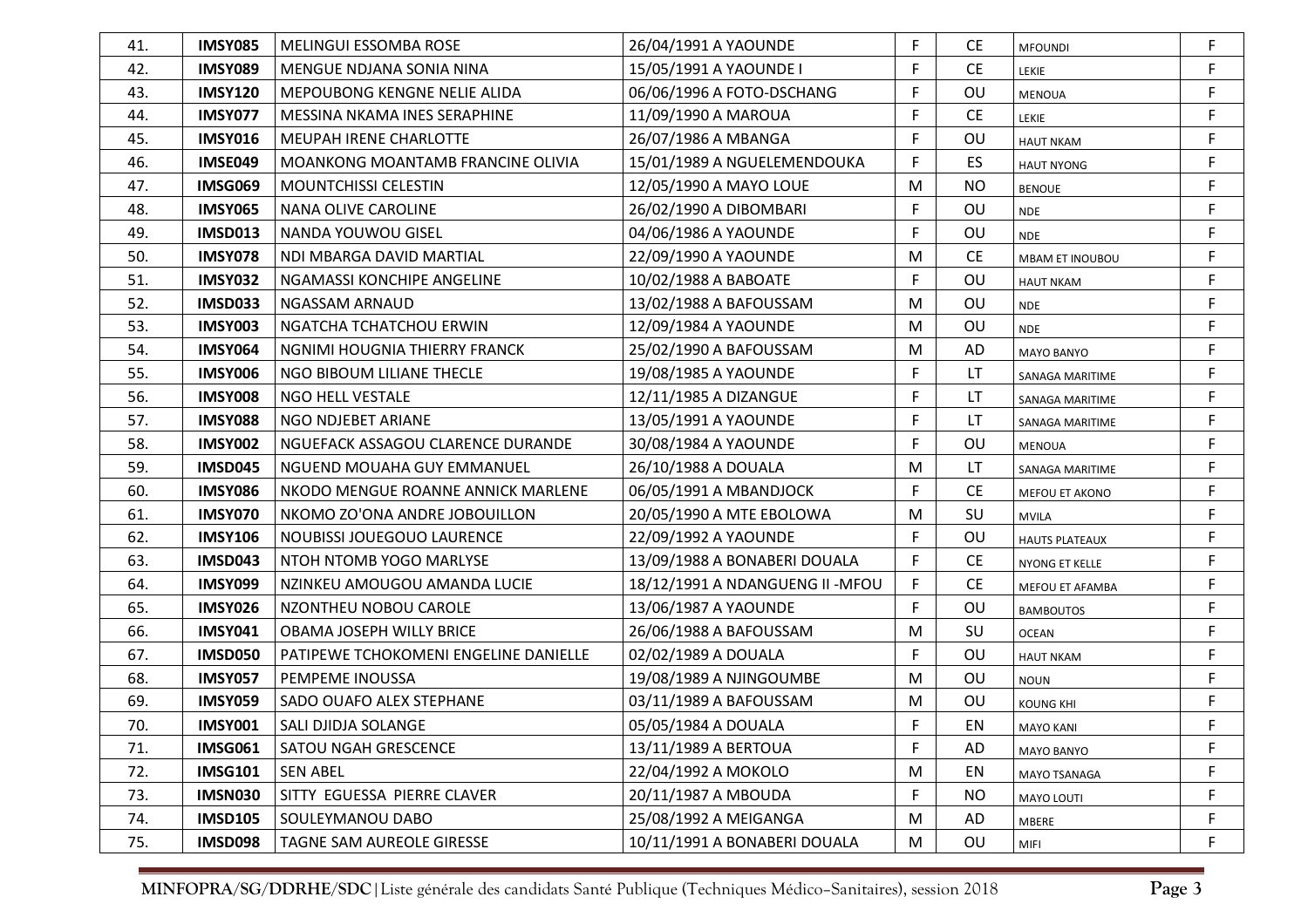| 76. | IMSY038        | TANKEU NOUNDOU ARMEL NARCISSE          | 31/03/1988 A BAFOUSSAM  | M  | OU        | <b>NDE</b>       | F. |
|-----|----------------|----------------------------------------|-------------------------|----|-----------|------------------|----|
| 77. | IMSD015        | TCHAMADEU DJEUGOUE CHRYSTELLE DOLLY    | 05/07/1986 A BANA       | Е  | OU        | <b>HAUT NKAM</b> | F. |
| 78. | <b>IMSY100</b> | <b>TCHAPDA SATO WILLY</b>              | 16/04/1992 A YAOUNDE    | M  | <b>NW</b> | MEZAM            | F. |
| 79. | <b>IMSY014</b> | <b>TCHAPGUEM DALIA DYRIL</b>           | 25/06/1986 A DOUALA     | F. | OU        | <b>MIFI</b>      | F  |
| 80. | <b>IMSY023</b> | TCHEBAYOU NGAPA CEDRICE épse TSAVEM    | 21/05/1987 A YAOUNDE    | F. | OU        | <b>HAUT NKAM</b> | F  |
| 81. | <b>IMSR114</b> | TCHOKOTE KOUEMO MANUELLA DIANE         | 16/07/1993 A YAOUNDE    | F. | OU        | <b>HAUT NKAM</b> | F. |
| 82. | <b>IMSG031</b> | <b>TCHOUMENE NADINE</b>                | 07/01/1988 A BALESSIN   | F. | OU        | <b>MENOUA</b>    | F. |
| 83. | <b>IMSY083</b> | TENE SIGNE VANESSA MARYLINE            | 19/03/1991 A YAOUNDE    | F. | OU        | <b>MENOUA</b>    | F. |
| 84. | IMSY075        | <b>TENO TEMWA THERESE</b>              | 16/08/1990 A BUEA       | F  | EN        | <b>MAYO KANI</b> | F. |
| 85. | IMSY025        | <b>TENTIEY ZENABOU MARIAME DESIREE</b> | 13/06/1987 A YAOUNDE    | F. | OU        | <b>NOUN</b>      | F  |
| 86. | IMSY048        | <b>TIOTSIA STEPHANIE ARIANE</b>        | 06/01/1989 A ABAFOU     | F. | OU        | <b>MENOUA</b>    | F. |
| 87. | <b>IMSG009</b> | <b>WANKIO TOJU ANGELE SOPHIE</b>       | 08/01/1986 A YAOUNDE    | F. | OU        | <b>NDE</b>       | F. |
| 88. | <b>IMSY107</b> | <b>WOUA TINING SYLVIANE</b>            | 23/09/1992 A DOUALA     | F. | OU        | <b>BAMBOUTOS</b> | F. |
| 89. | <b>IMSY024</b> | YANTCHA BINDELE RAÏSSA GWLADYS         | 30/05/1987 A YAOUNDE    | F. | <b>OU</b> | <b>NDE</b>       | F. |
| 90. | IMSY042        | YOMI VANESSA AIMEE                     | 25/08/1988 A YAOUNDE    | F. | OU        | <b>NDE</b>       | F. |
| 91. | IMSE044        | YVES BELEL MAGLOIRE                    | 29/09/1988 A NGAOUNDERE | M  | AD        | <b>VINA</b>      | F. |
| 92. | IMSY096        | ZEPSA NGOLZAMBA RAISSA PRUDENCE        | 24/08/1991 A MOMBEL I   | F. | ES.       | <b>KADEY</b>     | F. |

### • **ANGLOPHONE CANDIDATES**

| 93. | <b>IMSY109</b> | l ATEUTCHIA NGOUANET SANDRA  | 26/01/1993 A BANGANGTE       |   | ΟU        | <b>MENOUA</b>    |  |
|-----|----------------|------------------------------|------------------------------|---|-----------|------------------|--|
| 94. | <b>IMSY104</b> | l NGUEDIA MEGUIMFOUET LINDA  | 27/07/1992 A YAOUNDE         |   | ΟL        | <b>MENOUA</b>    |  |
| 95. | IMSA004        | OBIE DIBANDO ELISABETH       | 16/02/1985 A LOGBADJECK-EDEA |   | SW        | <b>NDIAN</b>     |  |
| 96. | <b>IMSG111</b> | l TAGNE TAKU ROSTAND ULRICHE | 20/03/1993 A BAMOUGOUM       | М | ΟU        | KOUNG KHI        |  |
| 97. | IMSN058        | <b>TANYI ERIC AZEH</b>       | 21/10/1989 A NGAOUNDERE      | м | <b>SW</b> | LEBIALEM         |  |
| 98. | <b>IMSY112</b> | <b>TCHINDA PIANTA NERIES</b> | 27/03/1993 A NDOP            |   | ΟU        | <b>BAMBOUTOS</b> |  |

#### o**SPÉCIALITÉ : KINÉSITHÉRAPIE**

| $N^{\circ}$ |                | <b>MATRICULE   NOMS ET PRÉNOMS</b>      | <b>DATE ET LIEU DE NAISSANCE</b> | <b>SEXE</b> | <b>RÉGION</b><br>D'ORIGINE | DÉPARTEMENT D'ORIGINE | <b>LANGUE</b> |
|-------------|----------------|-----------------------------------------|----------------------------------|-------------|----------------------------|-----------------------|---------------|
| 99.         | IMSY037        | l DJOUANA MALEFAA LUDICE ISABELLE GOLDA | 14/03/1988 A MBOUDA              |             | ΟU                         | MENOUA                |               |
| 100.        | <b>IMSY117</b> | l NANFACK NOUTSAWO HANS WILLIAM         | 17/11/1994 A FONGO-TONGO         |             | ΟL                         | MENOUA                |               |
| 101.        | IMSY076        | l SIPEWO MONKIEDJE MICHELE ARTHEL       | 25/08/1990 A YAOUNDE             |             | ΟU                         | l HAUTS PLATEAUX      |               |
| 102.        | IMSY074        | TEDAH ALAIN MARSANAUD                   | 21/06/1990 A BALEVENG            |             | ΟL                         | <b>MENOUA</b>         |               |

### • **ANGLOPHONE CANDIDATES**

| 103. | <b>IMSY110</b> | CHU BUH FRANKLIN | . A WUM<br>1993'<br>$\overline{\phantom{a}}$<br>1/03/1993.<br>U TI | M | NW | <b>MENCHUM</b> |  |
|------|----------------|------------------|--------------------------------------------------------------------|---|----|----------------|--|
| 104. | IMSY055        | MEH BASIL KUM    | 02/05/1989 A WUM                                                   | M | NW | <b>MENCHUM</b> |  |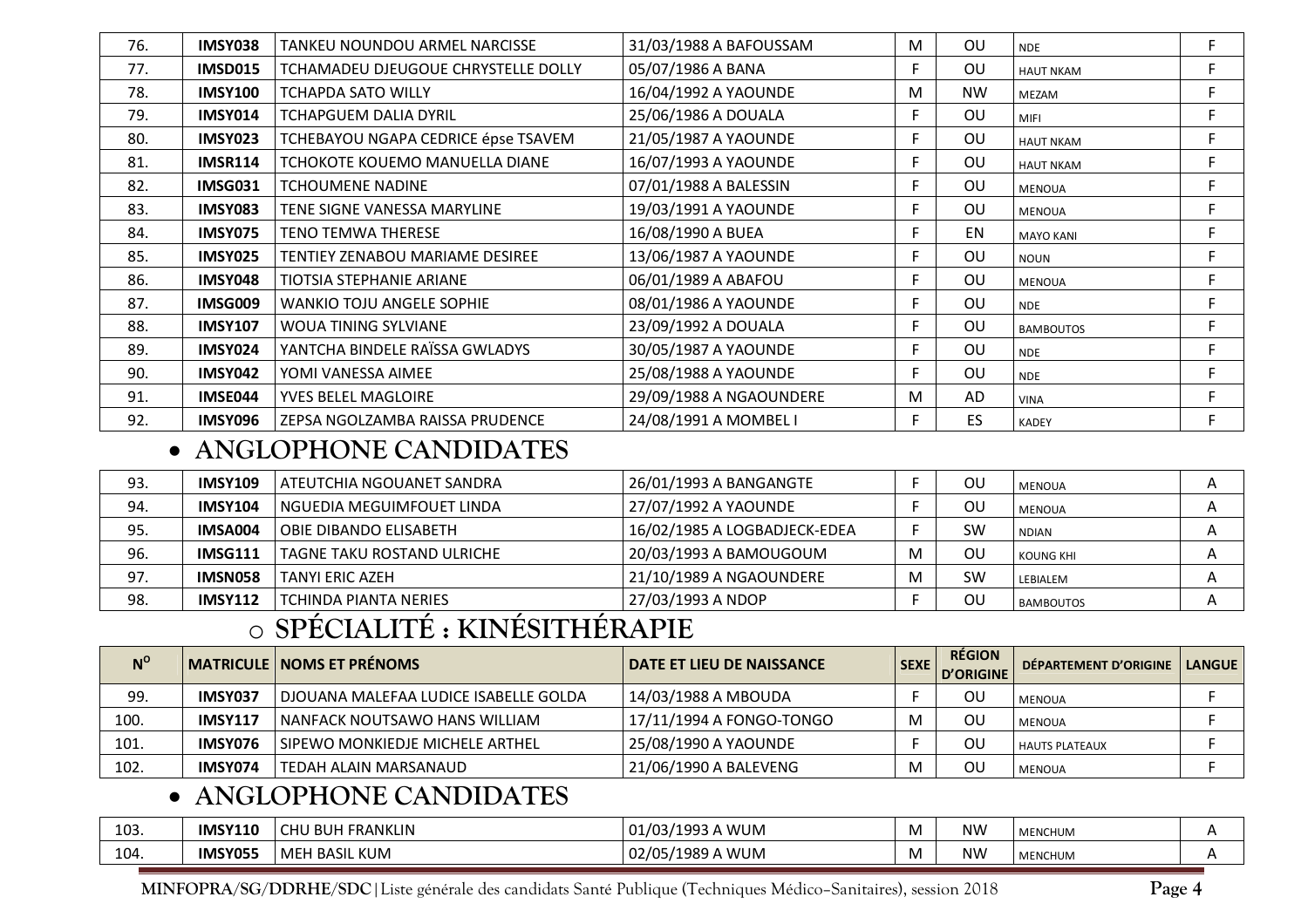#### o**SPÉCIALITÉ : RADIOLOGIE**

| $N^{\circ}$ |                | <b>MATRICULE   NOMS ET PRÉNOMS</b>   | DATE ET LIEU DE NAISSANCE    | <b>SEXE</b> | <b>RÉGION</b><br><b>D'ORIGINE</b> | DÉPARTEMENT D'ORIGINE | <b>LANGUE</b> |
|-------------|----------------|--------------------------------------|------------------------------|-------------|-----------------------------------|-----------------------|---------------|
| 105.        | IMSL066        | <b>BAYIHA MBOUA JOSE</b>             | 05/03/1990 A YAOUNDE         | M           | CE                                | <b>NYONG ET KELLE</b> | F.            |
| 106.        | IMSG092        | DJIVAÏ ABBA GOMBO                    | 18/07/1991 A GAROUA          | M           | EN                                | <b>MAYO TSANAGA</b>   | F             |
| 107.        | <b>IMSY081</b> | DJONGNYE ANTONIA                     | 14/12/1990 A YAOUNDE         | F           | 0U                                | <b>HAUTS PLATEAUX</b> | F             |
| 108.        | IMSR034        | DOUANLA BOGNING ARMEL                | 18/02/1988 A BAFOUSSAM       | M           | OU                                | <b>MENOUA</b>         | F.            |
| 109.        | IMSD040        | <b>GWEDONG MEGNIKENGNI LOUISETTE</b> | 15/06/1988 A MBOUDA          | F           | OU                                | <b>MENOUA</b>         | F             |
| 110.        | IMSG036        | <b>HOUMTIE NDE NELIE CARINE</b>      | 24/02/1988 A SOMIE           | Е           | AD                                | <b>MAYO BANYO</b>     | F.            |
| 111.        | IMSN010        | <b>KENMOGNE ROLANDE</b>              | 08/02/1986 A NGAOUNDERE      | F           | OU                                | <b>HAUTS PLATEAUX</b> | F.            |
| 112.        | IMSN005        | <b>LADI SYLVIE</b>                   | 03/03/1985 A NGAOUNBELA      |             | AD                                | <b>FARO ET DEO</b>    | F             |
| 113.        | <b>IMSY087</b> | MALEU KEMEGNE CHRISTELLE DORIS       | 08/05/1991 A EDEA            | F           | 0U                                | <b>HAUTS PLATEAUX</b> | F             |
| 114.        | <b>IMSY067</b> | MBANGA MBANGA OLIVIER FREDY          | 29/03/1990 A NDOUPE          | M           | <b>CE</b>                         | NYONG ET KELLE        | F.            |
| 115.        | <b>IMSN102</b> | SIABA ZEUTSA STAEL MURIELLE          | 30/06/1992 A GAROUA          | F.          | OU                                | <b>MENOUA</b>         | F.            |
| 116.        | IMSD053        | <b>TAKMOU PASCAL</b>                 | 10/03/1989 A CSD DE DATCHEKA | M           | EN                                | <b>MAYO DANAY</b>     | F.            |
| 117.        | <b>IMSY118</b> | <b>TIODJIO KEUTCHA SOLENE OGIVE</b>  | 26/12/1995 A BANGANGTE       |             | OU                                | <b>NDE</b>            | F             |
| 118.        | IMSN062        | <b>VEKOUN NGADJERE EDWIGE</b>        | 02/12/1989 A ATTA            | Е           | AD                                | <b>MAYO BANYO</b>     | F.            |

#### o**SPÉCIALITÉ : SCIENCES PHARMACEUTIQUES**

| $N^{\rm o}$ |         | MATRICULE   NOMS ET PRÉNOMS        | <b>DATE ET LIEU DE NAISSANCE</b> | <b>SEXE</b> | <b>RÉGION</b><br>D'ORIGINE | DÉPARTEMENT D'ORIGINE | <b>LANGUE</b> |
|-------------|---------|------------------------------------|----------------------------------|-------------|----------------------------|-----------------------|---------------|
| 119.        | IMSN029 | l ABOUNA DJAMILA                   | 27/09/1987 A DAKAR               |             |                            | LOGONE ET CHARI       |               |
| 120.        | IMSY019 | <b>TCHOUANGUEU THIBAU FLAURANT</b> | 11/01/1987 A NJISSE FOUMBAN      |             | ΟU                         | <b>HAUTS PLATEAUX</b> |               |

### **05 INGÉNIEURS DES TRAVAUX MÉDICO–SANITAIRES**  o**SPÉCIALITÉ : ANALYSES MÉDICALES**

| $N^{\rm o}$ |                 | <b>MATRICULE   NOMS ET PRÉNOMS</b> | DATE ET LIEU DE NAISSANCE | <b>SEXE</b> | <b>RÉGION</b><br>D'ORIGINE | <b>DÉPARTEMENT D'ORIGINE</b> | <b>LANGUE</b> |
|-------------|-----------------|------------------------------------|---------------------------|-------------|----------------------------|------------------------------|---------------|
|             | <b>ITMSR155</b> | ABONG A BETSEM PATRICK JOEL        | 26/01/1985 A YAOUNDE      | м           | <b>CE</b>                  | <b>MBAM ET INOUBOU</b>       |               |
|             | ITMSY089        | AMANYA SOPHIE                      | 19/03/1992 A NKOL-EBOMA   |             | CЕ                         | LEKIE                        |               |
|             | ITMSY076        | ANEGA ODILE AURELIE                | 07/04/1991 A NDJANTOM     |             | SU                         | <b>DJA ET LOBO</b>           |               |
| 4.          | <b>ITMSN014</b> | l ASTADJAM CONSTANTINE HENRIETTE   | 21/05/1992 A EBOLOWA      |             | AD                         | <b>VINA</b>                  |               |
|             | ITMSD025        | <b>AVAUGUE NKEMZEM SORELLE</b>     | 29/08/1993 A BAFOUSSAM    |             | ΟU                         | <b>MENOUA</b>                |               |
| 6.          | <b>ITMSN004</b> | <b>BAALEMYA AMED ERIC</b>          | 28/09/1992 A BAFOUSSAM    | м           | <b>NO</b>                  | <b>FARO</b>                  |               |
|             | ITMSY112        | <b>BAKOUE PAMEN CHRISTELLE</b>     | 07/10/1989 A BAFOUSSAM    |             | OU                         | <b>MIFI</b>                  |               |
| 8.          | ITMSY126        | <b>BEBGA JACQUELINE RAISSA</b>     | 30/08/1991 A AKONOLINGA   |             | CЕ                         | l NYONG ET KELLE             |               |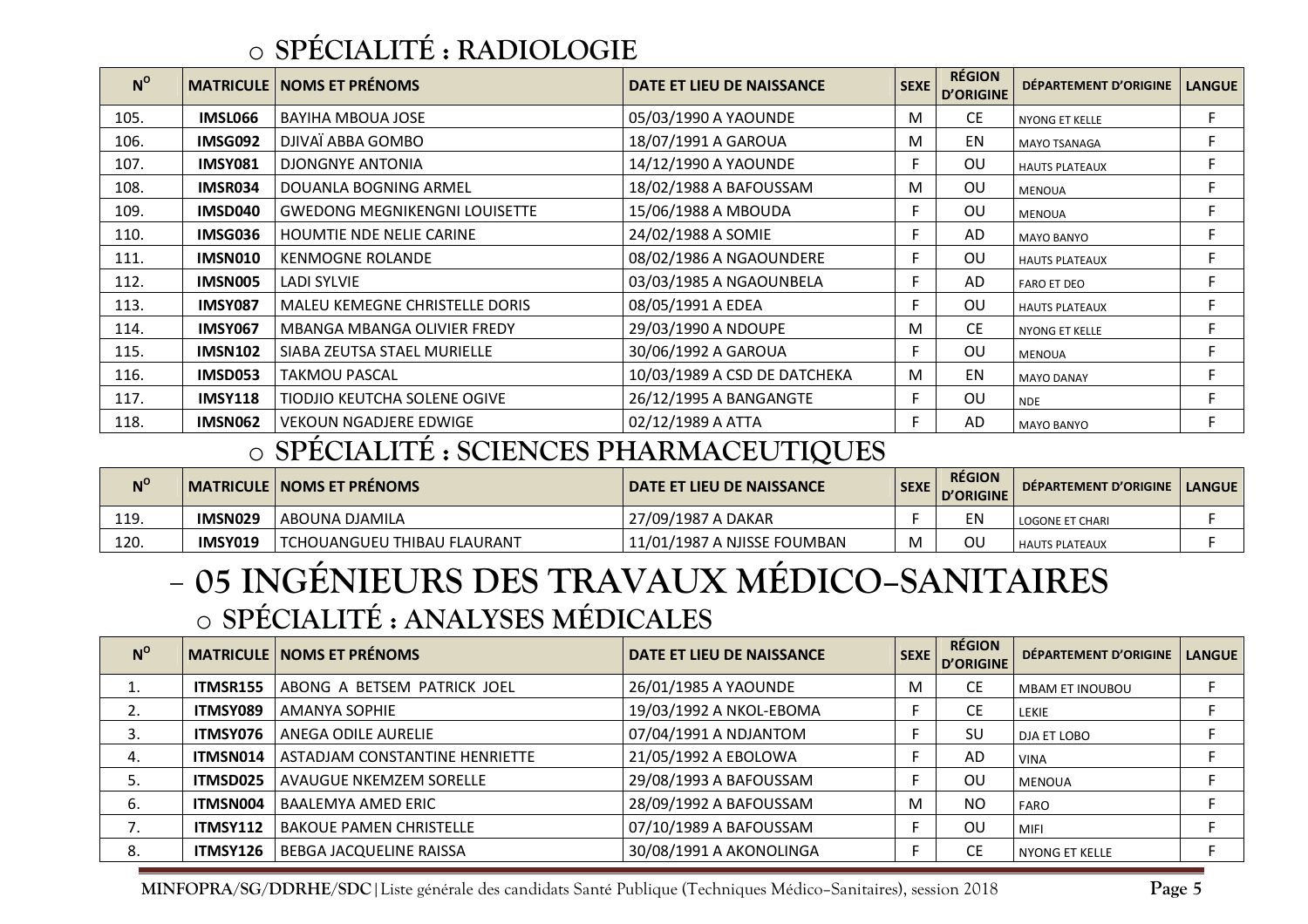| 9.  | <b>ITMSY109</b> | <b>BEHADOUM YVES FREDERIC</b>          | 27/08/1990 A KOZA         | M  | EN        | <b>MAYO TSANAGA</b>   | F  |
|-----|-----------------|----------------------------------------|---------------------------|----|-----------|-----------------------|----|
| 10. | ITMSY065        | <b>BELLA SUZANNE NOELLE</b>            | 08/01/1991 A YAOUNDE      | F  | SU        | <b>OCEAN</b>          | F  |
| 11. | ITMSY131        | <b>BILOA TAMBA REGINE DANIELLE</b>     | 22/12/1994 A NKOL-NKOUMOU | F  | CE        | <b>MFOUNDI</b>        | F. |
| 12. | ITMSY088        | <b>DASSI EMMANUEL</b>                  | 19/04/1990 A DOUALA       | М  | OU        | <b>HAUTS PLATEAUX</b> | F  |
| 13. | ITMSY099        | <b>DEFFO SERGE ADRIEN</b>              | 13/06/1984 A BAFOUSSAM    | M  | OU        | MIFI                  | F  |
| 14. | ITMSY137        | DIEUNANG KOUAHOU STEPHANIE             | 06/01/1986 A MBO BANDJOUN | F  | OU        | <b>HAUTS PLATEAUX</b> | F  |
| 15. | ITMSM162        | DJAMILATOU DJIBO                       | 10/01/1991 A MAYO-OULO    |    | <b>NO</b> | MAYO LOUTI            | F  |
| 16. | <b>ITMSY110</b> | <b>DJOUTSING TAKOUTSING LARISSA</b>    | 27/06/1992 A BAMENDJOU    | F  | OU        | <b>MIFI</b>           | F  |
| 17. | <b>ITMSM161</b> | DOUKOYA FANDAI INES                    | 11/09/1991 A FIGUIL       | F  | EN        | MAYO TSANAGA          | F  |
| 18. | <b>ITMSY122</b> | DOUNLA SAHA INES                       | 14/10/1993 A BAMENDJOU    | F. | OU        | <b>BAMBOUTOS</b>      | F  |
| 19. | <b>ITMSY103</b> | DZEMBONG KOUEDA KOUNG                  | 01/01/1992 A YAOUNDE 1ER  | F  | OU        | <b>BAMBOUTOS</b>      | F  |
| 20. | ITMSY081        | EDZIGUI ODILE RAÏSSA                   | 26/11/1988 A YAOUNDE      | F. | <b>CE</b> | <b>MFOUNDI</b>        | F  |
| 21. | ITMSY123        | EPELLE SALOMON MOISE                   | 09/06/1993 A YAOUNDE      | M  | LT.       | SANAGA MARITIME       | F  |
| 22. | ITMSR195        | FOFFE TANKENG JACQUELINE GABRIELLE     | 14/09/1992 A YAOUNDE      | F  | OU        | <b>BAMBOUTOS</b>      | F  |
| 23. | <b>ITMSR160</b> | <b>FOKO DJOKENG YOLANDE</b>            | 17/03/1988 A SANGMELIMA   | F  | OU        | <b>MENOUA</b>         | F  |
| 24. | ITMSF190        | <b>FOUELEFACK NGUIMFACK EDITH</b>      | 20/06/1992 A BAFOUSSAM    | F  | OU        | <b>MENOUA</b>         | F  |
| 25. | ITMSY053        | GHOGO MINHA MARTHE DOLORESSE           | 25/05/1985 A BALEVENG     | F  | OU        | MENOUA                | F  |
| 26. | <b>ITMSY125</b> | <b>GOUEKEM JOSIANE</b>                 | 14/08/1989 A MBOUDA       | F  | OU        | <b>BAMBOUTOS</b>      | F  |
| 27. | <b>ITMSY132</b> | <b>GUEBIAPSI TAMEZA DOMINIK</b>        | 06/05/1990 A BAMENDJOU    | M  | OU        | <b>MIFI</b>           | F  |
| 28. | ITMSY054        | <b>GUEPSE YEPMO FLORETTE STEPHANIE</b> | 03/01/1989 A EDEA         | F  | OU        | <b>NDE</b>            | F  |
| 29. | ITMSY063        | HIOL MARTHE GABRIELLE                  | 06/11/1990 A EKOM I       | F. | <b>CE</b> | MEFOU ET AFAMBA       | F  |
| 30. | <b>ITMSY115</b> | <b>HOUNANG DJIOKOU MARIUS</b>          | 11/10/1990 A BAMENA       | M  | OU        | <b>NDE</b>            | F  |
| 31. | ITMSG170        | HOUNEDJA AMADOU                        | 24/10/1998 A GUIDER       | F. | <b>NO</b> | MAYO LOUTI            | F  |
| 32. | ITMSG169        | JERME MARIE MADELEINE                  | 10/06/1989 A MAROUA       | F  | EN        | <b>MAYO TSANAGA</b>   | F  |
| 33. | ITMSF183        | JIAZET ETIENNE                         | 02/12/1987 A BALEVENG     | M  | OU        | <b>MENOUA</b>         | F  |
| 34. | ITMSD022        | KAMGA SANDRINE EMELIENNE               | 29/09/1990 A MBANGA       | F  | OU        | <b>HAUT NKAM</b>      | F  |
| 35. | ITMSY071        | <b>KAMTCHOM MIMI ERVIGE</b>            | 24/03/1988 A MAGBA        | F  | OU        | <b>KOUNG KHI</b>      | F  |
| 36. | ITMSY072        | KAREEN GAELLE NKOH BISSECK             | 06/01/1985 A YAOUNDE      | F  | <b>CE</b> | NYONG ET KELLE        | F  |
| 37. | ITMSY060        | <b>KASSE FOGOUANG GLADYS</b>           | 08/03/1987 A OMBESSA      | F  | OU        | <b>MENOUA</b>         | F  |
| 38. | <b>ITMSD031</b> | <b>KENFACK BASSO DORCAS</b>            | 15/07/1988 A DSCHANG      | F. | OU        | <b>MENOUA</b>         |    |
| 39. | ITMSF185        | <b>KENGNE ARLETTE</b>                  | 02/09/1995 A BAFOUSSAM    | F. | SW        | <b>FAKO</b>           | F  |
| 40. | ITMSM163        | KHADIDJA ALHADJI                       | 01/10/1990 A YAOUNDE      | F  | EN        | LOGONE ET CHARI       | F  |
| 41. | ITMSF182        | KOM NJIMFO MYLENE FRANCELLE            | 26/11/1994 A BAFOUSSAM    | F. | OU        | <b>KOUNG KHI</b>      | F  |
| 42. | ITMSY073        | KONGMENIOC JOSSELINE ELVIRE            | 18/05/1989 A YAOUNDE      | F  | OU        | <b>BAMBOUTOS</b>      | F  |
| 43. | ITMSY136        | <b>KONSO JOCELINE</b>                  | 11/09/1990 A GAROUA       | F  | EN        | <b>MAYO DANAY</b>     | F  |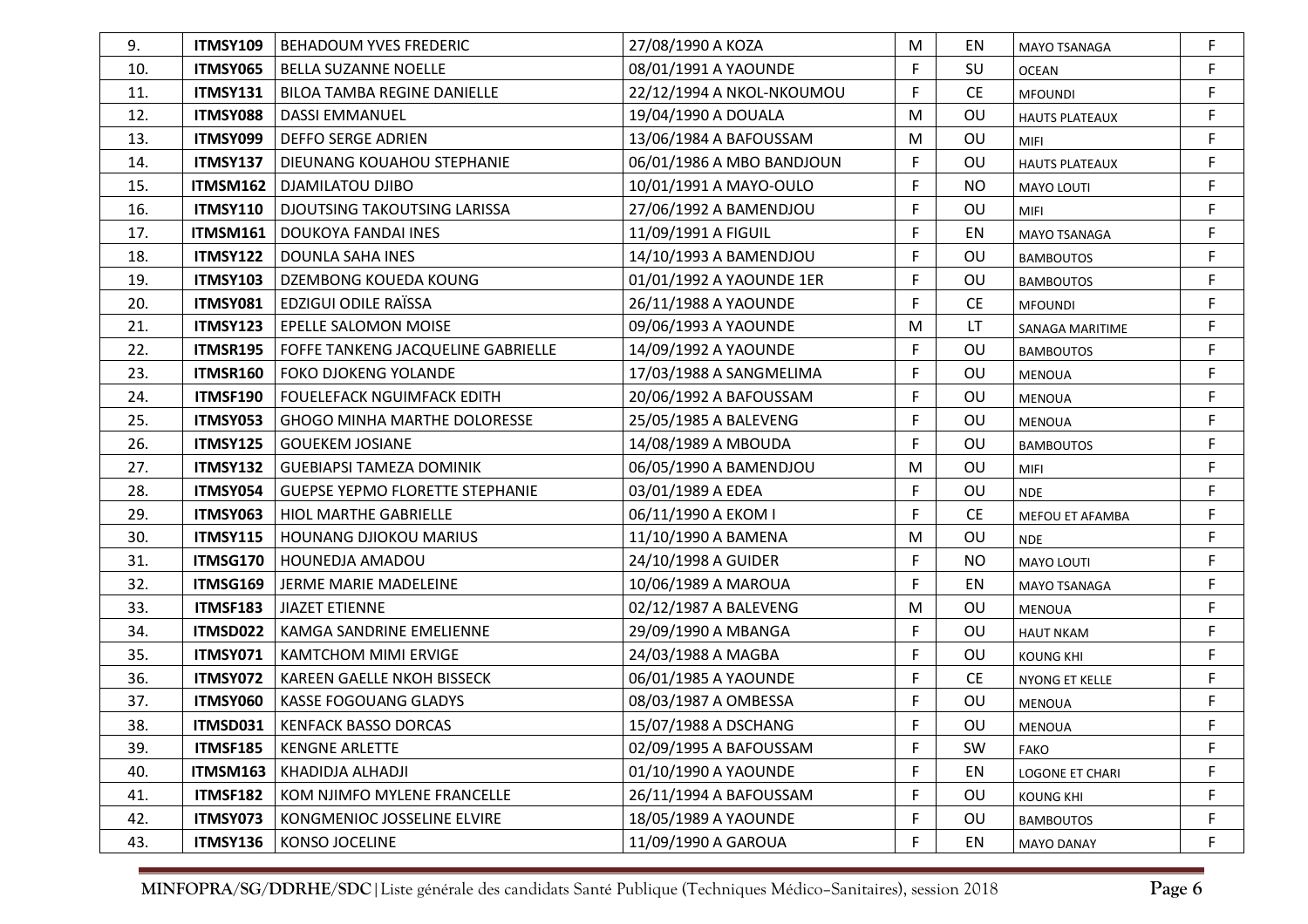| 44. | <b>ITMSR153</b> | KONTCHOU TCHAKOUNTE REINE MANUELA      | 20/09/1988 A YAOUNDE         | F           | <b>OU</b> | <b>NDE</b>             | F           |
|-----|-----------------|----------------------------------------|------------------------------|-------------|-----------|------------------------|-------------|
| 45. | <b>ITMSY111</b> | KOUOGANG DJINGUIA ARIANE DORVALLE      | 24/09/1996 A BAFOUSSAM       | F           | OU        | <b>HAUTS PLATEAUX</b>  | F           |
| 46. | ITMSF184        | KOUOTOUKOUA KUIMI CLAIRE LALLY         | 17/10/1989 A GAROUA          | F           | OU        | <b>NDE</b>             | F           |
| 47. | <b>ITMSY106</b> | LEKOGUIA ANNE MARIE                    | 30/04/1989 A YAOUNDE         | F           | OU        | <b>MENOUA</b>          | F           |
| 48. | ITMSR154        | LEYEBE ONANA RENEE ARMELLE             | 13/09/1988 A NDIKINIMEKI     | F           | <b>CE</b> | <b>LEKIE</b>           | F           |
| 49. | ITMSG171        | MADAKOUA                               | 10/09/1994 A MBOLTA-TCHEBOA  | M           | EN        | <b>MAYO SAVA</b>       | F           |
| 50. | ITMSD192        | <b>MAGNI SIHOM FAGUIRA</b>             | 25/01/1992 A BATCHAM         | F           | OU        | <b>HAUTS PLATEAUX</b>  | F.          |
| 51. | ITMSY087        | <b>MAHI JOSEPH DESIRE</b>              | 29/07/1985 A EDEA            | M           | LT        | SANAGA MARITIME        | F           |
| 52. | ITMSF189        | <b>MAWAMBA SONFACK SOPHIE</b>          | 26/04/1990 A FOTO FONAKEUKEU | F.          | OU        | <b>MENOUA</b>          | F           |
| 53. | ITMSE165        | M'BANN NSONNGAN SALOMON                | 03/11/1986 A BERTOUA         | M           | LT        | SANAGA MARITIME        | F           |
| 54. | ITMSD019        | <b>MBOUEDEU TIENTCHEU YVES THIERRY</b> | 31/08/1990 A EDEA            | M           | OU        | <b>HAUT NKAM</b>       | F           |
| 55. | ITMSY145        | <b>MBOUZANG DANIELLE FLEUR</b>         | 01/07/1989 A BAFANG          | F           | OU        | <b>MENOUA</b>          | F           |
| 56. | ITMSY092        | MEFANDE EBA ARLETTE EDWIGE             | 10/09/1988 A MPOUNDOU        | F           | ES.       | <b>HAUT NYONG</b>      | F           |
| 57. | <b>ITMSY124</b> | <b>MFONO OBIANG MARIE ROSE RUDDY</b>   | 14/02/1987 A AMBAM           | F           | SU        | <b>VALLEE DU NTEM</b>  | F           |
| 58. | <b>ITMSY133</b> | MIMCHE MICHELINE                       | 10/10/1990 A BAIGOM          | F           | OU        | <b>NOUN</b>            | F           |
| 59. | ITMSY083        | <b>MODIYA AMINETOU</b>                 | 15/04/1996 A DOUALA          | F           | OU        | <b>NOUN</b>            | F           |
| 60. | <b>ITMSY128</b> | MOLE MOTO NADEGE                       | 23/04/1989 A MONATELE        | F           | <b>CE</b> | <b>LEKIE</b>           | $\mathsf F$ |
| 61. | ITMSY196        | <b>MOUKO JEAN BENOIT</b>               | 16/04/1989 A YAOUNDE         | M           | <b>CE</b> | <b>MBAM ET INOUBOU</b> | F           |
| 62. | ITMSD023        | NANCHE TCHOUMBOU ANNICK MICHELE        | 09/02/1987 A BAFOUSSAM       | F           | OU        | <b>HAUT NKAM</b>       | F           |
| 63. | ITMSY144        | <b>NANFAK PHILOMENE</b>                | 22/09/1991 A BANGANG         | F           | OU        | <b>MENOUA</b>          | $\mathsf F$ |
| 64. | <b>ITMSY150</b> | NDEOLEO ALBERT VALENTIN                | 09/10/1990 A SOULEDE         | M           | EN        | <b>MAYO TSANAGA</b>    | F           |
| 65. | <b>ITMSY107</b> | NDO DIDIER MODESTE                     | 01/05/1992 A YAOUNDE         | M           | <b>CE</b> | <b>MFOUNDI</b>         | $\mathsf F$ |
| 66. | ITMSY044        | NDOUTOU MBANTA ELIANE GAELLE           | 01/07/1987 A BANGANGTE       | F.          | LT        | <b>WOURI</b>           | $\mathsf F$ |
| 67. | ITMSY146        | NDZIE MARTHE CHRISTELLE GAELLE         | 28/04/1991 A YAOUNDE         | $\mathsf F$ | <b>CE</b> | <b>MFOUNDI</b>         | $\mathsf F$ |
| 68. | ITMSY058        | <b>NDZIE NANG NATACHA</b>              | 25/08/1991 A NGUELEMENDOUGA  | $\mathsf F$ | ES.       | <b>HAUT NYONG</b>      | $\mathsf F$ |
| 69. | ITMSN001        | <b>NEWE DICKO ROSINE</b>               | 15/10/1992 A BANKIM          | $\mathsf F$ | AD        | <b>MAYO BANYO</b>      | $\mathsf F$ |
| 70. | <b>ITMSY102</b> | NGAFFO MARIETTE GORITA                 | 30/06/1990 A BABADJOU        | F           | OU        | <b>BAMBOUTOS</b>       | F           |
| 71. | <b>ITMSY117</b> | NGANKOU A TCHOUFACK GERMAIN LEROI      | 14/12/1986 A NDOUNGUE        | M           | OU        | <b>NDE</b>             | $\mathsf F$ |
| 72. | ITMSY147        | NGANTCHOU YANZE JEANINE FLORE          | 11/07/1990 A YAOUNDE         | F           | OU        | <b>NDE</b>             | F           |
| 73. | <b>ITMSY130</b> | NGASSAM NYA CYNTHIA AUDREY             | 17/07/1995 A YAOUNDE         | F           | OU        | <b>NDE</b>             |             |
| 74. | ITMSY059        | NGUEKING KAFACK ROSY VANISSA           | 06/09/1991 A DSCHANG         | F           | OU        | <b>MENOUA</b>          | F           |
| 75. | ITMSF186        | NGUEMTUE TADIE YOLANDE PRISCA          | 19/11/1990 A BAFOUSSAM       | F           | <b>OU</b> | <b>KOUNG KHI</b>       | F           |
| 76. | ITMSY080        | NKEBOU DONGMO SANDRINE                 | 08/01/1992 A BAFOU           | F           | OU        | <b>MENOUA</b>          | $\mathsf F$ |
| 77. | ITMSY075        | NOUBISSIE NKOUENKEU CYRIELLE           | 11/05/1994 A YAOUNDE         | F           | OU        | <b>HAUT NKAM</b>       | F           |
| 78. | ITMSY056        | NZUKUI TSAGUE NATHALIE DIANE           | 26/07/1989 A MBO BANDJOUN    | F           | OU        | <b>BAMBOUTOS</b>       | F           |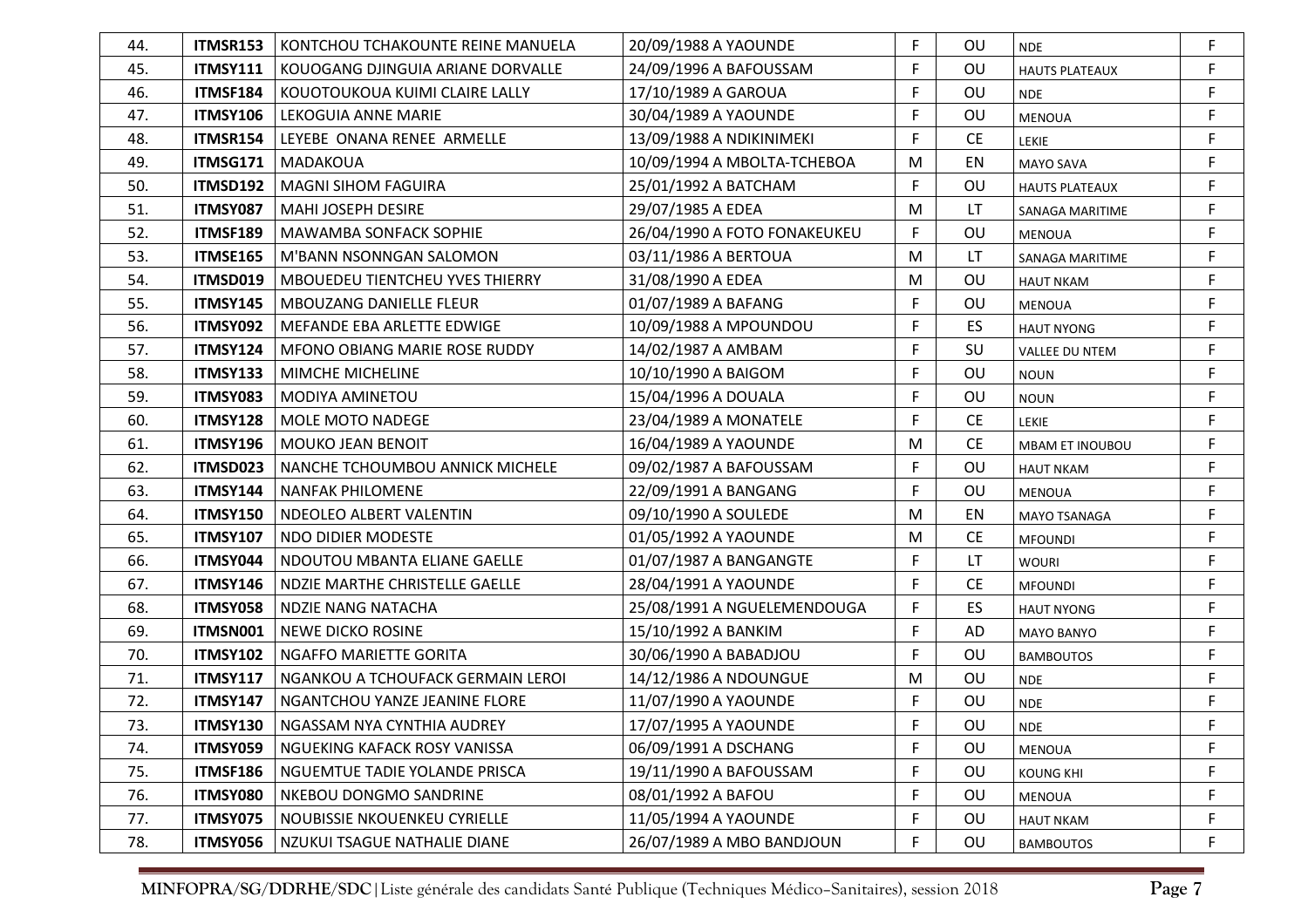| 79. | ITMSN013        | <b>OUMAROU IBRAHIM</b>               | 06/09/1992 A NGAOUNDERE          | M  | AD             | <b>VINA</b>            | F |
|-----|-----------------|--------------------------------------|----------------------------------|----|----------------|------------------------|---|
| 80. | <b>ITMSY118</b> | POUASSOUM CORINE                     | 19/12/1984 A YAOUNDE             | F  | <b>OU</b>      | <b>HAUT NKAM</b>       | F |
| 81. | ITMSB175        | TAGANG INGRID VALDINA TCHOUANWO      | 03/07/1994 A BAMENDA             | F  | OU             | <b>BAMBOUTOS</b>       | F |
| 82. | ITMSY052        | <b>TANEKEU MINGKEU GWLADYS</b>       | 09/03/1985 A BANDJA-CENTRE       | F. | OU             | <b>MENOUA</b>          | F |
| 83. | ITMSY066        | <b>TANGMO FOUOMENE ARISTIDE</b>      | 22/07/1993 A MBOUDA              | F  | OU             | <b>BAMBOUTOS</b>       | F |
| 84. | ITMSY064        | <b>TATCHI TANGUN LARISSA</b>         | 25/04/1991 A YAOUNDE             | F. | OU             | <b>NDE</b>             | F |
| 85. | ITMSY062        | <b>TCHANKUIMEU EDITH</b>             | 15/08/1992 A AMBAM               | F  | <b>OU</b>      | <b>HAUTS PLATEAUX</b>  | F |
| 86. | ITMSY051        | <b>TCHEUTCHOUA NDEFFO GRACE</b>      | 29/04/1990 A BALENG              | F. | OU             | <b>MIFI</b>            | F |
| 87. | ITMSY050        | TCHIOFFO MBEP CHRISTIAN              | 17/11/1985 A BONABERI-DOUALA     | М  | OU             | <b>BAMBOUTOS</b>       | F |
| 88. | ITMSY055        | <b>TCHIOFO MELI SYLVANO</b>          | 01/08/1988 A FOUMBAN             | M  | OU             | <b>BAMBOUTOS</b>       | F |
| 89. | ITMSY143        | <b>TSOBGNI DONGMO REINE BLANDINE</b> | 03/07/1989 A YAOUNDE             | F  | OU             | <b>MENOUA</b>          | F |
| 90. | <b>ITMSY100</b> | TUEDEM DEFO ARIANE ORNELLA           | 23/08/1990 A YAOUNDE             | F  | OU             | <b>KOUNG KHI</b>       | F |
| 91. | <b>ITMSY074</b> | VAGNEWOM NADIA IDYLLE                | 19/09/1991 A YAOUNDE             | F. | OU.            | <b>HAUTS PLATEAUX</b>  | F |
| 92. | <b>ITMSY113</b> | <b>WANDJI NGAMI IRENE</b>            | 05/04/1987 A YAOUNDE             | F  | OU             | <b>NDE</b>             | F |
| 93. | <b>ITMSF187</b> | WENDZI NGOUOMPE APALINE BRICE        | 11/10/1993 A BAFOUSSAM           | F. | OU             | MIFI                   | F |
| 94. | <b>ITMSR159</b> | YANNE KORAZON NELLIE ABENG OSSAH     | 25/02/1992 A ENDENGUE            | F. | SU             | DJA ET LOBO            | F |
| 95. | ITMSN012        | YEDE MARIE PAULE                     | 28/03/1993 A MAKOK LOGBAKO POUMA | F. | LΤ             | <b>SANAGA MARITIME</b> | F |
| 96. | <b>ITMSY108</b> | YOMBA EBOKOLO MICHELLE VANESA        | 13/01/1992 A DOUALA              | F. | LΤ             | <b>SANAGA MARITIME</b> | F |
| 97. | ITMSY046        | YOUMBI MENOUGONG CARYL CALEB         | 05/01/1996 A YAOUNDE             | M  | OU             | <b>MENOUA</b>          | F |
| 98. | <b>ITMSY116</b> | ZEINABOU HAMAOUNDE DJIKA             | 10/07/1989 A LAINDE (GAROUA)     | F  | N <sub>O</sub> | <b>BENOUE</b>          | F |

### • **ANGLOPHONE CANDIDATES**

| 99.  | <b>ITMSY048</b> | l AKAM LAWRENCE FONYONGA          | 25/05/1985 A MGENGWI        | M | <b>NW</b> | <b>MOMO</b>      | Α |
|------|-----------------|-----------------------------------|-----------------------------|---|-----------|------------------|---|
| 100. | ITMSB173        | l CHI IGNATIUS CHE                | 01/01/1995 A MANKON BAMENDA | M | <b>NW</b> | MEZAM            | A |
| 101. | <b>ITMSA037</b> | l CHI NICSEN KELLY                | 04/09/1994 A ESU-WUM        | м | <b>NW</b> | <b>MENCHUM</b>   | Α |
| 102. | ITMSB181        | DANNY-CLINTON NJECK MBA           | 16/03/1993 A MANKON         | M | <b>NW</b> | <b>MOMO</b>      | A |
| 103. | ITMSB176        | l diom loreen ndum                | 12/08/1995 A MBINGO KOM     |   | <b>NW</b> | <b>BOYO</b>      | A |
| 104. | <b>ITMSY070</b> | DZEYEWIR YVETTE BANINLA           | 12/07/1994 A JAKIRI         |   | <b>NW</b> | <b>BUI</b>       | Α |
| 105. | <b>ITMSA042</b> | <b>EGEBE ISIDORE ABIA</b>         | 20/01/1993 A BUEA-FAKO      |   | <b>NW</b> | <b>MOMO</b>      | Α |
| 106. | <b>ITMSA034</b> | EMELDA NKENGANYI FUANYA           | 14/10/1984 A TIKO           |   | <b>SW</b> | LEBIALEM         | Α |
| 107. | <b>ITMSY101</b> | <b>EMILIENNE EDO</b>              | 03/11/1993 A KUMBA          |   | <b>SW</b> | MANYU            | Α |
| 108. | <b>ITMSA043</b> | <b>ENOAGBONSO ALICE ACHALLE</b>   | 12/03/1989 A MAMFE          |   | <b>SW</b> | MANYU            | Α |
| 109. | <b>ITMSY193</b> | FOMEKONG LONTSI GERALDINE MABELLE | 20/06/1991 A BARE           |   | <b>OU</b> | <b>BAMBOUTOS</b> | Α |
| 110. | <b>ITMSA035</b> | HONORINE NDIE MOKIO               | 24/03/1989 A TIKO           |   | <b>SW</b> | <b>MEME</b>      | Α |
| 111. | ITMSY049        | l JAM LINDA MBU                   | 27/11/1995 A MMEN           |   | <b>NW</b> | <b>MENCHUM</b>   | Α |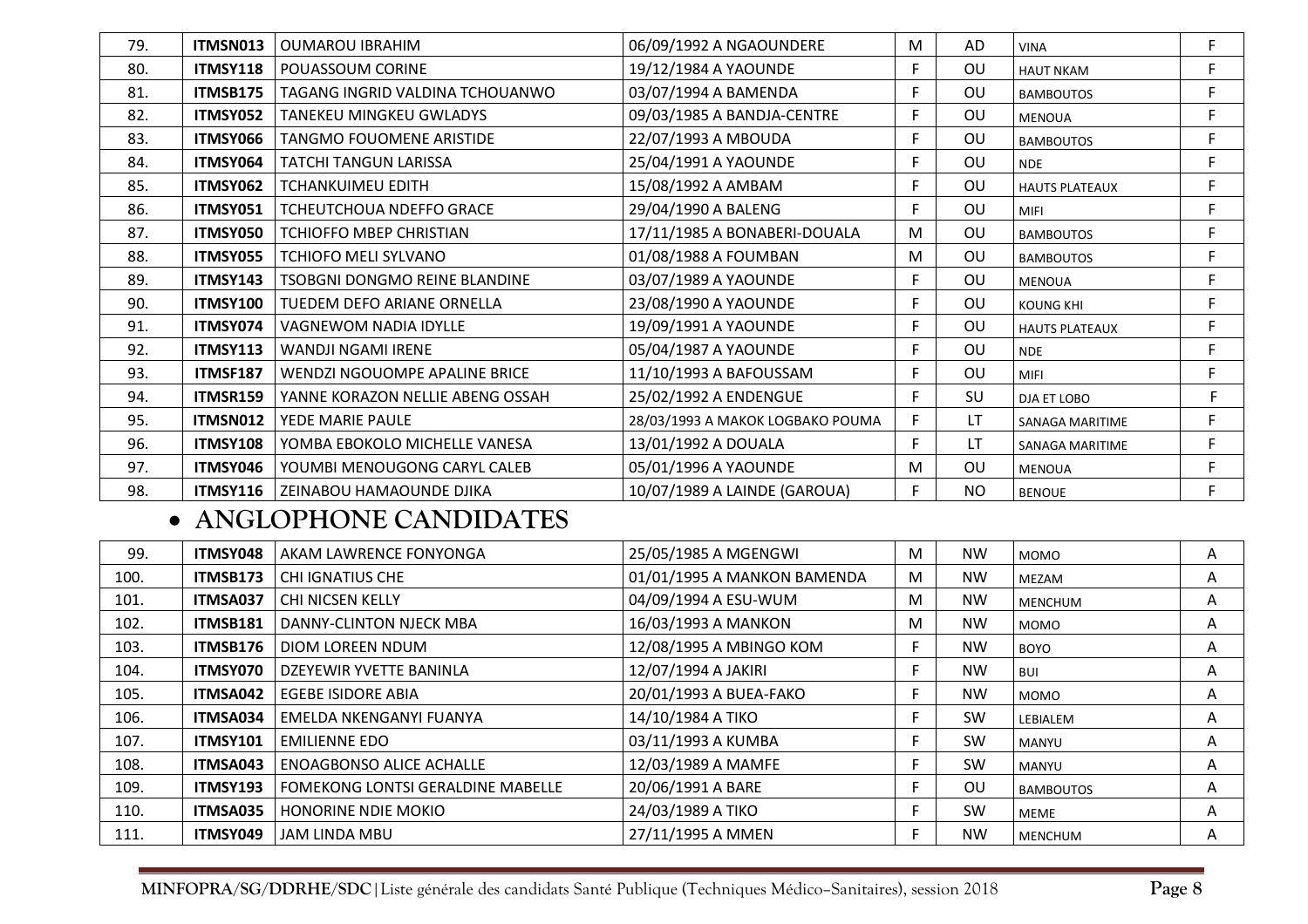| 112. | ITMSD017                 | <b>KAHBANG NADEGE BOBGA</b>                                                | 29/05/1995 A DOUALA         | F. | <b>NW</b> | MEZAM                 | Α |
|------|--------------------------|----------------------------------------------------------------------------|-----------------------------|----|-----------|-----------------------|---|
| 113. | ITMSY095                 | KAMEDJO YOUMOU LIONEL MARIUS                                               | 30/05/1988 A YAOUNDE        | M  | OU        | <b>HAUTS PLATEAUX</b> | Α |
| 114. | <b>ITMSY142</b>          | <b>KENFOU BEATRICE</b>                                                     | 01/09/1990 A NDOUNGUE       | F. | OU        | <b>HAUT NKAM</b>      | Α |
| 115. | ITMSD018                 | KOFFI EMMANUEL FONDIG                                                      | 25/12/1987 A DOUALA         | M  | <b>NW</b> | <b>MOMO</b>           | Α |
| 116. | ITMSY067                 | KOME DENISE DIONE                                                          | 08/09/1986 A LIMBE          | F. | SW        | <b>FAKO</b>           | A |
| 117. | ITMSY061                 | <b>KONGNYUY JANET SOLA</b>                                                 | 25/10/1993 A SHISONG        | F. | <b>NW</b> | <b>BUI</b>            | A |
| 118. | ITMSA038                 | LECHUIDEM GERMAINENTEMGWA                                                  | 16/04/1995 A NKWEN-BAMENDA  | F. | SW        | LEBIALEM              | A |
| 119. | ITMSB178                 | LEKU FABRISE ADZE                                                          | 03/10/1993 A MANKON BAMENDA | M  | <b>SW</b> | LEBIALEM              | A |
| 120. | ITMSN007                 | LONANG DJOMSI GUIDE                                                        | 09/05/1994 A BATOURI        | M  | ES        | <b>KADEY</b>          | A |
| 121. | <b>ITMSY141</b>          | <b>MANYI AYUK OBEN</b>                                                     | 02/07/1984 A LOBE ESTATE    | F. | SW        | MANYU                 | A |
| 122. | ITMSB179                 | <b>MULUH CLARIS NGWE</b>                                                   | 15/07/1984 A JAKIRI         | F  | <b>NW</b> | MEZAM                 | A |
| 123. | ITMSA033                 | MUYANG FLORENCE FOMUNDAM                                                   | 18/07/1986 A MBENGWI        | F  | <b>NW</b> | <b>MOMO</b>           | A |
| 124. | ITMSY082                 | <b>NDETA GONTRAN</b>                                                       | 22/09/1992 A YAOUNDE        | M  | OU        | <b>BAMBOUTOS</b>      | A |
| 125. | ITMSA036                 | NFORMI CLOVIES NGENGE                                                      | 10/08/1992 A BINKA          | M  | <b>NW</b> | <b>DONGA MANTUNG</b>  | Α |
| 126. | ITMSB172                 | <b>NGOH MBANWI BRADBY</b>                                                  | 25/03/1993 A BAMBUI-TUBAH   | M  | <b>NW</b> | MEZAM                 | Α |
| 127. | <b>ITMSY127</b>          | NJITONE MESEME RACHEL                                                      | 13/09/1991 A NYASOSO        | F. | SW        | <b>KUPE MANENGUBA</b> | Α |
| 128. | ITMSB177                 | NKESA AKONGMBOM JAM                                                        | 06/11/1991 A ABUH-KUM       | M  | <b>NW</b> | <b>BOYO</b>           | A |
| 129. | ITMSA039                 | NKONGHO MONICA OBASI                                                       | 01/08/1997 A KEMBONG        | F  | SW        | MANYU                 | Α |
| 130. | ITMSY098                 | <b>NOBOU SIDONIE</b>                                                       | 18/01/1987 A BAMOUGOUM      | F. | OU        | <b>MIFI</b>           | A |
| 131. | <b>ITMSB180</b>          | <b>NSAI ETHEIL SEVIDZEM</b>                                                | 21/08/1986 A JAKIRI         | F. | <b>NW</b> | <b>BUI</b>            | A |
| 132. | ITMSY086                 | NZEMBON SONIA BELGRADE                                                     | 11/03/1990 A NANGA-EBOKO    | F  | OU        | <b>MENOUA</b>         | Α |
| 133. | ITMSA041                 | <b>NZENE ENDIALLE MARION</b>                                               | 19/08/1993 A BANGEM         | F  | <b>SW</b> | <b>KUPE MANENGUBA</b> | A |
| 134. | ITMSD027                 | <b>TADOUM TALLA CHRISTIAN</b>                                              | 27/05/1988 A YAOUNDE        | M  | OU        | <b>MIFI</b>           | Α |
| 135. | ITMSY068                 | TAJO FOTSING GERARD                                                        | 02/03/1986 A YAOUNDE        | M  | OU        | <b>HAUTS PLATEAUX</b> | Α |
| 136. | <b>ITMSY194</b>          | <b>TANNI BIH</b>                                                           | 22/04/1996 A YAOUNDE        | F  | <b>NW</b> | MEZAM                 | A |
| 137. | ITMSA040                 | <b>TANYISONG MPEY-ETTAH</b>                                                | 10/10/1993 A MBINJONG       | F. | <b>SW</b> | MANYU                 | Α |
| 138. | <b>ITMSB174</b>          | TATA LAWRENTTA KINYUY                                                      | 02/04/1993 A SHISONG KUMBA  | F. | <b>NW</b> | <b>BUI</b>            | A |
| 139. | ITMSY093<br>$\mathbf{z}$ | <b>TCHUINSU NWABO LARISSA</b><br>$\overline{\phantom{a}}$<br>$\mathcal{L}$ | 12/01/1996 A ZOETELE        | F. | OU        | <b>HAUTS PLATEAUX</b> | А |

#### o**SPÉCIALITÉ : KINÉSITHÉRAPIE**

| $N^{\rm o}$ |          | MATRICULE   NOMS ET PRÉNOMS | <b>DATE ET LIEU DE NAISSANCE</b> | <b>SEXE</b> | <b>RÉGION</b><br>D'ORIGINE | DÉPARTEMENT D'ORIGINE   LANGUE |  |
|-------------|----------|-----------------------------|----------------------------------|-------------|----------------------------|--------------------------------|--|
| 140.        | ITMSY114 | l DJIMPE LYTCHANG PRISCILLE | 25/02/1994 A BANDJOUN            |             | οι                         | <b>NDE</b>                     |  |
| 141.        | ITMSD024 | l WOBIWO TEKEU ALEX DINIS   | 04/04/1991 A DOUALA              |             | οι                         | <b>MENOUA</b>                  |  |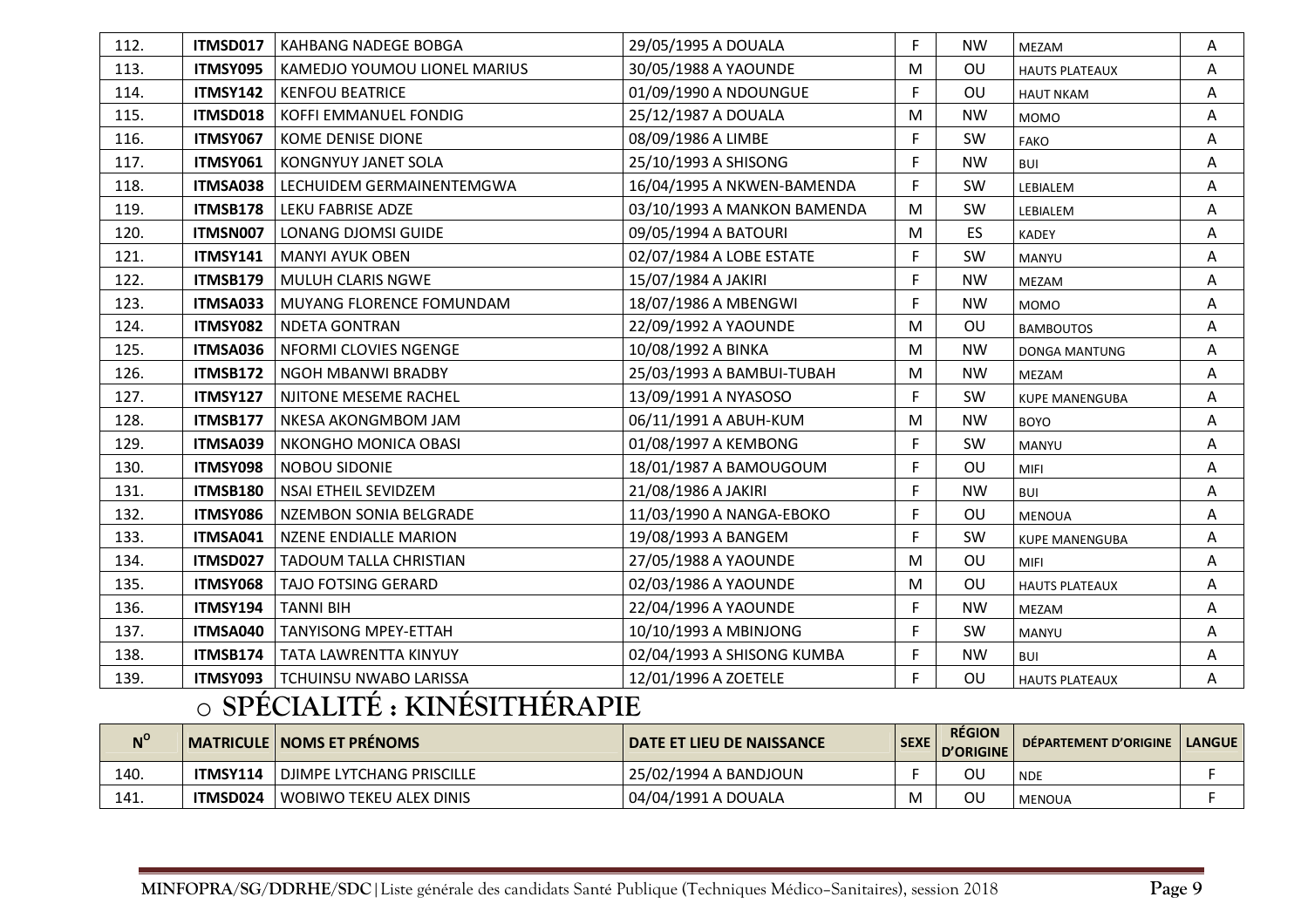### • **ANGLOPHONE CANDIDATES**

| 142. | ITMSY085 | <b>LONTSI TIAYA BRICE</b>       | 25/09/1994 A BATCHAM | ου        | <b>BAMBOUTOS</b> |  |
|------|----------|---------------------------------|----------------------|-----------|------------------|--|
| 143. | ITMSY121 | MINANG BRIDGET  <br>T AFUNMEYIE | 01/07/1988 A BAMBILI | <b>NW</b> | MEZAM            |  |
| 144. | ITMSY045 | l NANFAH PAULE-CECILIA          | 14/04/1992 A MBOUDA  | ου        | <b>MENOUA</b>    |  |

#### o**SPÉCIALITÉ : ODONTO–STOMATOLOGIE**

| $N^{\rm o}$ |                 | MATRICULE   NOMS ET PRÉNOMS      | I DATE ET LIEU DE NAISSANCE | <b>SEXE</b> | <b>RÉGION</b><br><b>D'ORIGINE</b> | DÉPARTEMENT D'ORIGINE   LANGUE |  |
|-------------|-----------------|----------------------------------|-----------------------------|-------------|-----------------------------------|--------------------------------|--|
| 145.        | ITMSY077        | l AWONO ESSALA ROLAND            | 19/12/1985 A YAOUNDE        | M           |                                   | LEKIE                          |  |
| 146.        | ITMSR158        | DOMO NGUIEMEGNI DIANE KELLY      | 29/09/1991 A BAFOUSSAM      |             | ΟU                                | <b>NDE</b>                     |  |
| 147.        | <b>ITMSF188</b> | I KAMBOU KOUNTCHOU KERIANE DIANE | 03/08/1993 A BAFOUSSAM      |             | ΟU                                | l HAUTS PLATEAUX               |  |
| 148.        | ITMSY140        | I YOUBI YUMSU ALINE FRANCINE     | 16/09/1988 A DSCHANG        |             | ΟU                                | KOUNG KHI                      |  |

### • **ANGLOPHONE CANDIDATE**

| 149 | <b>ITMSY149</b> | NGUIZE SIJOU MYRIAM                        | 11/03/1992 A BALENG | $\sim$<br>◡◡ | <b>MIF</b> |  |
|-----|-----------------|--------------------------------------------|---------------------|--------------|------------|--|
|     |                 | $\bf n \cdot \bf n \sim \bf n$<br>$\Omega$ |                     |              |            |  |

#### o**SPÉCIALITÉ : RADIOLOGIE**

| $N^{\circ}$ |                 | <b>MATRICULE   NOMS ET PRÉNOMS</b> | DATE ET LIEU DE NAISSANCE | <b>SEXE</b> | <b>RÉGION</b><br><b>D'ORIGINE</b> | <b>DÉPARTEMENT D'ORIGINE</b> | <b>LANGUE</b> |
|-------------|-----------------|------------------------------------|---------------------------|-------------|-----------------------------------|------------------------------|---------------|
| 150.        | ITMSY104        | AKOA SERAPHINE NADINE              | 21/07/1989 A GOURA        | F.          | <b>CE</b>                         | <b>MBAM ET KIM</b>           | F.            |
| 151.        | ITMSY079        | AYINA ATANGANA LEONARD             | 23/09/1988 A YAOUNDE      | M           | <b>CE</b>                         | <b>MEFOU ET AKONO</b>        | F.            |
| 152.        | ITMSN015        | AYISSI NYEBE STEVE LOIC            | 10/08/1995 A YAOUNDE      | M           | <b>CE</b>                         | <b>MFOUNDI</b>               | F             |
| 153.        | <b>ITMSN006</b> | BATCHAGO TCHOUNZOUE ROMAÏ          | 11/07/1988 A DOUALA       | M           | LT                                | <b>NKAM</b>                  | F.            |
| 154.        | <b>ITMSR151</b> | DJAMI CLEMENTINE                   | 02/11/1984 A BAZOU        | M           | OU                                | <b>NDE</b>                   | F             |
| 155.        | ITMSN011        | DJOB LI NYOBE GABRIEL BENOIT       | 26/08/1994 A BOT MAKAK    | M           | <b>CE</b>                         | NYONG ET KELLE               | F             |
| 156.        | ITMSN003        | <b>DJOMO FOSSO ELYSEE</b>          | 18/10/1988 A NGAOUNDERE   | M           | AD                                | <b>MBERE</b>                 | F             |
| 157.        | ITMSD028        | DJOU MINETTE                       | 15/04/1993 A DOUALA       | F.          | <b>OU</b>                         | <b>BAMBOUTOS</b>             | F.            |
| 158.        | ITMSY097        | <b>FOTSO WAFO NARCISSE</b>         | 26/07/1991 A BANGOUA      | M           | <b>OU</b>                         | <b>KOUNG KHI</b>             | F             |
| 159.        | <b>ITMSY105</b> | FOZING SIELENOU SYLVAIN MIGUEL     | 19/03/1990 A FOTOUNI      | M           | <b>OU</b>                         | <b>HAUT NKAM</b>             | F             |
| 160.        | ITMSN016        | <b>INNA FATMATOU</b>               | 08/06/1989 A NGAOUNDERE   | F.          | AD                                | <b>VINA</b>                  | F.            |
| 161.        | ITMSN009        | IZA GOY GOY                        | 24/08/1993 A NGAOUNDERE   | F.          | EN                                | <b>MAYO SAVA</b>             | F             |
| 162.        | ITMSF191        | <b>KENFACK JUSTINE</b>             | 25/10/1987 A BERTOUA      | F           | <b>OU</b>                         | <b>BAMBOUTOS</b>             | F.            |
| 163.        | ITMSL032        | KOUOKAM BEUKAM ODRIS VALDESE       | 17/01/1992 A ENONGAL      | M           | OU                                | <b>KOUNG KHI</b>             | F             |
| 164.        | ITMSY148        | <b>KUETE FOMEKONG ULRICH</b>       | 30/05/1989 A YAOUNDE      | M           | OU                                | <b>BAMBOUTOS</b>             | F.            |
| 165.        | <b>ITMSD030</b> | LACHIO KANA IDE ARIANE             | 01/01/1993 A GAROUA       | F.          | <b>OU</b>                         | <b>MENOUA</b>                | F.            |
| 166.        | ITMSY134        | MAGNE DOMGUIA CALICE MANUELLA      | 07/05/1995 A MAKENENE     | F.          | <b>OU</b>                         | <b>HAUTS PLATEAUX</b>        | F.            |
| 167.        | <b>ITMSY078</b> | MANFOUO YONTA SUSY FLORA           | 17/11/1988 A MBOUDA       | F.          | <b>OU</b>                         | <b>BAMBOUTOS</b>             | F             |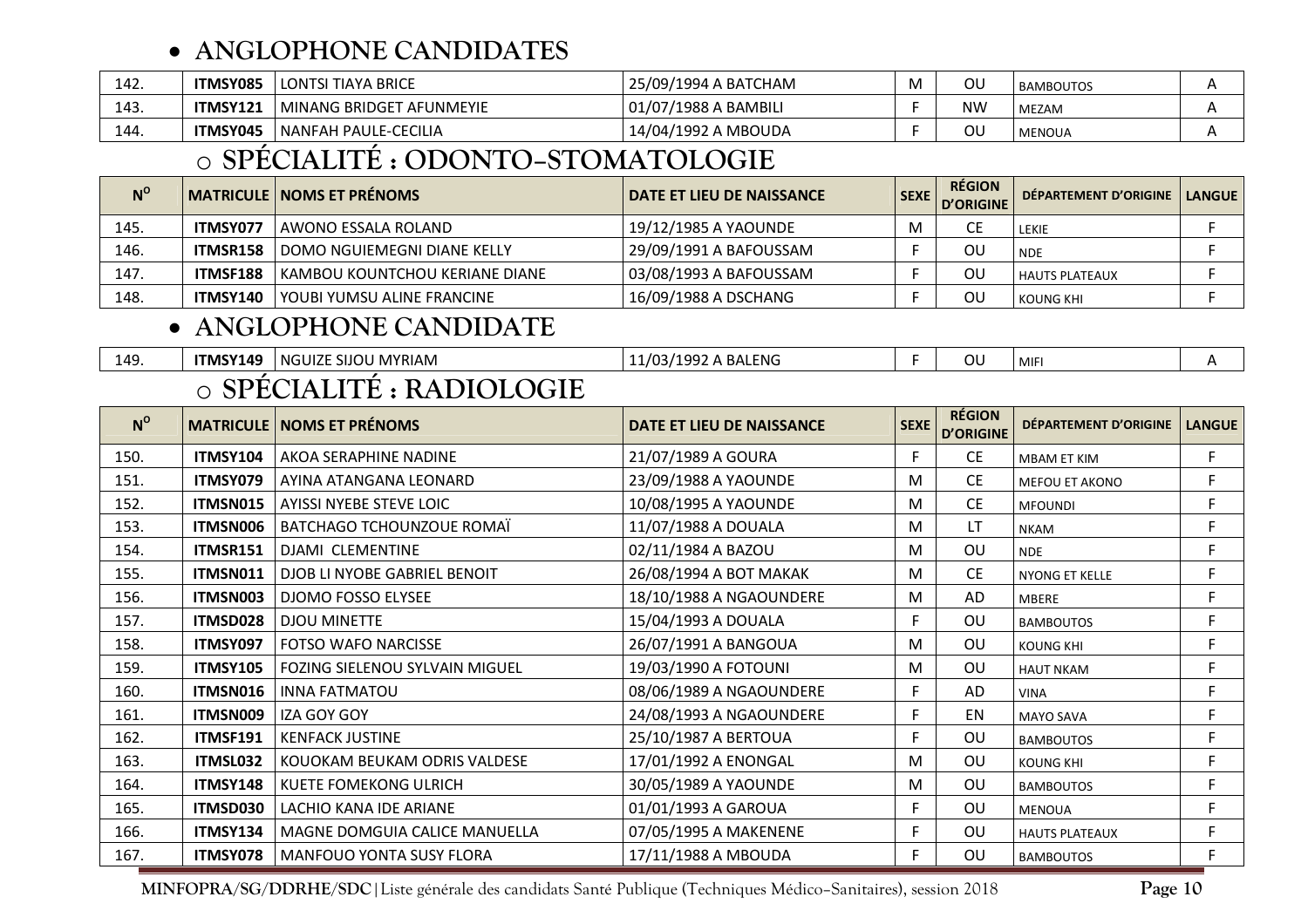| 168. | ITMSY069        | MEDOU JULES-ANDRE KEVIN                                                                                                                                             | 02/10/1994 A YAOUNDE     | M         | SU        | DJA ET LOBO           | F  |
|------|-----------------|---------------------------------------------------------------------------------------------------------------------------------------------------------------------|--------------------------|-----------|-----------|-----------------------|----|
| 169. | ITMSN002        | MEGOUEN MINSSONE DOMINIQUE                                                                                                                                          | 20/11/1996 A KRIBI VILLE | F         | <b>CE</b> | <b>NYONG ET KELLE</b> | F. |
| 170. | <b>ITMSY129</b> | MOYIM KAMGA AMANDINE                                                                                                                                                | 03/05/1990 A YAOUNDE     | F         | OU        | <b>KOUNG KHI</b>      | F  |
| 171. | ITMSG167        | NADOUNGA BAVA JULIENNE                                                                                                                                              | 25/03/1993 A GAROUA      | F         | <b>EN</b> | <b>MAYO TSANAGA</b>   | F  |
| 172. | ITMSD029        | NANA NGUEDJO GABRELLE                                                                                                                                               | 08/05/1993 A NKONGSAMBA  | F         | OU        | <b>KOUNG KHI</b>      | F  |
| 173. | <b>ITMSY139</b> | NANKENG AKAFACK SPHIE PAMELA                                                                                                                                        | 10/11/1992 A YAOUNDE     | F         | OU        | <b>MENOUA</b>         | F  |
| 174. | ITMSY090        | <b>NDAHA KOMBE BRICE WILLY</b>                                                                                                                                      | 26/06/1990 A OBALA       | M         | <b>CE</b> | MBAM ET INOUBOU       | F  |
| 175. | ITMSY084        | NDEI PIEPLIE GAETAN LEDOUX                                                                                                                                          | 18/08/1989 A PENJA       | M         | OU        | <b>HAUT NKAM</b>      | F  |
| 176. | ITMSN008        | NGAZIE TSAGUE CEDRIC                                                                                                                                                | 26/03/1993 A BANGANG     | M         | OU        | <b>BAMBOUTOS</b>      | F  |
| 177. | ITMSR157        | NGOMO RAYMOND JUNIOR                                                                                                                                                | 28/10/1990 A BUEA-FAKO   | M         | <b>CE</b> | <b>MBAM ET KIM</b>    | F  |
| 178. | ITMSD021        | NGOUANA FOKOU IGNACE DUPONT                                                                                                                                         | 13/09/1994 A BATCHAM     | M         | OU        | <b>BAMBOUTOS</b>      | F  |
| 179. | ITMSD026        | NJIKI NDOUNKEU ALVINE FADETTE                                                                                                                                       | 19/04/1985 A NDOUNGUE    | F.        | OU        | <b>NDE</b>            | F. |
| 180. | ITMSY091        | NKO'O ELA SAMUEL                                                                                                                                                    | 11/02/1987 A LOLODORF    | M         | SU        | <b>OCEAN</b>          | F  |
| 181. | ITMSN005        | NKO'O MBONOMO JEAN KEVIN JOEL                                                                                                                                       | 26/02/1998 A MENGONG     | M         | SU        | <b>MVILA</b>          | F  |
| 182. | ITMSY138        | NKOUENKEU HAPPI DAVID BRICE                                                                                                                                         | 11/08/1996 A YAOUNDE     | M         | OU        | <b>NDE</b>            | F  |
| 183. | ITMSR152        | NZOUMBA JOEL ULRICH                                                                                                                                                 | 22/07/1991 A NDOUNGUE    | M         | LT.       | <b>MOUNGO</b>         | F  |
| 184. | <b>ITMSY135</b> | <b>OMBALLA GUY ARMEL</b>                                                                                                                                            | 05/01/1990 A YAOUNDE     | M         | <b>CE</b> | MBAM ET KIM           | F  |
| 185. | ITMSY096        | <b>OMGBA THEODORE PIERRE</b>                                                                                                                                        | 02/09/1985 A NKOMETOU II | M         | <b>CE</b> | <b>LEKIE</b>          | F  |
| 186. | ITMSG168        | <b>RAKIATOU HASSAN</b>                                                                                                                                              | 25/09/1995 A GAROUA      | F         | <b>NO</b> | <b>BENOUE</b>         | F. |
| 187. | ITMSM164        | <b>SEKVOU GENESSIS ERIC</b>                                                                                                                                         | 19/10/1996 A ZALIA       | M         | EN        | <b>DIAMARE</b>        | F  |
| 188. | ITMSG166        | <b>SOUAIBOU DIDJATOU BARKINDO</b>                                                                                                                                   | 23/09/1995 A GAROUA      | F         | <b>NO</b> | <b>BENOUE</b>         | F  |
| 189. | ITMSY047        | <b>TAHO CHRISTELLE</b>                                                                                                                                              | 21/12/1985 A YAOUNDE     | F         | OU        | <b>NDE</b>            | F  |
| 190. | ITMSY094        | <b>TCHONANG ROMEO</b>                                                                                                                                               | 15/07/1996 A BATOUFAM    | M         | OU        | <b>KOUNG KHI</b>      | F  |
| 191. | ITMSR156        | YANBOU GAELLE                                                                                                                                                       | 04/12/1991 A BATIE       | F         | OU        | MIFI                  | F  |
| 192. | ITMSN010        | YAYA ABOUBAKAR HALILOU                                                                                                                                              | 26/03/1995 A NGAOUNDERE  | ${\sf M}$ | <b>AD</b> | <b>VINA</b>           | F  |
| 193. | <b>ITMSY120</b> | ZOMESSI NGUEKENG SONIA                                                                                                                                              | 15/01/1994 A YAOUNDE     | F.        | OU        | <b>MENOUA</b>         | F  |
| 194. | ITMSY057        | <b>ZOUAM GAELLE JOSIANE</b>                                                                                                                                         | 30/09/1988 A EBOLOWA     | F.        | SU        | <b>MVILA</b>          | F  |
|      |                 | • ANGLOPHONE CANDIDATE                                                                                                                                              |                          |           |           |                       |    |
| 195. | <b>ITMSY119</b> | NKONDO BONGTANG PRUDENCE JOELLE<br>$\overline{OMM}$ i true $\overline{OMM}$ ( $\overline{OMM}$ ) $\overline{M}$ i $\overline{M}$ i $\overline{M}$ in $\overline{M}$ | 19/08/1993 A MANYEMEN    | F.        | LT        | <b>NKAM</b>           | A  |

#### o**SPÉCIALITÉ : SCIENCES PHARMACEUTIQUES**

### • **ANGLOPHONE CANDIDATE**

| $N^{\rm o}$  |          | <b>MATRICULE   NOMS ET PRÉNOMS</b> | <b>DATE ET LIEU DE NAISSANCE</b>                          | <b>SEXE</b> | <b>RÉGION</b><br><b>D'ORIGINE</b> | DÉPARTEMENT D'ORIGINE | <b>LANGUE</b> |
|--------------|----------|------------------------------------|-----------------------------------------------------------|-------------|-----------------------------------|-----------------------|---------------|
| 1 7 1<br>ᅶᄼᅶ | ITMSD020 | <b>INGRID MAKEMBE MOUNJONGUE</b>   | $\sqrt{2}$<br>$'1996A$ .<br>\ DOUALA<br>$\mathbf{A}$<br>v |             |                                   | <b>NKAM</b>           |               |
|              |          |                                    |                                                           |             |                                   |                       |               |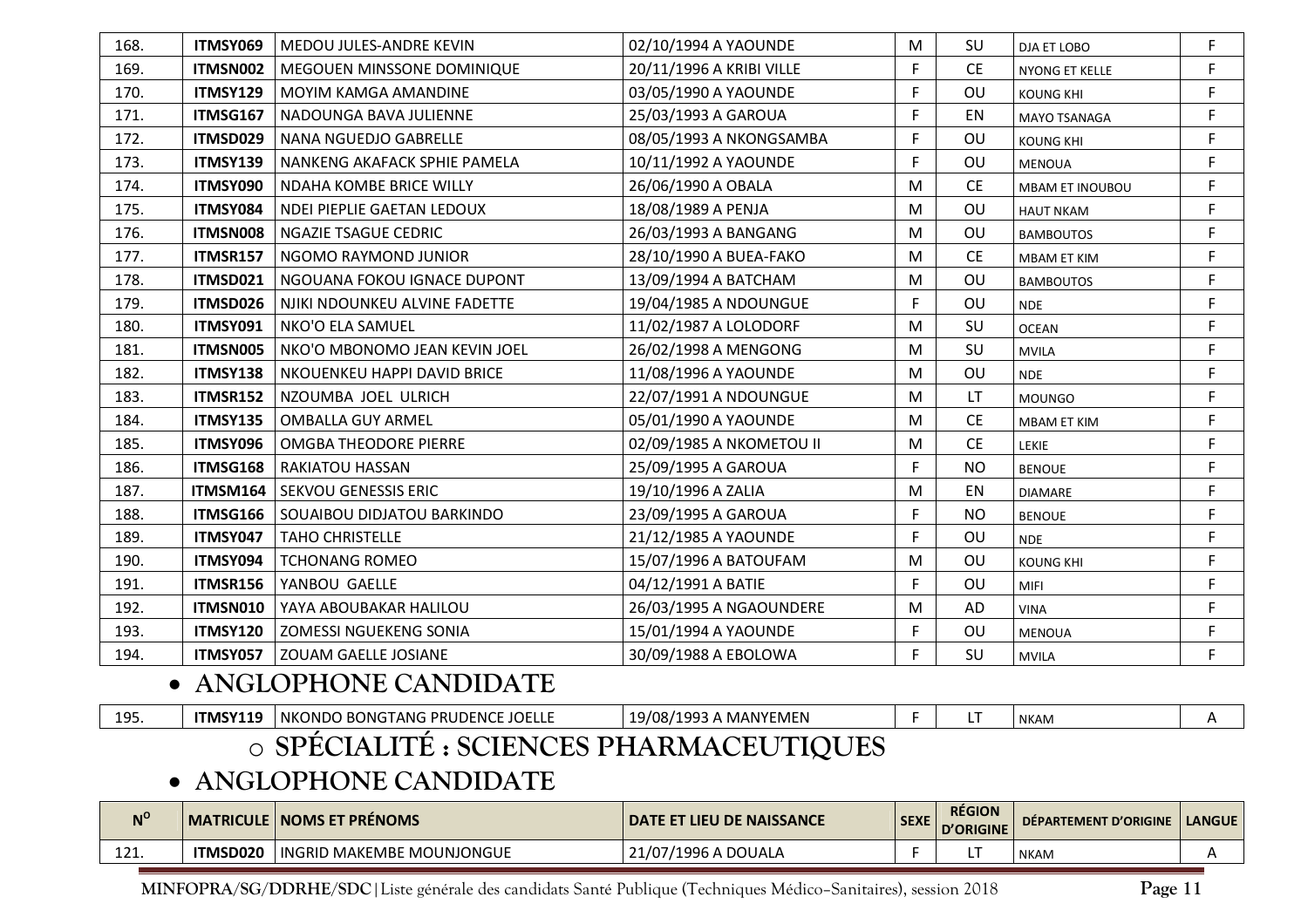| $N^{\rm o}$ |                | <b>MATRICULE   NOMS ET PRÉNOMS</b>     | DATE ET LIEU DE NAISSANCE              | <b>SEXE</b> | <b>RÉGION</b><br><b>D'ORIGINE</b> | DÉPARTEMENT D'ORIGINE  | <b>LANGUE</b> |
|-------------|----------------|----------------------------------------|----------------------------------------|-------------|-----------------------------------|------------------------|---------------|
| 1.          | <b>TMSY137</b> | ABANA NOAH LIONEL ARMELLE              | 26/12/1988 A BIKOGO                    | F.          | <b>CE</b>                         | LEKIE                  | F.            |
| 2.          | <b>TMSY253</b> | <b>ABOH PIERRE MARTINIEL</b>           | 14/01/1992 A MVOUA(OKOLA)              | F           | <b>CE</b>                         | <b>MBAM ET INOUBOU</b> | F             |
| 3.          | <b>TMSY189</b> | <b>ABOMO VICTORINE SANDRINE</b>        | 10/01/1990 A MBANKOMO                  | F.          | <b>CE</b>                         | MEFOU ET AKONO         | F             |
| 4.          | <b>TMSF276</b> | AGOKENG ALAIN ZELUSSE                  | 08/09/1992 A FONGO TONGO               | M           | OU                                | <b>BAMBOUTOS</b>       | F             |
| 5.          | <b>TMSY031</b> | AKESSE YOLANDE NATHALIE                | 20/08/1985 A BOGO                      | F.          | LT.                               | <b>MOUNGO</b>          | F             |
| 6.          | <b>TMSY161</b> | AKOUMOU FELICITE BABETTE               | 23/06/1989 A YAOUNDE                   | F.          | <b>CE</b>                         | <b>MFOUNDI</b>         | F             |
| 7.          | <b>TMSY254</b> | <b>ALEGA MARIE MARGUERITE</b>          | 17/01/1992 A AD LUCEM DE GUEBOBA       | F.          | <b>CE</b>                         | <b>MBAM ET INOUBOU</b> | F             |
| 8.          | <b>TMSD072</b> | AMBASSA ABOUDI CRESSENCE LYDIE CYNTHIA | 01/11/1986 A YAOUNDE                   | F.          | <b>CE</b>                         | <b>MEFOU ET AFAMBA</b> | F             |
| 9.          | <b>TMSY074</b> | ANDJONGO EBALE ANDRE MAGLOIRE          | 26/11/1986 A EDJOM                     | M           | <b>CE</b>                         | NYONG ET MFOUMOU       | F             |
| 10.         | <b>TMSY022</b> | ATIOMO KANA GUILENE NADEGE             | 15/05/1985 A MBOUROUKOU                | F           | OU                                | <b>MENOUA</b>          | F             |
| 11.         | <b>TMSR118</b> | AVINA ZE JOSEPH MARTIAL                | 11/05/1988 A YAOUNDE                   | M           | <b>CE</b>                         | <b>LEKIE</b>           | F             |
| 12.         | <b>TMSF201</b> | AWENDEU NGUEMALEU GWLADYS              | 21/05/1990 A YAOUNDE                   | F           | OU                                | <b>HAUT NKAM</b>       | F             |
| 13.         | <b>TMSY215</b> | AYINDA AKOA DAMIEN RAOUL               | 27/09/1990 A YAOUNDE                   | M           | <b>CE</b>                         | <b>MFOUNDI</b>         | F             |
| 14.         | <b>TMSY263</b> | <b>BAGNO YOLLANDE TATIANA</b>          | 13/04/1992 A BANGANGTE                 | F           | OU                                | <b>NDE</b>             | F             |
| 15.         | <b>TMSY185</b> | <b>BAH DIMA MARIE GRACE</b>            | 25/10/1989 A DSCHANG                   | F           | <b>CE</b>                         | LEKIE                  | F             |
| 16.         | <b>TMSE147</b> | <b>BASONDOM BOUM ANNIE CHRISTIANE</b>  | 09/03/1989 A DOUME                     | F           | ES                                | <b>HAUT NYONG</b>      | F             |
| 17.         | <b>TMSD204</b> | <b>BEA ELISE MARION</b>                | 01/07/1990 A MESSONDO                  | F           | <b>CE</b>                         | <b>MFOUNDI</b>         | F             |
| 18.         | <b>TMSY110</b> | <b>BEKOLO XAVIER FLORENT</b>           | 10/03/1988 A AKONOLINGA                | M           | <b>CE</b>                         | NYONG ET MFOUMOU       | $\mathsf F$   |
| 19.         | <b>TMSY218</b> | <b>BENGONO NNANGA CHARLE PHILIPPE</b>  | 01/11/1990 A MESSA NKOA-BAH YAOUNDE II | M           | <b>CE</b>                         | MEFOU ET AKONO         | F             |
| 20.         | <b>TMSE070</b> | <b>BESSALE BNGON FRANCK ARISTIDE</b>   | 23/10/1986 A NKOADJAP                  | M           | SU                                | <b>OCEAN</b>           | F             |
| 21.         | <b>TMSY006</b> | BETEHE NKOK ELIANE YOLANDE             | 20/06/1984 A ELAT MINKOM               | F           | <b>CE</b>                         | NYONG ET KELLE         | F             |
| 22.         | <b>TMSY048</b> | <b>BIDJOU EMILIENNE FELICITE</b>       | 16/03/1986 A YAOUNDE                   | F           | <b>CE</b>                         | <b>MBAM ET KIM</b>     | F             |
| 23.         | <b>TMSY202</b> | <b>BINGANA AIME FABRICE</b>            | 26/05/1990 A NKOMETOU                  | M           | <b>CE</b>                         | LEKIE                  | F             |
| 24.         | <b>TMSY035</b> | <b>BIYE'E MBASSI LEONTINE GAELLE</b>   | 01/10/1985 A NKPWANG                   | F           | SU                                | <b>DJA ET LOBO</b>     | F             |
| 25.         | <b>TMSY049</b> | <b>BOUKAM KEMINI NANI ARSELE</b>       | 18/04/1986 A MBALMAYO                  | F           | OU                                | <b>HAUTS PLATEAUX</b>  | F             |
| 26.         | <b>TMSF312</b> | CHEGAING CHEGAING ESTELLE LADOUCE      | 11/05/1994 A DSCHANG                   | F           | OU                                | <b>MENOUA</b>          | F             |
| 27.         | <b>TMSY310</b> | CHUOMWO WAMBO CHIMENE                  | 29/03/1994 A MANKOM-BAMENDA            | F           | OU                                | <b>MIFI</b>            | F             |
| 28.         | <b>TMSR102</b> | DAPSI MARIE HELENE                     | 05/10/1987 A YAOUNDE                   | F           | OU                                | <b>MIFI</b>            | F             |
| 29.         | <b>TMSD269</b> | DEMTEVING KINHAGHO HERODIANE LIRENCE   | 26/05/1992 A DOUALA                    | F           | OU                                | <b>MENOUA</b>          | F             |
| 30.         | <b>TMSY085</b> | DIEPA NGUENANG PASCAL LEPRINCE         | 17/04/1987 A DOUALA                    | М           | OU                                | <b>NDE</b>             | F.            |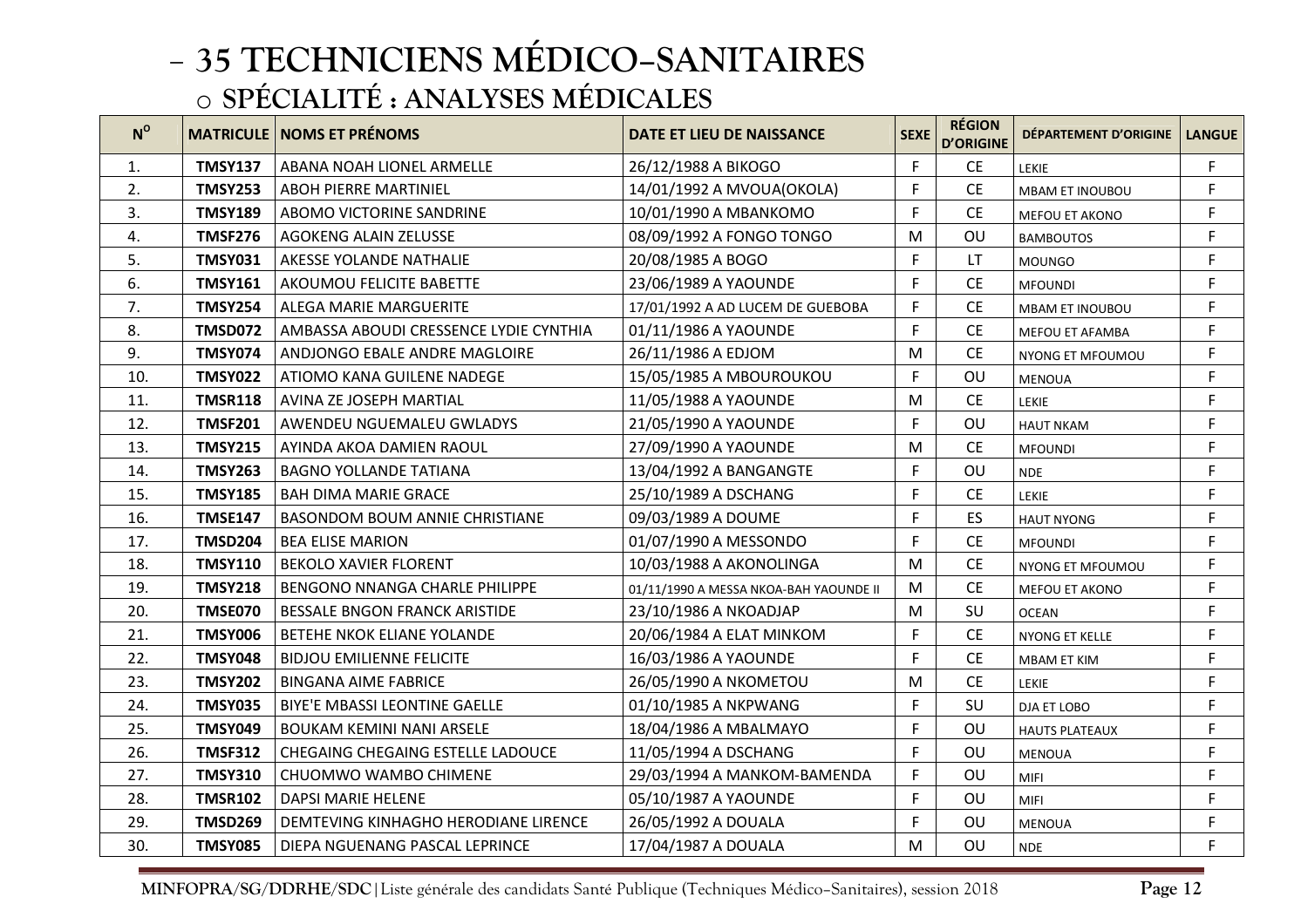| 31. | TMSL179        | DIFFO NGUIA GUIA GERALDINE        | 13/10/1989 A EDEA        | F  | OU        | <b>BAMBOUTOS</b>       | F  |
|-----|----------------|-----------------------------------|--------------------------|----|-----------|------------------------|----|
| 32. | <b>TMSF055</b> | DIFO GUY ROBERT                   | 16/06/1986 A FOUMBOT     | M  | OU        | <b>BAMBOUTOS</b>       | F  |
| 33. | <b>TMSR081</b> | DIN NAMOU CELESTIN                | 05/03/1987 A YAGOUA      | M  | EN        | <b>MAYO DANAY</b>      | F. |
| 34. | <b>TMSY162</b> | <b>DJEUKAM EMILIENNE FLORE</b>    | 25/06/1989 A MOUMEE      | F  | OU        | <b>HAUT NKAM</b>       | F  |
| 35. | TMSD304        | DJIMENE KEABOU LAURIANE           | 20/11/1993 A MBOUDA      | F  | OU        | <b>BAMBOUTOS</b>       | F  |
| 36. | <b>TMSD128</b> | DJIMI TCHAPTCHET CALVINE LAURE    | 11/08/1988 A DOUALA      | F  | OU        | <b>NDE</b>             | F  |
| 37. | <b>TMSD001</b> | <b>DJONE ROSE PELAGIE</b>         | 05/01/1984 A LOGBIKOY    | F  | LT        | <b>SANAGA MARITIME</b> | F  |
| 38. | <b>TMSD083</b> | DJOPGANG NANKAM YOLANDE           | 29/03/1987 A DOUALA      | F  | OU        | <b>NDE</b>             | F  |
| 39. | <b>TMSF243</b> | <b>DJOUKENG ALICE CLAIRE</b>      | 20/08/1991 A FONGO TONGO | F  | OU        | <b>MENOUA</b>          | F  |
| 40. | <b>TMSY037</b> | <b>DJOUMESSI SEVERIN</b>          | 26/10/1985 A YAOUNDE     | M  | OU        | <b>MENOUA</b>          | F  |
| 41. | <b>TMSD277</b> | DJOUMESSI TCHINDA ARIELLE BELLONE | 26/09/1992 A BAFOU       | F  | OU        | <b>BAMBOUTOS</b>       | F  |
| 42. | <b>TMSF256</b> | <b>DJOUNDA DORICE</b>             | 28/01/1992 A BATCHAM     | F  | OU        | <b>BAMBOUTOS</b>       | F  |
| 43. | <b>TMSY196</b> | <b>DJUSSEU FRANCOISE</b>          | 22/03/1990 A YAOUNDE     | F  | OU        | <b>MIFI</b>            | F  |
| 44. | <b>TMSR308</b> | DONFACK KEULE NADIA SORELLE       | 06/03/1994 A DOUALA      | F  | OU        | <b>MENOUA</b>          | F  |
| 45. | <b>TMSY171</b> | DONFACK NGUEGANG NATHALIE         | 13/09/1989 A YAOUNDE     | F  | OU        | <b>MENOUA</b>          | F  |
| 46. | <b>TMSD265</b> | DONGMO LINDA                      | 03/05/1992 A DOUALA      | F  | OU        | <b>MENOUA</b>          | F  |
| 47. | <b>TMSY116</b> | DONGMO NANFA MERVEILLE            | 24/04/1988 A YAOUNDE     | F  | OU        | <b>MENOUA</b>          | F  |
| 48. | <b>TMSD240</b> | DONGMO NGOUGNY RITA               | 21/07/1991 A BAFOUSSAM   | F. | OU        | <b>MENOUA</b>          | F  |
| 49. | <b>TMSF316</b> | DONGMO SONDONG LEONNELLE          | 14/07/1994 A BAFOUSSAM   | F  | OU        | <b>MENOUA</b>          | F  |
| 50. | <b>TMSY230</b> | DONNANG PASCALINE JUDIEL          | 06/02/1991 A FONGO TONGO | F. | OU        | <b>MENOUA</b>          | F  |
| 51. | <b>TMSM226</b> | DOUE DJABOU TATIANA               | 02/01/1991 A YAOUNDE     | F. | EN        | <b>MAYO KANI</b>       | F  |
| 52. | <b>TMSY190</b> | <b>EBONG LANDRY</b>               | 24/01/1990 A YAOUNDE     | M  | <b>CE</b> | <b>MBAM ET INOUBOU</b> | F  |
| 53. | <b>TMSD130</b> | EKWADI HERMINE JOANES LAETITIA    | 28/08/1988 A DOUALA      | F  | LT.       | <b>WOURI</b>           | F  |
| 54. | <b>TMSY059</b> | <b>ENDONG CHRISTIAN BRICE</b>     | 26/07/1986 A TCHEKOS     | M  | <b>CE</b> | MBAM ET INOUBOU        | F  |
| 55. | <b>TMSY231</b> | ESSOME LOKO CHIMENE RAISSA        | 14/02/1991 A NKONDJOCK   | F  | LT        | <b>NKAM</b>            | F  |
| 56. | <b>TMSN036</b> | ESTHER ADIAHA NANA                | 17/10/1985 A PMI NKWEN   | F  | OU        | <b>NDE</b>             | F  |
| 57. | <b>TMSA135</b> | <b>EWABI ELVIS BLONDEL NSOULI</b> | 12/12/1988 A NGUTI       | M  | LT        | <b>MOUNGO</b>          | F  |
| 58. | <b>TMSY106</b> | EYA ELOMO JEAN PARFAIT            | 03/01/1988 A EKONG       | M  | <b>CE</b> | LEKIE                  | F  |
| 59. | <b>TMSY112</b> | <b>FANDOM ULRICH ARMEL</b>        | 13/04/1988 A YAOUNDE     | F. | OU        | <b>HAUTS PLATEAUX</b>  | F  |
| 60. | TMSD025        | FANGUENG MEYOU EUNICE REINE       | 03/06/1985 A YAOUNDE     | F. | OU        | <b>HAUT NKAM</b>       |    |
| 61. | <b>TMSD182</b> | FEUGUE MELABON ARLETTE MIRYAME    | 21/10/1989 A BAMENDOU II | F. | OU        | <b>MENOUA</b>          | F  |
| 62. | <b>TMSY292</b> | FEUKAM LUC JAÏRUS                 | 16/06/1993 A YAOUNDE     | M  | OU        | <b>MIFI</b>            | F  |
| 63. | <b>TMSM144</b> | FEYDIN BARTHELEMY                 | 11/02/1989 A MOKONG      | M  | EN        | <b>MAYO TSANAGA</b>    | F  |
| 64. | <b>TMSF228</b> | <b>FOTIO KENNE JULLIO</b>         | 02/01/1991 A BAFOUSSAM   | M  | OU        | MENOUA                 | F  |
| 65. | <b>TMSR117</b> | <b>FOTSO FOTSO FIDELE</b>         | 25/04/1988 A YAOUNDE     | M  | OU        | <b>HAUTS PLATEAUX</b>  | F  |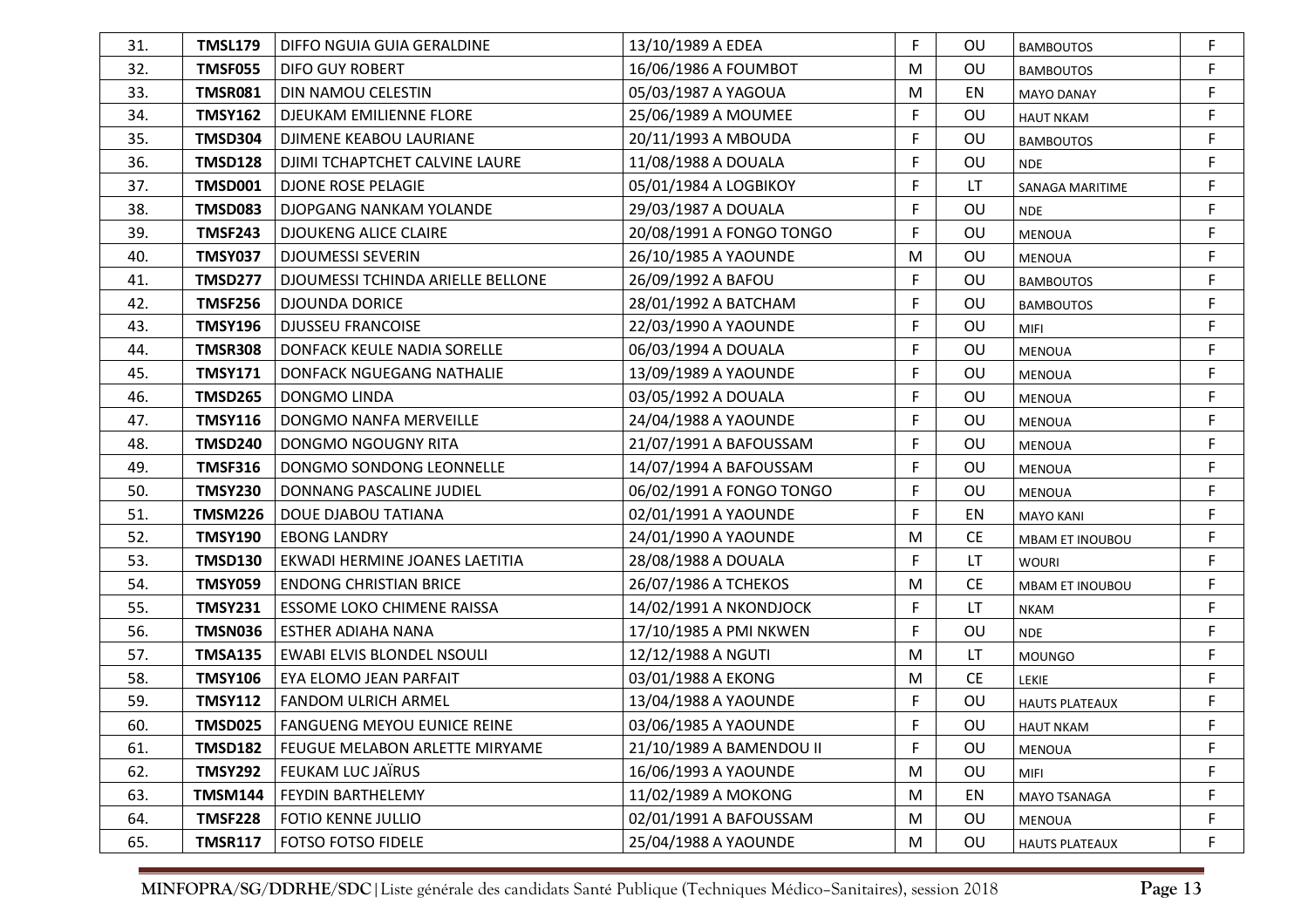| 66.  | <b>TMSF252</b> | <b>FOUODJI HIOTA PLACIDE ELSA</b>     | 05/01/1992 A FOUMBOT         | F  | OU        | <b>BAMBOUTOS</b>      | F           |
|------|----------------|---------------------------------------|------------------------------|----|-----------|-----------------------|-------------|
| 67.  | <b>TMSD092</b> | <b>GBIEPIT MBOUTNGAM RAIMATOU</b>     | 24/06/1987 A FOUMBOT         | F  | OU        | <b>NOUN</b>           | F           |
| 68.  | <b>TMSY210</b> | <b>GUETCHE WENGA CLEMENT</b>          | 20/08/1990 A FOUMBAN         | M  | OU        | <b>HAUTS PLATEAUX</b> | F           |
| 69.  | <b>TMSF227</b> | <b>GUIMKEU NGUELONG CABINE</b>        | 02/01/1991 A BALEVENG        | F  | OU        | <b>MENOUA</b>         | F           |
| 70.  | <b>TMSR030</b> | <b>GUISSI ANDRE MARIE</b>             | 20/07/1985 A BALEVENG        | M  | OU        | <b>MENOUA</b>         | F           |
| 71.  | <b>TMSY272</b> | <b>HANSATOU IBRAHIM IYAS</b>          | 12/07/1992 A YAOUNDE         | F  | AD        | <b>MAYO BANYO</b>     | F           |
| 72.  | <b>TMSY251</b> | HETAM BIKATE HUGUETTE TATIANA         | 19/12/1991 A METET           | F  | <b>CE</b> | MBAM ET INOUBOU       | F           |
| 73.  | <b>TMSR027</b> | JEUNANG MOMO JEANNE                   | 12/06/1985 A DOUALA          | F  | OU        | <b>MENOUA</b>         | F           |
| 74.  | <b>TMSY229</b> | <b>KADJI VERLAINE</b>                 | 04/01/1991 A BABOUANTOU      | F  | OU        | <b>HAUT NKAM</b>      | F           |
| 75.  | <b>TMSF169</b> | <b>KAMDJO DIANE RITA</b>              | 17/08/1989 A YAOUNDE         | F  | OU        | <b>HAUTS PLATEAUX</b> | F           |
| 76.  | <b>TMSR138</b> | KAMDOUM DJEUHA GERTRUDE               | 31/12/1988 A YAOUNDE         | F  | OU        | <b>NDE</b>            | F           |
| 77.  | <b>TMSY220</b> | <b>KAMGANG ODETTE DOROTHEE</b>        | 07/11/1990 A FOTOUNI         | F  | OU        | <b>HAUT NKAM</b>      | F           |
| 78.  | <b>TMSY217</b> | KAMGUIA MEYO ELVIS LEONEL             | 20/10/1990 A YAOUNDE         | M  | OU        | <b>HAUTS PLATEAUX</b> | F           |
| 79.  | <b>TMSY150</b> | <b>KANYOU KAPGUE GERALDINE GAELLE</b> | 16/03/1989 A BAFOUSSAM       | F  | OU        | <b>NDE</b>            | F           |
| 80.  | <b>TMSY063</b> | <b>KEDE ALAIN BENOIT</b>              | 23/08/1986 A OBALA           | M  | <b>CE</b> | <b>LEKIE</b>          | $\mathsf F$ |
| 81.  | <b>TMSD111</b> | <b>KENFACK HUGUES</b>                 | 30/03/1988 A FONGO TONGO     | M  | OU        | <b>MENOUA</b>         | F           |
| 82.  | <b>TMSY065</b> | KENFACK METCHUDEM GUENOLEE PATIENCE   | 25/08/1986 A DSCHANG         | F. | OU        | <b>MENOUA</b>         | F           |
| 83.  | <b>TMSY262</b> | KENFACK TSAFACK LUDOVIC               | 10/04/1992 A FONGO TONGO     | M  | OU        | <b>MENOUA</b>         | F           |
| 84.  | <b>TMSY245</b> | KENGNE KUETCHEU ALVINE                | 13/09/1991 A NDOUNGUE        | F  | OU        | <b>HAUTS PLATEAUX</b> | F           |
| 85.  | <b>TMSY294</b> | <b>KENGNE TAKOUGNE HELENE</b>         | 07/08/1993 A BAMEKA          | F  | OU        | MIFI                  | F           |
| 86.  | <b>TMSF167</b> | KENGNI KAGHO CARELLE GERTRUDE         | 08/08/1989 A DASCHANG        | F  | OU        | <b>MENOUA</b>         | F           |
| 87.  | <b>TMSY119</b> | <b>KENMOE YOUTA ADELINE</b>           | 23/05/1988 A LABLE           | F  | OU        | <b>HAUTS PLATEAUX</b> | F           |
| 88.  | <b>TMSY121</b> | KENNE GUEFFE DANIE-ZITA               | 03/06/1988 A PENJA           | F  | OU        | <b>BAMBOUTOS</b>      | F           |
| 89.  | <b>TMSF115</b> | <b>KENNE NOUBOU GERTRUDE</b>          | 22/04/1988 A BANSOA          | F  | OU        | <b>MENOUA</b>         | F           |
| 90.  | <b>TMSY002</b> | KESSENG EDITH MARLYSE épse MMAE       | 25/01/1984 A OMBESSA         | F  | <b>CE</b> | MBAM ET INOUBOU       | F           |
| 91.  | <b>TMSY103</b> | <b>KOGUEP SIMO IDRIS</b>              | 03/11/1987 A MFOU            | M  | SU        | VALLEE DU NTEM        | F           |
| 92.  | <b>TMSF114</b> | KOM NGUETCHOUANG GHISLAINE GAELLE     | 19/04/1988 A YAOUNDE         | F  | OU        | <b>KOUNG KHI</b>      | F           |
| 93.  | <b>TMSD053</b> | <b>KOMBOU DITCHOU MIREILLE</b>        | 09/06/1986 A BANGOU          | F  | OU        | <b>HAUTS PLATEAUX</b> | $\mathsf F$ |
| 94.  | <b>TMSF062</b> | KOMBOU NOUGANG JULES ROSTAND          | 13/08/1986 A NDOUNGUE        | M  | OU        | <b>HAUTS PLATEAUX</b> | F           |
| 95.  | <b>TMSY024</b> | KOUAGUEP EMALIEN NATHALIE             | 20/05/1985 A MANJO           | F  | OU        | <b>HAUT NKAM</b>      | F           |
| 96.  | <b>TMSR052</b> | KOUAM DONCHOM CHARLI                  | 24/05/1986 A AKONOLINGA      | M  | OU        | <b>HAUTS PLATEAUX</b> | F           |
| 97.  | <b>TMSF259</b> | KOUEMO TSANOU ELVINE MALANIE          | 21/03/1992 A BAMENDOU        | F  | OU        | MENOUA                | F           |
| 98.  | <b>TMSY136</b> | KOUMAYE CHRISTELLE CLEONNE            | 23/12/1988 A DOUALA-CAMEROUN | F  | LT        | <b>NKAM</b>           | F           |
| 99.  | <b>TMSY158</b> | KPOLOM A MESSE GUY RODRIGUE           | 04/05/1989 A GOUFAN II       | M  | <b>CE</b> | MBAM ET KIM           | $\mathsf F$ |
| 100. | <b>TMSF209</b> | <b>KWEGA NGANOU DENIS</b>             | 12/08/1990 A BAFANG          | M  | OU        | <b>HAUT NKAM</b>      | F           |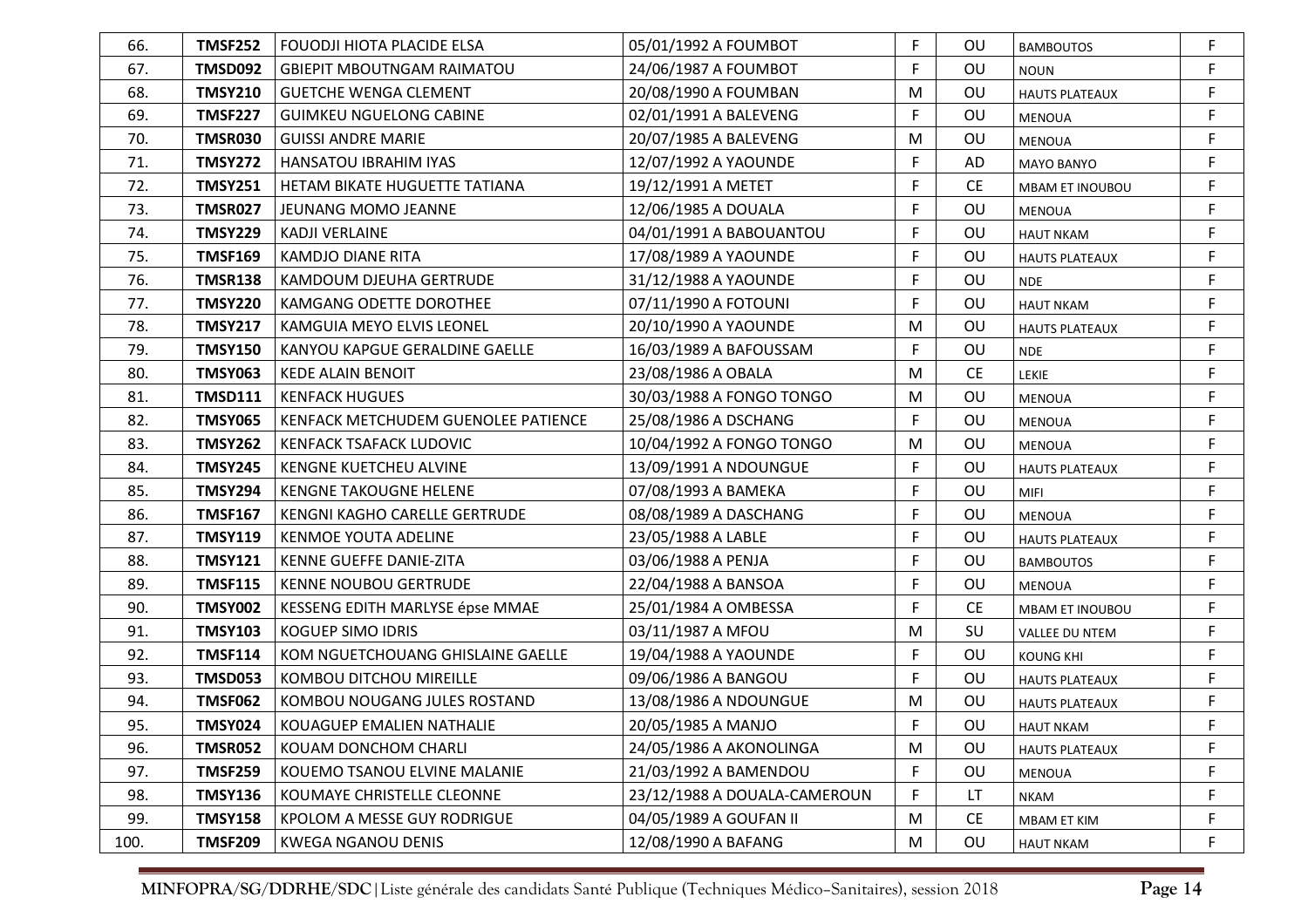| 101. | <b>TMSD214</b> | LATCHIKOU CEDRIC                     | 20/09/1990 A MEIGANGA            | M  | OU        | <b>HAUT NKAM</b>      | F  |
|------|----------------|--------------------------------------|----------------------------------|----|-----------|-----------------------|----|
| 102. | <b>TMSD275</b> | LAURE VENCENT MIREILLE               | 02/09/1992 A YAOUNDE             | F. | <b>CE</b> | <b>MFOUNDI</b>        | F  |
| 103. | <b>TMSY314</b> | LEUMALEU TCHEUGAPE FLORIS ORNELLA    | 20/06/1994 A YAOUNDE             | F  | OU        | <b>HAUT NKAM</b>      | F  |
| 104. | <b>TMSY123</b> | MADJOUGANG SONKE GAELLE              | 06/06/1988 A MELONG I            | F  | OU        | <b>HAUT NKAM</b>      | F  |
| 105. | <b>TMSF207</b> | MAFFOU JOSELINE BERROITTE épse MBIHY | 25/07/1990 A MBOUDA              | F  | OU        | <b>BAMBOUTOS</b>      | F  |
| 106. | <b>TMSF032</b> | MAFFOUOU KENNE ERNESTINE             | 22/08/1985 A BALESSING           | F  | OU        | <b>MENOUA</b>         | F  |
| 107. | <b>TMSY107</b> | <b>MAKAMDOM WAWOUO BEATRICE</b>      | 04/01/1988 A DOUALA              | F  | <b>OU</b> | <b>HAUTS PLATEAUX</b> | F  |
| 108. | <b>TMSY127</b> | MAKAMTE ASTRID-LAURE                 | 09/08/1988 A FONTSA-TOUALA       | F  | OU        | <b>MENOUA</b>         | F  |
| 109. | <b>TMSY089</b> | <b>MAMINKEM LILIANE CATHY</b>        | 22/05/1987 A YAOUNDE             | F  | OU        | <b>MENOUA</b>         | F  |
| 110. | <b>TMSY061</b> | <b>MANFO MEFOKO LYDIE</b>            | 08/08/1986 A BALEVENG            | F  | OU        | <b>MENOUA</b>         | F  |
| 111. | <b>TMSY268</b> | MANGWA BITTI CLAUDE STEPHANE         | 16/05/1992 A MANKON BAMENDA      | М  | LT        | SANAGA MARITIME       | F  |
| 112. | <b>TMSD286</b> | <b>MAPON NJUSSA ALVINE</b>           | 02/02/1993 A FOUMBOT             | F  | OU        | <b>NOUN</b>           | F  |
| 113. | <b>TMSD154</b> | MASSEUH TALLA CHANTALE NATACHAE      | 11/04/1989 A BAMENDJOU           | F  | OU        | <b>MIFI</b>           | F. |
| 114. | <b>TMSY193</b> | MASSOUENTOUM PAUL RECHARD            | 24/02/1990 A KOUPA-MATAPIT       | М  | OU        | <b>NOUN</b>           | F  |
| 115. | <b>TMSF311</b> | <b>MATA ANATALIE JOSCELYNE</b>       | 22/04/1994 A NKONGSAMBA          | F  | OU        | <b>MENOUA</b>         | F  |
| 116. | <b>TMSF296</b> | <b>MATAMO SOUOP CYDRINE</b>          | 14/09/1993 A BAFOUSSAM           | F  | OU        | <b>MIFI</b>           | F  |
| 117. | <b>TMSR028</b> | MATOÎ PARFAIT AIME                   | 29/06/1985 A DOUALA              | M  | <b>CE</b> | NYONG ET KELLE        | F  |
| 118. | <b>TMSY261</b> | MATSAP TSINDJOU LYDIE                | 27/03/1992 A MBOUDA              | F  | OU        | <b>BAMBOUTOS</b>      | F  |
| 119. | <b>TMSY056</b> | MBARGA NTSAMA LAURA GRAZIELLA        | 19/06/1986 A DOUALA              | F  | <b>CE</b> | MEFOU ET AFAMBA       | F  |
| 120. | <b>TMSY281</b> | <b>MBENG CHRISTINE MABELLE</b>       | 01/12/1992 A AKONOLINGA          | F  | <b>CE</b> | NYONG ET MFOUMOU      | F  |
| 121. | <b>TMSY094</b> | <b>MBESSA MARIE-PIERRE</b>           | 22/07/1987 A ENAMA               | F  | <b>CE</b> | LEKIE                 | F  |
| 122. | <b>TMSY225</b> | <b>MBOHOU NJIKAM OLIVIER</b>         | 01/01/1991 A MASSANGAM           | M  | OU        | <b>NOUN</b>           | F  |
| 123. | <b>TMSD100</b> | MBOMDA TCHOKONANG LEVISINE JEASMINE  | 22/09/1987 A BANDJA              | F  | OU        | <b>HAUT NKAM</b>      | F  |
| 124. | <b>TMSD175</b> | MBOUCHE TAMO ELODIANE                | 26/09/1989 A BAFANG              | F  | OU        | <b>HAUTS PLATEAUX</b> | F  |
| 125. | <b>TMSD015</b> | MBOUOMANGOUORE SALMATOU              | 10/01/1985 A FOUMBAN             | F  | OU        | <b>NOUN</b>           | F  |
| 126. | <b>TMSY079</b> | MEGNE AGATHE MONIQUE                 | 04/02/1987 A TOUGANG-VILLAGE     | F  | OU        | <b>MIFI</b>           | F  |
| 127. | <b>TMSY009</b> | <b>MEIGANG LOUISE TECLAIRE</b>       | 11/08/1984 A FOMOPEA             | F  | OU        | <b>MENOUA</b>         | F  |
| 128. | <b>TMSY238</b> | <b>MELONE SONIA GABRIELLE</b>        | 23/06/1991 A MBALMAYO            | F  | LT.       | SANAGA MARITIME       | F  |
| 129. | <b>TMSY041</b> | MEMOUNA NAGUIP A BAKA                | 09/12/1985 A DOUALA-CAMEROUN     | F  | <b>CE</b> | MBAM ET INOUBOU       | F  |
| 130. | <b>TMSY078</b> | MEWOUO GBATNKOM RACHIDETOU           | 02/02/1987 A FOUMBAN             | E  | OU        | <b>NOUN</b>           |    |
| 131. | <b>TMSF264</b> | MFONDOUM IBRAHIM                     | 29/04/1992 A FOUMBAN             | M  | OU        | <b>NOUN</b>           | F  |
| 132. | <b>TMSY021</b> | MFOUAPON WOUANDJI ALASSA             | 14/04/1985 A FOUMBOT             | M  | <b>OU</b> | <b>NOUN</b>           | F  |
| 133. | <b>TMSY236</b> | MINDZIE MBARGA BALBINA SILVERE       | 26/04/1991 A DOUALA              | F  | <b>CE</b> | MEFOU ET AFAMBA       | F  |
| 134. | <b>TMSY156</b> | <b>MIYAN JAKY MADO</b>               | 25/04/1989 A LOGBIKOY            | F  | LT        | SANAGA MARITIME       | F  |
| 135. | <b>TMSY203</b> | <b>MONDJI NINKO SYLVIE</b>           | 13/06/1990 A NGAMBE-TIKAR-CENTRE | F  | <b>CE</b> | <b>MBAM ET KIM</b>    | F  |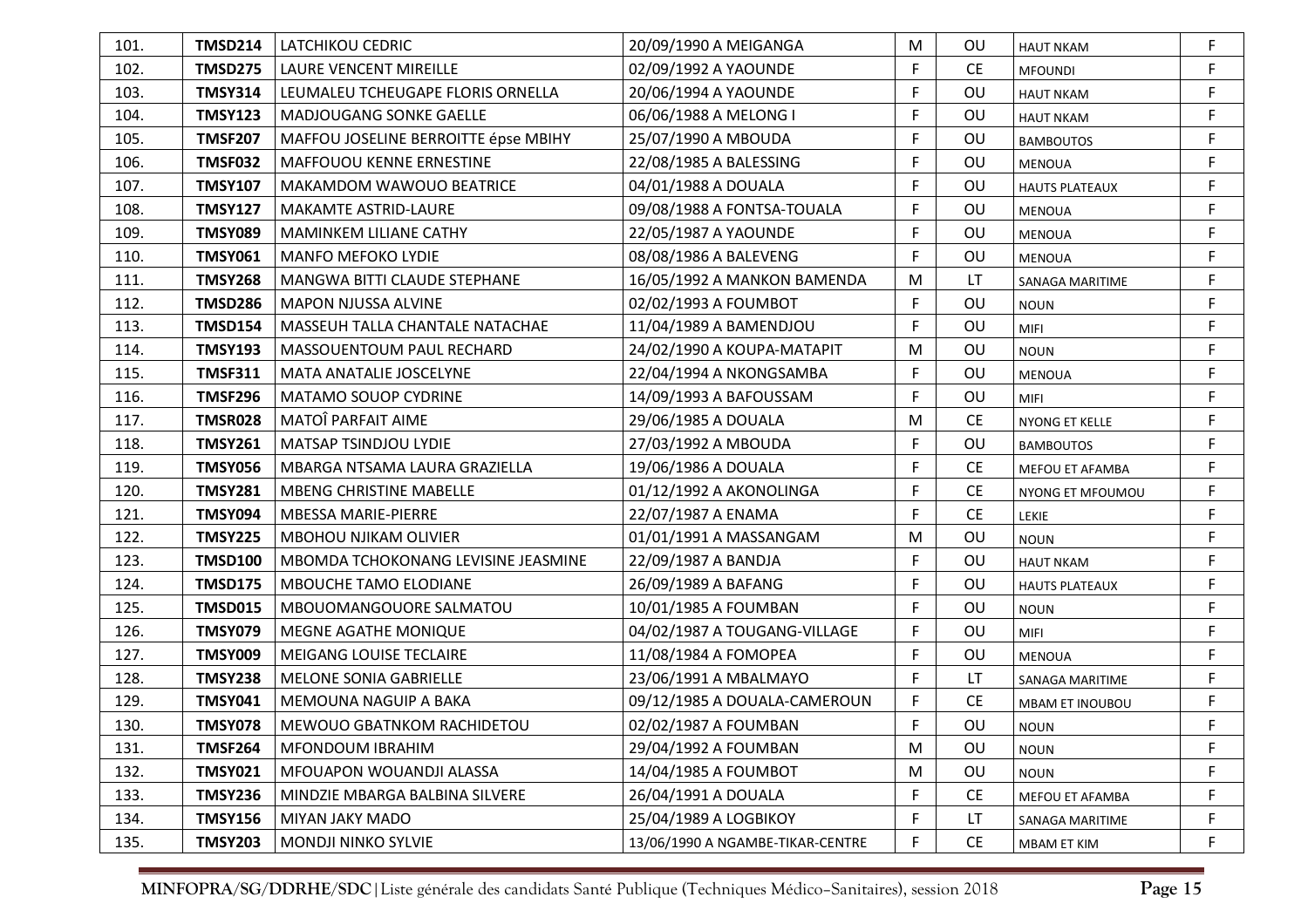| 136. | <b>TMSY133</b> | l MOPE TAGNE JEAMINE CHRISTELLE      | 03/11/1988 A TIBATI                | F | OU        | <b>KOUNG KHI</b>      | F           |
|------|----------------|--------------------------------------|------------------------------------|---|-----------|-----------------------|-------------|
| 137. | <b>TMSY299</b> | <b>MOTIE LINDA</b>                   | 12/10/1993 A YAOUNDE               | F | OU        | MIFI                  | F           |
| 138. | <b>TMSY120</b> | <b>MOUNG EDANG GERMAIN FRANCK</b>    | 26/05/1988 A MBALMAYO              | м | <b>CE</b> | <b>HAUTE SANAGA</b>   | F           |
| 139. | <b>TMSD153</b> | <b>MOUOTEH DE MOFO RAISSA</b>        | 11/04/1989 A MBOUDA                | F | OU        | <b>BAMBOUTOS</b>      | F           |
| 140. | <b>TMSY172</b> | MOUTNALE SALOMON FILS                | 15/09/1989 A YAOUNDE               | м | LT        | SANAGA MARITIME       | F           |
| 141. | <b>TMSY086</b> | NANA DJIOMO STEPHANIE                | 26/04/1987 A YAOUNDE               | F | OU        | <b>NDE</b>            | F           |
| 142. | <b>TMSY124</b> | <b>NANFACK MEDAH CORINNE</b>         | 13/06/1988 A YAOUNDE               | F | OU        | <b>MENOUA</b>         | F           |
| 143. | <b>TMSY315</b> | <b>NDYH RUBY</b>                     | 10/07/1994 A NGAMBE-TIKAR          | M | <b>CE</b> | <b>MBAM ET KIM</b>    | F           |
| 144. | <b>TMSL188</b> | NDZODO ACHILLE THIELLY               | 08/01/1990 A NSAN MENDOUGA         | M | <b>CE</b> | LEKIE                 | F           |
| 145. | <b>TMSY159</b> | NGA MBASSI MARIE MARGUERITE          | 03/06/1989 A YAOUNDE               | F | <b>CE</b> | MEFOU ET AFAMBA       | F           |
| 146. | <b>TMSY040</b> | NGAMENI LAGUE CALISTE                | 08/12/1985 A YAOUNDE               | F | OU        | <b>HAUT NKAM</b>      | F           |
| 147. | <b>TMSY183</b> | <b>NGAMGA CYRILLE</b>                | 22/10/1989 A BANGOUA               | M | OU        | <b>NDE</b>            | F           |
| 148. | <b>TMSY257</b> | NGANTI NAMA PHILOMENE                | 13/02/1992 A YAOUNDE II            | F | <b>CE</b> | LEKIE                 | F           |
| 149. | <b>TMSY066</b> | NGBAIT-YOUON TENA PAULETTE FADIMATOU | 01/09/1986 A KOUPA-MATAPIT         | F | OU        | <b>NOUN</b>           | F           |
| 150. | <b>TMSD157</b> | NGEKOU NGOMSEU ULRICH FRANCINE       | 27/04/1989 A DOUALA                | F | OU        | <b>HAUT NKAM</b>      | F           |
| 151. | <b>TMSD132</b> | NGONDI JOSELYNE MICHEL               | 27/10/1988 A OVENG                 | F | <b>CE</b> | <b>MFOUNDI</b>        | F           |
| 152. | <b>TMSY004</b> | NGONO BELINGA MARGUERITE FLORENCE    | 01/05/1984 A NGOULEMAKONG          | F | SU        | <b>MVILA</b>          | F           |
| 153. | TMSD297        | NGOUAMBE NGALEU AUDREY PAMELA        | 09/10/1993 A YAOUNDE               | F | OU        | <b>HAUT NKAM</b>      | F           |
| 154. | <b>TMSY285</b> | NGUEDEM NGUEMWO DARRELL              | 01/02/1993 A YAOUNDE               | F | OU        | <b>HAUTS PLATEAUX</b> | F           |
| 155. | <b>TMSY034</b> | NGUEDIA CHANCELINE GLADYS            | 16/09/1985 A YABASSI               | F | OU        | <b>MENOUA</b>         | F           |
| 156. | <b>TMSR205</b> | NGUEDONG NGUETSE MICHELLE            | 02/07/1990 A FONGO-TONGO           | F | OU        | <b>MENOUA</b>         | F           |
| 157. | <b>TMSF260</b> | NGUETGNIA ESTELLE CAROLE             | 22/03/1992 A FOUMBAN               | F | OU        | <b>NDE</b>            | F           |
| 158. | <b>TMSF289</b> | NGULEFAC MELCHIADIS AWUNGJIA         | 13/04/1993 A FONTEM                | M | SW        | LEBIALEM              | F           |
| 159. | <b>TMSF007</b> | NGWA EWANE CATHY FLORE               | 20/06/1984 A BANGOUA               | F | <b>LT</b> | <b>MOUNGO</b>         | F           |
| 160. | <b>TMSE270</b> | NIAYAKO MOMO CAROLE DIANE            | 07/06/1992 A BERTOUA               | F | OU        | <b>MENOUA</b>         | F           |
| 161. | <b>TMSY098</b> | NIETCHO NJOMO PAULINE                | 01/09/1987 A YAOUNDE               | F | OU        | <b>HAUTS PLATEAUX</b> | F           |
| 162. | <b>TMSD300</b> | NJEPANG NJEPDJIO SEVERINE            | 14/10/1993 A BONABERI              | F | OU        | <b>HAUTS PLATEAUX</b> | F           |
| 163. | <b>TMSY318</b> | NJIMBAM MAYOUEGHOUE ADJARA           | 21/08/1994 A FOUMBAN               | F | OU        | <b>NOUN</b>           | F           |
| 164. | <b>TMSD165</b> | NJONDZO TENE NICAISE SIBELLE         | 03/08/1989 A BAFOUSSAM             | F | OU        | MIFI                  | $\mathsf F$ |
| 165. | TMSD219        | NJOUPOUO FADIMATOU ZARAOU            | 03/11/1990 A DOUALA                | F | OU        | <b>NOUN</b>           |             |
| 166. | <b>TMSD173</b> | NKAIN NSANGOU RABIATOU               | 21/09/1989 A BAMENDA MEZAM         | F | OU        | <b>NOUN</b>           | F           |
| 167. | <b>TMSY233</b> | NKOU NYABA DARIA ARMELLE             | 18/03/1991 A EFANDI                | F | <b>CE</b> | MEFOU ET AFAMBA       | F           |
| 168. | <b>TMSF255</b> | NOUDJIME FOKAM LEA NOELLE            | 24/01/1992 A MBOUDA                | F | OU        | <b>KOUNG KHI</b>      | F           |
| 169. | <b>TMSY125</b> | NOUMBISSI NGOHO FALONE CABRELLE      | 04/07/1988 A DISP. MANGWETE-MELONG | F | OU        | <b>HAUTS PLATEAUX</b> | F           |
| 170. | <b>TMSR104</b> | NTANG MERVEILLE NADEGE               | 11/12/1987 A EBOLOWA               | F | CE        | MBAM ET INOUBOU       | F           |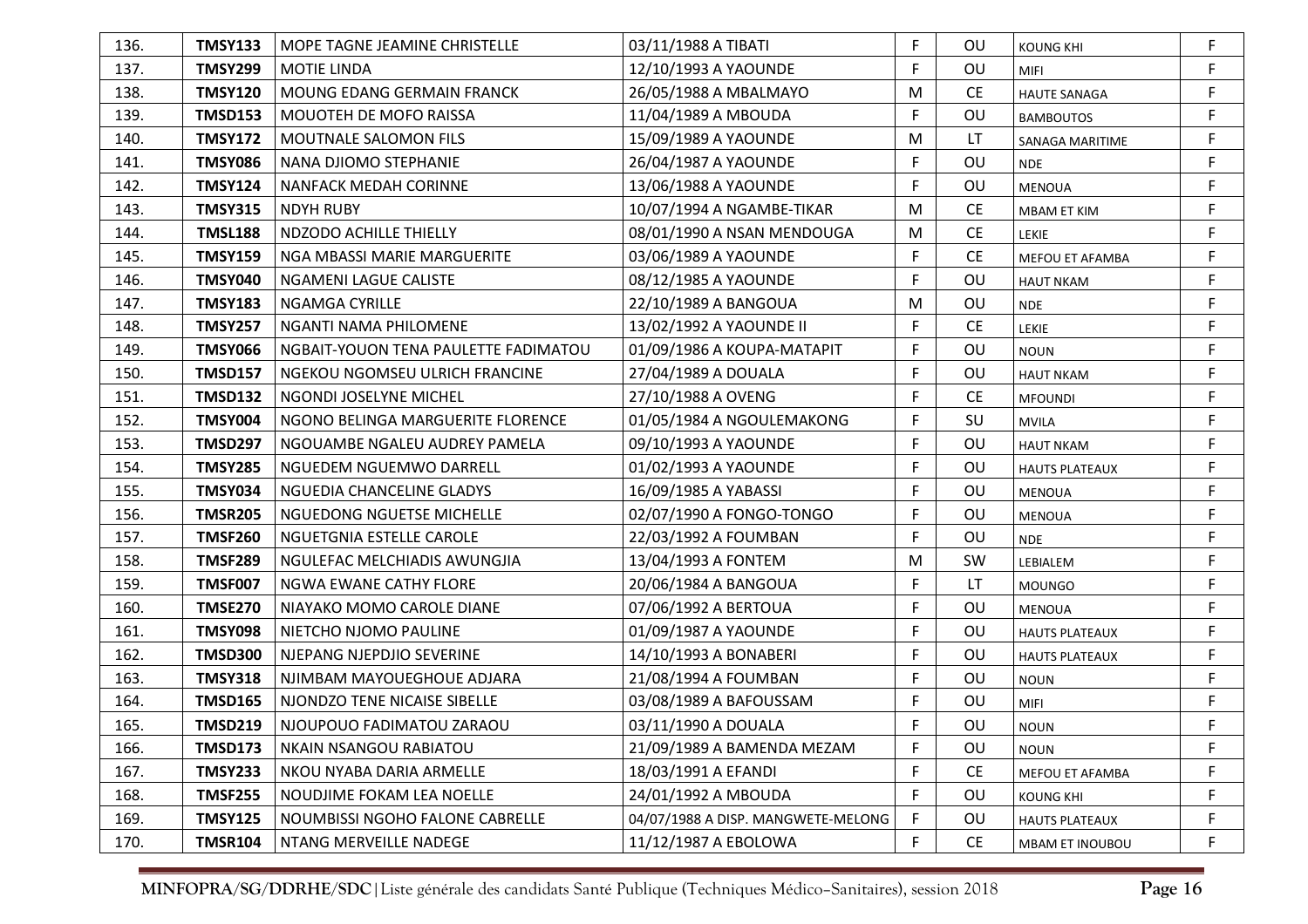| 171. | TMSY033        | NYANGA MVOAH ALICE                   | 12/09/1985 A YAOUNDE    | F           | CE.       | LEKIE                  | F           |
|------|----------------|--------------------------------------|-------------------------|-------------|-----------|------------------------|-------------|
| 172. | <b>TMSY109</b> | NYOUBESSI MARIE PASCALE              | 26/01/1988 A MBOUDA     | F           | OU        | <b>HAUTS PLATEAUX</b>  | F           |
| 173. | <b>TMSY108</b> | <b>NZIFACK STANIS-BRIS</b>           | 12/01/1988 A FOTO       | M           | <b>OU</b> | <b>MENOUA</b>          | F           |
| 174. | <b>TMSY320</b> | NZOKOU NGAZING ROUSSEL               | 02/01/1995 A MBOUDA     | M           | OU        | <b>HAUTS PLATEAUX</b>  | F           |
| 175. | <b>TMSY093</b> | NZOUGWO FOGANG MADELEINE SOLANGE     | 28/06/1987 A YAOUNDE    | F           | <b>OU</b> | <b>HAUTS PLATEAUX</b>  | F           |
| 176. | <b>TMSY105</b> | ONANA NGONDI DIEUDONNE MATERNE       | 21/12/1987 A YAOUNDE    | M           | <b>CE</b> | NYONG ET SO'O          | F           |
| 177. | <b>TMSY313</b> | ONDOPON BATTA CLEMENTINE AURELIE     | 07/06/1994 A MBALMAYO   | F           | <b>CE</b> | MBAM ET INOUBOU        | F.          |
| 178. | <b>TMSY235</b> | <b>OVAGA ENAMA CHRISTELLE</b>        | 15/04/1991 A EBOLOWA    | F           | <b>CE</b> | LEKIE                  | F           |
| 179. | <b>TMSY122</b> | <b>PADJA NONO JONAS RUBESH</b>       | 04/06/1988 A BANGWA     | M           | OU        | <b>NDE</b>             | F           |
| 180. | <b>TMSF174</b> | PENTOUO NDAYOU MAMA                  | 22/09/1989 A NJISSE     | M           | OU        | <b>NOUN</b>            | F           |
| 181. | <b>TMSY198</b> | POKEM NGNOUPIBA JOEL ROMUALD         | 12/04/1990 A DOUALA     | M           | OU        | <b>BAMBOUTOS</b>       | F           |
| 182. | <b>TMSY221</b> | POUTOUNGOU LEOPOLD                   | 09/11/1990 A FOUMBOT    | M           | OU        | <b>NOUN</b>            | F           |
| 183. | <b>TMSD279</b> | <b>PROMBO FRANCK ROMEY</b>           | 03/11/1992 A BAFOUSSAM  | M           | OU        | <b>BAMBOUTOS</b>       | F           |
| 184. | <b>TMSY099</b> | SANAMA AYANGMA FORTUNE SANDRINE      | 18/09/1987 A YAOUNDE    | F           | <b>CE</b> | <b>MBAM ET INOUBOU</b> | F           |
| 185. | <b>TMSY284</b> | SENGE NZUME DEBORA                   | 27/01/1993 A YAOUNDE    | F           | SW        | <b>KUPE MANENGUBA</b>  | F           |
| 186. | <b>TMSY208</b> | SIELENOU NGOUNOU JUDITH              | 02/08/1990 A YAOUNDE    | F           | OU        | <b>HAUT NKAM</b>       | F           |
| 187. | <b>TMSY113</b> | SIEWE CHAMTEU ARNAUD PARFAIT         | 18/04/1988 A YAOUNDE    | M           | OU        | <b>HAUT NKAM</b>       | F           |
| 188. | <b>TMSY076</b> | SIMOUO KOMDO FRANKIE                 | 04/01/1987 A YAOUNDE    | F           | OU        | <b>NDE</b>             | F           |
| 189. | <b>TMSY186</b> | SOHO BATCHAMEN LINDA LAURE           | 01/01/1990 A YAOUNDE    | F           | OU        | <b>NDE</b>             | F           |
| 190. | <b>TMSY195</b> | <b>SOM AMOS DIDIER</b>               | 03/03/1990 A MTE IBONG  | M           | LT        | SANAGA MARITIME        | F           |
| 191. | <b>TMSD151</b> | <b>SONKOUE MBA SIDONIE PRISTELLE</b> | 19/03/1989 A DOUALA     | F           | OU        | <b>BAMBOUTOS</b>       | F           |
| 192. | <b>TMSY247</b> | SOUNA LEKEU IDELE                    | 07/10/1991 A DSCHANG    | $\mathsf F$ | OU        | <b>MENOUA</b>          | F           |
| 193. | <b>TMSD184</b> | TAGNE TALLA COLINCE                  | 23/10/1989 A DOUALA     | M           | OU        | <b>HAUTS PLATEAUX</b>  | F           |
| 194. | <b>TMSY181</b> | <b>TANGOU TIKENG ADELINE</b>         | 19/10/1989 A YAOUNDE    | F.          | OU        | <b>MENOUA</b>          | F           |
| 195. | <b>TMSY012</b> | <b>TANKEU YANIQUE HUGUETTE</b>       | 28/12/1984 A MTE NTUI   | F.          | OU        | <b>NDE</b>             | F           |
| 196. | <b>TMSY187</b> | TANTANG NITCHEU SUZY BLANCHE         | 02/01/1990 A SANGMELIMA | F.          | OU        | <b>HAUT NKAM</b>       | F           |
| 197. | <b>TMSY326</b> | TATNKAM MANDOUM VERLEINE ORNELLA     | 31/10/1996 A YAOUNDE    | F           | OU        | <b>NDE</b>             | F           |
| 198. | <b>TMSY087</b> | <b>TCHAGO RODE CARINE</b>            | 28/04/1987 A KEKEM      | F.          | OU        | <b>HAUT NKAM</b>       | F           |
| 199. | <b>TMSD291</b> | TCHAMBIA TCHUDJO DANIELLE NORICE     | 18/05/1993 A DOUALA     | F.          | OU        | MIFI                   | $\mathsf F$ |
| 200. | <b>TMSE018</b> | TCHEKOUMEGNI NGAMINI THERRY          | 14/02/1985 A BATCHINGOU | м           | OU        | <b>NDE</b>             |             |
| 201. | <b>TMSY077</b> | TCHITCHOUA NGUEMETA GUILLAUME PAULIN | 07/01/1987 A YAOUNDE    | M           | OU        | MENOUA                 | F           |
| 202. | <b>TMSD249</b> | TCHOFFO MEKONTSO AIME ROSTAND        | 17/10/1991 A MBOUDA     | M           | OU        | <b>BAMBOUTOS</b>       | F           |
| 203. | <b>TMSD101</b> | <b>TCHOFFO NDIDAH THIERRY</b>        | 28/09/1987 A MBOUDA     | F           | OU        | <b>BAMBOUTOS</b>       | F           |
| 204. | <b>TMSF073</b> | <b>TENE CAMARA</b>                   | 08/11/1986 A BAFOUSSAM  | M           | OU        | MIFI                   | F           |
| 205. | <b>TMSD213</b> | TETE DISSAKE ROSETTE RAYMONDE        | 13/09/1990 A NDOBIAN    | F           | LT        | <b>NKAM</b>            | F           |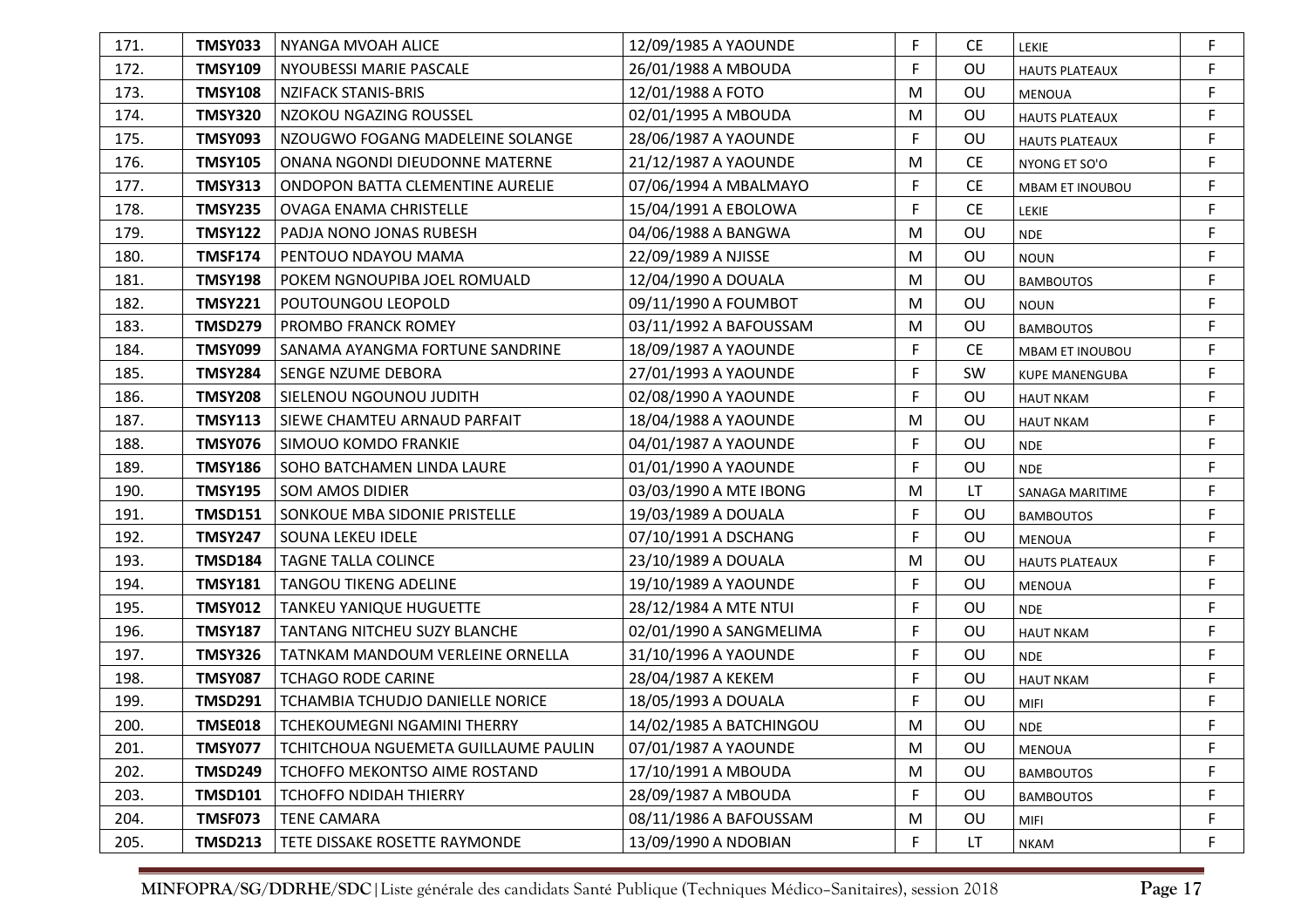| 206. | TMSD232        | <b>TOMBEDI FANI JASMINE</b>        | 13/03/1991 A DOUALA            | F. | SU        | <b>OCEAN</b>          | F  |
|------|----------------|------------------------------------|--------------------------------|----|-----------|-----------------------|----|
| 207. | <b>TMSD051</b> | <b>TONDA SEDRIC GAILLAIRE</b>      | 23/05/1986 A DOUALA            | M  | <b>OU</b> | <b>NDE</b>            | F. |
| 208. | <b>TMSY023</b> | TOUANGNOU CHAMDA SABINE AIMEE      | 17/05/1985 A FOUMBOT           | F. | <b>OU</b> | <b>NDE</b>            | F  |
| 209. | <b>TMSR307</b> | TOUKAP EDOUARD ORLINE MILAINE      | 18/12/1993 A YAOUNDE           |    | OU        | <b>KOUNG KHI</b>      | F  |
| 210. | TMSY050        | TOUNA DIEUDONNE CHRISTIAN          | 03/05/1986 A AYOS              | M  | <b>CE</b> | LEKIE                 | F. |
| 211. | <b>TMSR038</b> | TOWA NYANSO CARINE LAURE           | 12/11/1985 A NDOUNGUE          | F. | OU        | <b>NDE</b>            | F  |
| 212. | <b>TMSF014</b> | <b>TSAGUE OUAMBA SANDRINE</b>      | 02/01/1985 A BALESSING         | F. | OU        | <b>MENOUA</b>         | F  |
| 213. | <b>TMSY197</b> | <b>TSAMENE MICHAEL</b>             | 03/04/1990 A NJOMBE            | M  | OU        | <b>MENOUA</b>         | F  |
| 214. | <b>TMSY298</b> | TSAPGUE DJOUFACK GERALDINE ZITA    | 11/10/1993 A FONGO-TONGO-LOTSA | F. | OU        | <b>MENOUA</b>         | F  |
| 215. | <b>TMSY097</b> | <b>TSOPGBENG ROSELINE</b>          | 15/08/1987 A CSD DE BANGANG    | F. | OU        | <b>MENOUA</b>         | F  |
| 216. | <b>TMSD194</b> | <b>TUEMGNE GISELE</b>              | 25/02/1990 A BAFOUSSAM         | F. | OU        | <b>MIFI</b>           | F. |
| 217. | TMSF141        | <b>VOUCGUE VIVIANE CLODETTE</b>    | 22/01/1989 A BAMENDOU          | F. | OU        | <b>MENOUA</b>         | F. |
| 218. | <b>TMSR069</b> | WAMBA TIDO EMILIE                  | 19/09/1986 A MBOUDA            | F. | OU        | <b>MENOUA</b>         | F  |
| 219. | <b>TMSD290</b> | <b>WANDJI NGAHANE ANGES NASSER</b> | 16/04/1993 A DOUALA            | M  | OU        | <b>NDE</b>            | F  |
| 220. | TMSY046        | WASHNYO WASHNYO MOISE              | 10/01/1986 A DOUALA            | M  | <b>CE</b> | <b>NYONG ET KELLE</b> | F  |
| 221. | <b>TMSY178</b> | WOUNANG RAOUL DONARD               | 10/10/1989 A FONGO TONGO       | M  | OU        | <b>MENOUA</b>         | F  |
| 222. | <b>TMSF047</b> | YIAGNIGNI MARCEL                   | 15/03/1986 A FOUMBAN           | F. | OU        | <b>NOUN</b>           | F  |
| 223. | <b>TMSF149</b> | YONTCHOU RUTH DOSYTHEE             | 09/03/1989 A BAFOUSSAM         | F. | <b>OU</b> | <b>NDE</b>            | F  |
| 224. | <b>TMSY163</b> | ZIPACK EDITH MARLISE               | 03/07/1989 A DSCHANG           | F. | OU        | <b>MENOUA</b>         | F  |
| 225. | <b>TMSF168</b> | <b>ZODOM MERLIN ALAIN</b>          | 10/08/1989 A PENKA MICHEL      | M  | OU        | <b>MENOUA</b>         | F  |

### • **ANGLOPHONE CANDIDATES**

| 226. | <b>TMSA283</b> | l CELINE MANKAH TEMBI           | 26/01/1993 A BUEA             |   | <b>NW</b> | <b>MOMO</b>         | A |
|------|----------------|---------------------------------|-------------------------------|---|-----------|---------------------|---|
| 227. | <b>TMSA216</b> | CHIA BENGWI CARINE              | 08/10/1990 A LIMBE            |   | <b>NW</b> | NGOKENTUNJIA        | A |
| 228. | <b>TMSB306</b> | DINE MARI-CLAIRE LEINYUY        | 13/12/1993 A SHISONG HOSPITAL |   | <b>NW</b> | <b>BUI</b>          | A |
| 229. | <b>TMSY305</b> | DOROTHY YINYENDA VAYIN BAMBUH   | 22/11/1993 A BAMUNKA          |   | <b>NW</b> | <b>NGOKENTUNJIA</b> | A |
| 230. | TMSA246        | l EGHO MATILDA ANDAM            | 05/10/1991 A BAMENDA          |   | <b>NW</b> | MOMO                | A |
| 231. | <b>TMSF148</b> | l FOGANG CHANCELINE             | 09/03/1989 A BABADJOU TOUMAKA |   | .OU       | <b>BAMBOUTOS</b>    | Α |
| 232. | TMSB084        | l FOMENGOUM DAVID               | 03/04/1987 A BAMENDA          | М | 0U        | MENOUA              | A |
| 233. | <b>TMSB146</b> | <b>LEEYNYUY GERMAINE FONJOH</b> | 12/02/1989 A NKAMBE           |   | <b>NW</b> | <b>BUI</b>          | A |
| 234. | TMSB223        | l MARIE NWOFOR NDIANGANG        | 09/12/1990 A TIKO             |   | <b>NW</b> | MEZAM               | A |
| 235. | TMSD134        | MBOULA TETDJOUONG CARINE        | 16/11/1988 A BALENG           |   | <b>CE</b> | LEKIE               | A |
| 236. | <b>TMSA017</b> | NANYONGO MOKONDE SOPHIE         | 12/02/1985 A BONAKANDA-BUEA   |   | <b>SW</b> | <b>FAKO</b>         | A |
| 237. | TMSA176        | I NCHANG LILIAN CHE             | 01/10/1989 A KUMBA            |   | <b>NW</b> | MEZAM               | A |
| 238. | <b>TMSB011</b> | l NEMBO FRANKLIN NEMBUANYI      | 20/10/1984 A BAMUNBU          | м | <b>SW</b> | LEBIALEM            | A |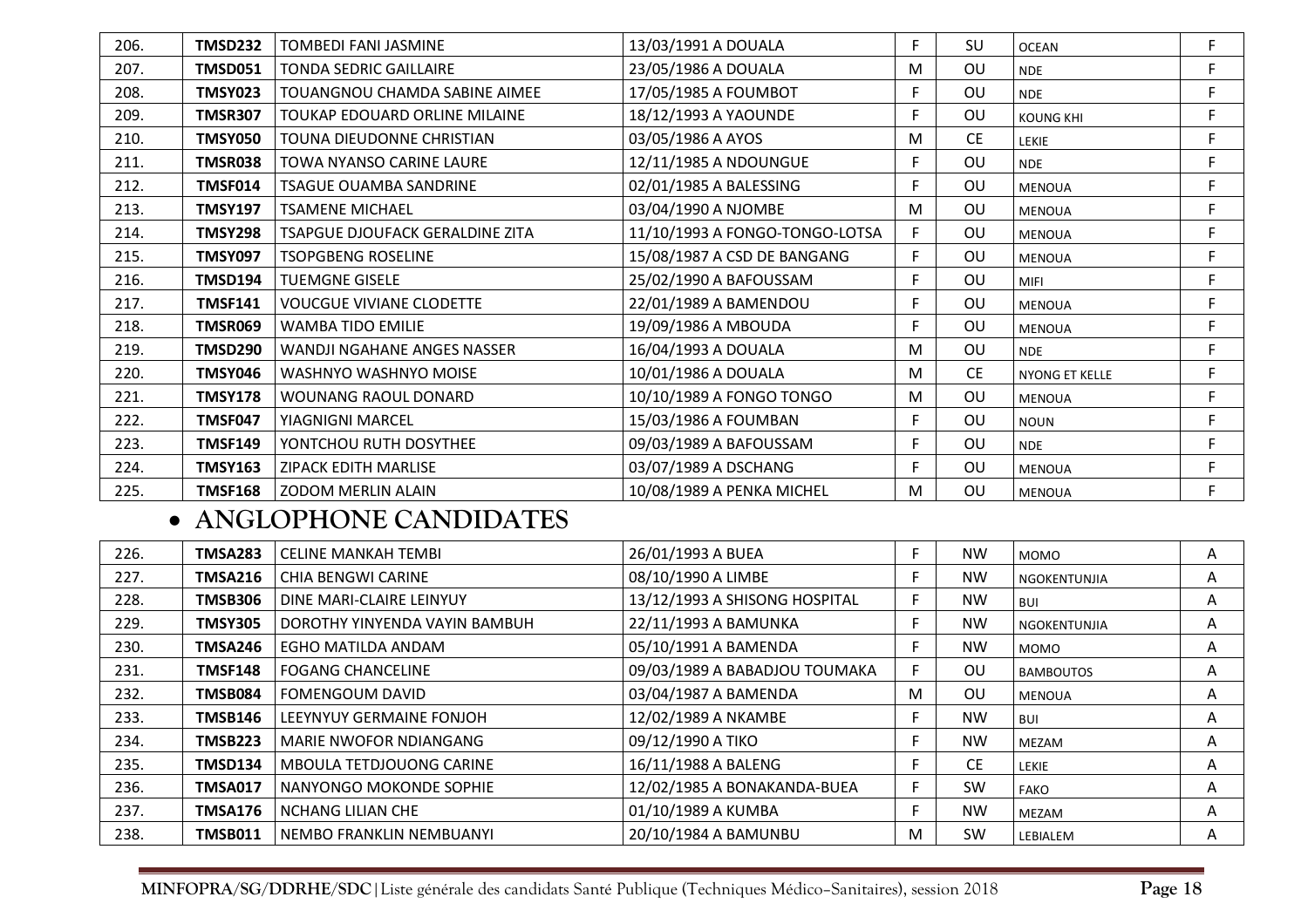| 239. | <b>TMSY282</b> | <b>NGEUBOU BATCHOUT MARIE NOELLE</b> | 25/12/1992 A LIMBE         |   | ΟU        | <b>NDE</b>           | A |
|------|----------------|--------------------------------------|----------------------------|---|-----------|----------------------|---|
| 240. | TMSA170        | NGWEN MILDRED TANWIE                 | 19/08/1989 A NKWEN         |   | NW        | <b>MEZAM</b>         | A |
| 241. | TMSB008        | NOULONG NGWANA LIONIE CLAIRE         | 26/07/1984 A NDOP          |   | OU        | <b>BAMBOUTOS</b>     | A |
| 242. | <b>TMSA302</b> | l OKANG DIEUDONNE EKONG-             | 12/11/1993 A TABOH         | M | <b>SW</b> | <b>MANYU</b>         | A |
| 243. | TMSA192        | ONORI CLETUS ISERI                   | 19/02/1990 A EBONJI        | M | <b>SW</b> | <b>NDIAN</b>         | Α |
| 244. | <b>TMSY250</b> | OUAGOU MANGOUA CHERONEE              | 23/11/1991 A BAMOUGOUM     |   | ΟU        | MIFI                 | A |
| 245. | <b>TMSF295</b> | l PENN DIEUDONNE                     | 30/08/1993 A PINYIN        | M | <b>NW</b> | <b>MEZAM</b>         | A |
| 246. | TMSD026        | <b>TANTO BERTRAND NGINYU</b>         | 07/06/1985 A MBONGO NDONGA | M | <b>NW</b> | <b>DONGA MANTUNG</b> | Α |

#### o**SPÉCIALITÉ : KINÉSITHÉRAPIE**

| $N^{\circ}$ |                | <b>MATRICULE   NOMS ET PRÉNOMS</b>           | DATE ET LIEU DE NAISSANCE | <b>SEXE</b> | <b>RÉGION</b><br><b>D'ORIGINE</b> | DÉPARTEMENT D'ORIGINE | <b>LANGUE</b> |
|-------------|----------------|----------------------------------------------|---------------------------|-------------|-----------------------------------|-----------------------|---------------|
| 122.        | TMSY042        | <b>ABESSOLO ZANG PIERRE FOURIER</b>          | 09/12/1985 A YAOUNDE      | M           | <b>CE</b>                         | NYONG ET SO'O         |               |
| 123.        | <b>TMSY267</b> | <b>AYEMELE NOUMEYI LAURICE LAURE</b>         | 14/05/1992 A ENDOM        |             | <b>OU</b>                         | <b>MENOUA</b>         |               |
| 124.        | <b>TMSY164</b> | <b>CHEMGNE JIDJOU EUNICE</b>                 | 23/07/1989 A YAOUNDE      |             | <b>OU</b>                         | <b>KOUNG KHI</b>      |               |
| 125.        | TMSY309        | l FANKWE NGUEWAT CYRIELLE                    | 27/03/1994 A LABLE        |             | <b>OU</b>                         | <b>NDE</b>            |               |
| 126.        | TMSD258        | GUEMAKO CHRISTELLE                           | 12/03/1992 A DOUALA       |             | <b>OU</b>                         | <b>HAUT NKAM</b>      |               |
| 127.        | <b>TMSY274</b> | <b>KENMEGNE JOSUE ARMEL</b>                  | 16/08/1992 A YAOUNDE      | M           | <b>OU</b>                         | <b>HAUTS PLATEAUX</b> |               |
| 128.        | TMSD139        | MADOUNG MANFOUO GLADYS MARJORIE épse KALDJOB | 01/01/1989 A BAFOUSSAM    |             | <b>OU</b>                         | <b>BAMBOUTOS</b>      | F.            |
| 129.        | <b>TMSY324</b> | MAGUEMBA FOUBI ANGE LAURE                    | 28/03/1996 A YAOUNDE      |             | <b>OU</b>                         | <b>HAUTS PLATEAUX</b> |               |
| 130.        | <b>TMSY003</b> | <b>MBATSOGO OTTOU GILBERT</b>                | 13/04/1984 A YAOUNDE      | М           | CE.                               | <b>MEFOU ET AKONO</b> |               |
| 131.        | <b>TMSY166</b> | SIMEU PANGO GINETTE MANUELA                  | 04/08/1989 A NDOUNGUE     |             | <b>OU</b>                         | <b>HAUTS PLATEAUX</b> |               |
| 132.        | <b>TMSF211</b> | <b>TCHAGO JUEGO EUGENIE</b>                  | 25/08/1990 A DSCHANG      |             | <b>OU</b>                         | <b>KOUNG KHI</b>      |               |
| 133.        | <b>TMSY067</b> | <b>TCHOUKWA ARLETTE</b>                      | 07/09/1986 A MELONG II    |             | <b>OU</b>                         | <b>NDE</b>            |               |

#### o**SPÉCIALITÉ : ONDO–STOMATOLOGIE**

| $N^{\rm o}$ |                | <b>MATRICULE NOMS ET PRÉNOMS</b>         | <b>DATE ET LIEU DE NAISSANCE</b> | <b>SEXE</b> | <b>RÉGION</b><br>D'ORIGINE | DÉPARTEMENT D'ORIGINE  | <b>LANGUE</b> |
|-------------|----------------|------------------------------------------|----------------------------------|-------------|----------------------------|------------------------|---------------|
| 134.        | <b>TMSY200</b> | FOKOU TETSAOU ORSO COLOMBA               | 16/05/1990 A FONGO-TONGO         |             | ΟU                         | <b>MENOUA</b>          |               |
| 135.        | <b>TMSY278</b> | <b>GUENANG KAMNANG AMANDINE LAURE</b>    | 26/09/1992 A DSCHANG             |             | OU                         | <b>NDE</b>             |               |
| 136.        | <b>TMSY152</b> | KENFACK ZEBAZE ANDRIELLE SANDRINE        | 02/04/1989 A ABONG-MBANG         |             | ΟU                         | <b>MENOUA</b>          |               |
| 137.        | <b>TMSY090</b> | MOULIOM NJOUONKOU MOHAMED IBRAHIM        | 02/06/1987 A YAOUNDE             | M           | OU                         | <b>NOUN</b>            |               |
| 138.        | <b>TMSY280</b> | <b>MVOTO MEKE WINI</b>                   | 17/11/1992 A GAROUA              | M           | <b>CE</b>                  | <b>MEFOU ET AFAMBA</b> |               |
| 139.        | <b>TMSF071</b> | NANA OUEMBA BEATRICE                     | 27/10/1986 A BAFOUSSAM           |             | OU                         | <b>MENOUA</b>          |               |
| 140.        | TMSY096        | NANA TAFOU CHRISTELLE LUCKY épse KOUAMOU | 23/07/1987 A BAFANG              |             | OU                         | <b>HAUT NKAM</b>       |               |
| 141.        | <b>TMSR142</b> | NDOUNYOU MARIAMA                         | 31/01/1989 A BAÏGOM              |             | OU                         | <b>NOUN</b>            |               |
| 142.        | <b>TMSY143</b> | <b>NKEN STEPHANE</b>                     | 03/02/1989 A YAOUNDE             | M           | CE.                        | <b>NYONG ET KELLE</b>  |               |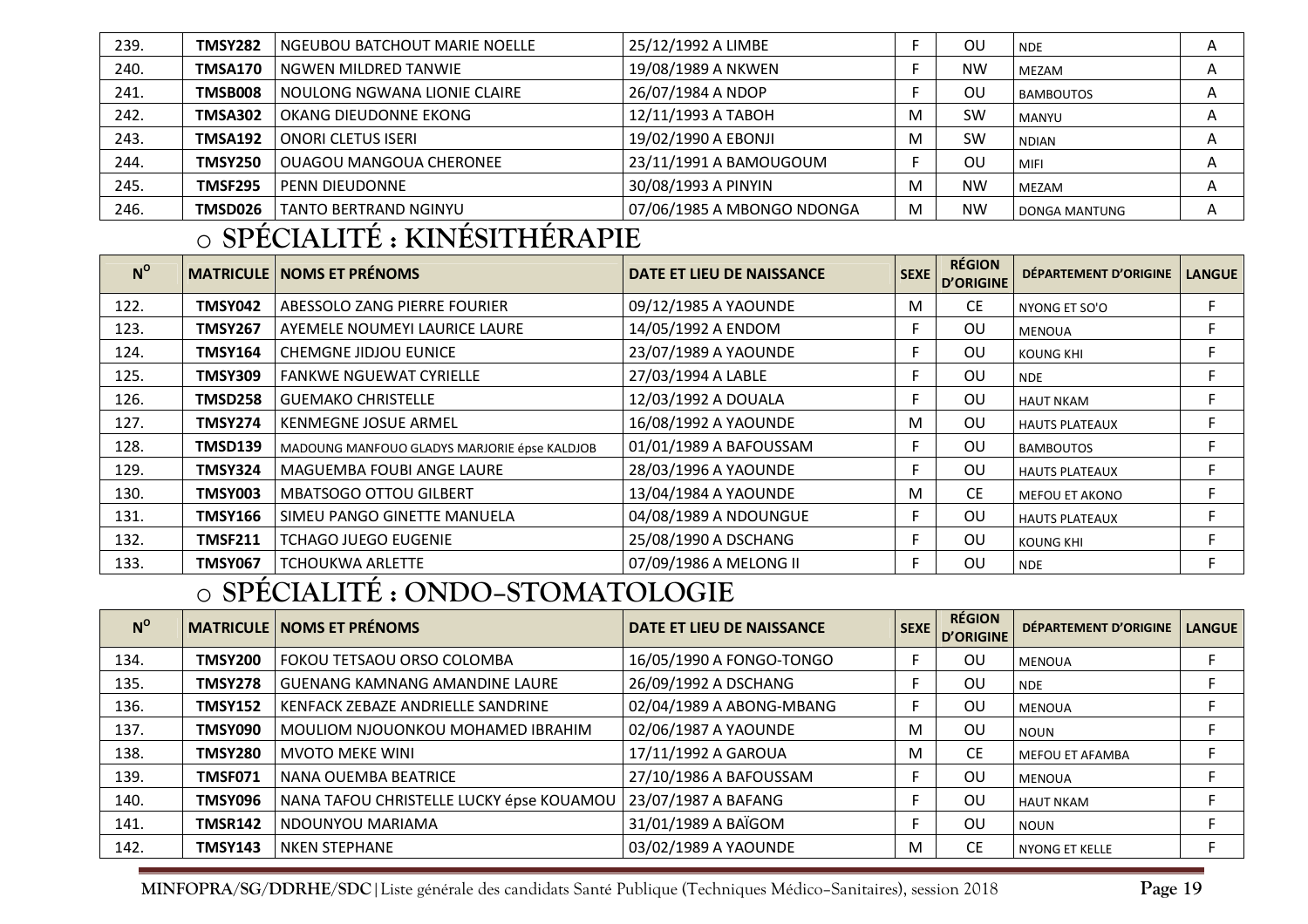| 143. | <b>TMSY140</b> | <b>TEJIOGHO MAINGHA MARCELLE</b> | 15/01/1989 A BALEVENG       |   | ου | <b>MENOUA</b> |  |
|------|----------------|----------------------------------|-----------------------------|---|----|---------------|--|
| 144. | TMSY287        | I TEVOUDONG NINA GAELLE          | 15/02/1993 A GRAND MBOULAYE |   | ΟU | <b>MENOUA</b> |  |
| 145. | TMSY177        | I TOUKEM INGRID PELAGIE          | 08/10/1989 A DOUALA         |   | ου | <b>MENOUA</b> |  |
| 146. | TMSY019        | l YEMELI NGUETSA WILLIAMS        | 15/03/1985 A FONGO-TONGO    | M | ΟU | <b>MENOUA</b> |  |

#### o**SPÉCIALITÉ : OPHTALMOLOGIE**

| $N^{\rm o}$ |                | MATRICULE   NOMS ET PRÉNOMS | I DATE ET LIEU DE NAISSANCE | <b>SEXE</b> | <b>RÉGION</b><br>D'ORIGINE | DEPARTEMENT D'ORIGINE   LANGUE |  |
|-------------|----------------|-----------------------------|-----------------------------|-------------|----------------------------|--------------------------------|--|
| 147.        | TMSR131        | I NGANGUE THEOPHILE MARTIAL | 22/09/1988 A MBOEBO         | M           |                            | MOUNGO                         |  |
| 148.        | TMSY064        | <b>INTOLO MARIE LUISE</b>   | 25/08/1986 A NKOMETOU II    |             |                            | LEKIE                          |  |
| 149.        | <b>TMSL155</b> | <b>JONANA STEVIE LEONEL</b> | 18/04/1989 A MELANGUE I     | M           |                            | <b>EKIE</b>                    |  |

#### o**SPÉCIALITÉ : PSYCHOMOTRICITÉ ET RELAXATION**

| $N^{\rm o}$ |                | MATRICULE   NOMS ET PRÉNOMS   | DATE ET LIEU DE NAISSANCE | SEXE | <b>RÉGION</b><br>D'ORIGINE | DÉPARTEMENT D'ORIGINE   LANGUE |  |
|-------------|----------------|-------------------------------|---------------------------|------|----------------------------|--------------------------------|--|
| 150.        | TMSY013        | I AZANGUE CAROLINE            | 02/01/1985 A BAFOU        |      | OU                         | MENOUA                         |  |
| 151.        | <b>TMSY293</b> | l MENIBOU LYNE VANESSA CLAIRE | 24/06/1993 A DOUALA       |      | ΟL                         | <b>HAUT NKAM</b>               |  |
| 152.        | TMSD045        | l NYAMI ERNESTINE FLORE       | 05/01/1986 A DOUALA       |      | ΟL                         | <b>NDE</b>                     |  |
| 153.        | <b>TMSF237</b> | TATAM MAFOPA SARA STELLA      | 20/05/1991 A MAGBA        |      | ΟL                         | <b>BAMBOUTOS</b>               |  |

#### o**SPÉCIALITÉ : RADIOLOGIE**

| $N^{\rm o}$ |                | <b>MATRICULE   NOMS ET PRÉNOMS</b>   | DATE ET LIEU DE NAISSANCE          | <b>SEXE</b> | <b>RÉGION</b><br><b>D'ORIGINE</b> | DÉPARTEMENT D'ORIGINE  | <b>LANGUE</b> |
|-------------|----------------|--------------------------------------|------------------------------------|-------------|-----------------------------------|------------------------|---------------|
| 154.        | <b>TMSM271</b> | AHMED SAÏD HASSOUMI                  | 18/06/1992 A MAROUA                | M           | EN                                | <b>DIAMARE</b>         | F             |
| 155.        | TMSD160        | ASSEN A BABA JULIETTE                | 12/06/1989 A BAFIA                 | F.          | <b>CE</b>                         | <b>MBAM ET INOUBOU</b> | F             |
| 156.        | TMSY043        | ATANGA MARTIN EMMANUEL               | 24/12/1985 A NINIONG               | M           | <b>CE</b>                         | <b>MEFOU ET AKONO</b>  | F             |
| 157.        | <b>TMSL068</b> | ATYAME MADELEINE                     | 11/09/1986 A YAOUNDE               | F           | CE.                               | NYONG ET MFOUMOU       | F             |
| 158.        | <b>TMSY212</b> | AWANA EDOUARD WILLIAM                | 07/09/1990 A YAOUNDE               | M           | <b>SU</b>                         | <b>OCEAN</b>           | F             |
| 159.        | <b>TMSY075</b> | AYISSI FOUDA EMMANUEL NOËL           | 20/12/1986 A LEKA                  | M           | <b>CE</b>                         | <b>LEKIE</b>           | F             |
| 160.        | TMSY091        | AZANG METO CYRILLE STEPHANIE         | 04/06/1987 A TOMBO                 | F.          | <b>CE</b>                         | NYONG ET MFOUMOU       | F             |
| 161.        | TMSD242        | <b>BALIGNIN ANASTASIE ALIDA</b>      | 10/08/1991 A TONDE                 | F           | LΤ                                | <b>NKAM</b>            |               |
| 162.        | TMSY039        | BEYALA JULES STEPHANE ACHILLE        | 25/11/1985 A YAOUNDE               | M           | <b>CE</b>                         | <b>MFOUNDI</b>         | Е             |
| 163.        | <b>TMSY248</b> | <b>BINDZI BEKONO CARINE MURIELLE</b> | 07/10/1991 A YAOUNDE               | F.          | <b>CE</b>                         | <b>MFOUNDI</b>         | F             |
| 164.        | <b>TMSD206</b> | BIYIHA BI NGAN ABEL CYRILLE          | 15/07/1990 A DOUALA                | M           | <b>CE</b>                         | <b>NYONG ET KELLE</b>  | F             |
| 165.        | TMSY241        | DONCHI KEMDA ROMEO ALEX              | 01/08/1991 A YAOUNDE               | M           | <b>OU</b>                         | <b>MENOUA</b>          | F             |
| 166.        | TMSD010        | DONGMO NATHALIE DIANE                | 07/10/1984 A BANDJA                | F           | <b>OU</b>                         | MENOUA                 | F             |
| 167.        | TMSD016        | EDAME MBONGUE RAOUL                  | 29/01/1985 A MOUMEE                | M           | LT                                | <b>MOUNGO</b>          | F             |
| 168.        | TMSY005        | EKOBENA EKOBENA FABRICE              | 06/05/1984 A NKOLBISSON-YAOUNDE II | M           | <b>CE</b>                         | <b>MFOUNDI</b>         | F             |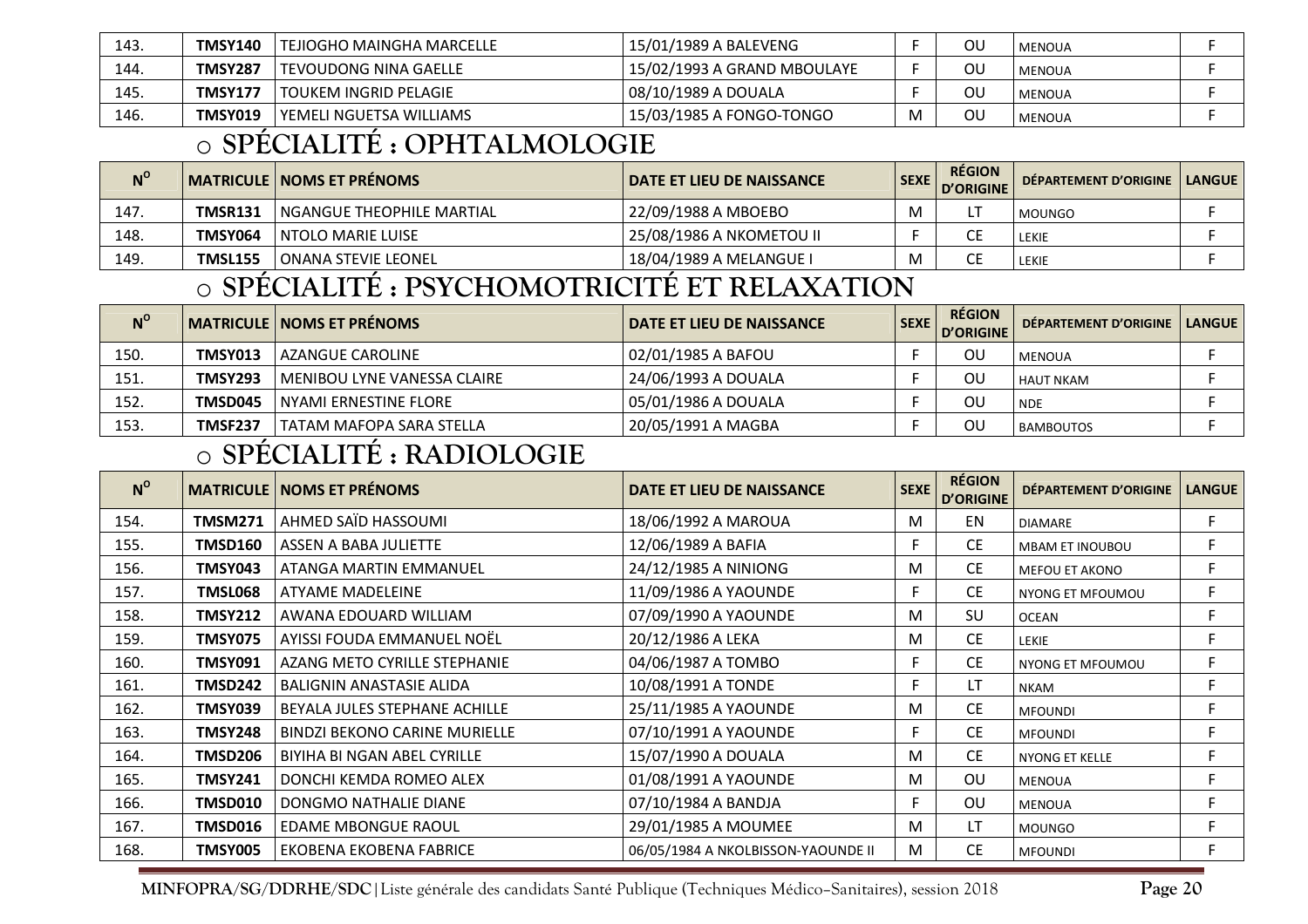| 169. | <b>TMSR054</b> | ESSOMBE MBELLA JEANNE ORIANNE       | 12/06/1986 A NKONG-KWALLA    | F. | LT        | <b>SANAGA MARITIME</b> | F |
|------|----------------|-------------------------------------|------------------------------|----|-----------|------------------------|---|
| 170. | <b>TMSR266</b> | <b>FAMBEU TCHAMANDE SYNTYCHE</b>    | 08/05/1992 A YAOUNDE         | F  | <b>OU</b> | <b>HAUTS PLATEAUX</b>  | F |
| 171. | <b>TMSD317</b> | <b>FOUOTSA DJOUDA NICAISE LAURE</b> | 17/07/1994 A BANGANG         | F. | <b>OU</b> | <b>BAMBOUTOS</b>       | F |
| 172. | <b>TMSD321</b> | KAKOKAMENI TCHUITCHEU ELVIRA AUDREY | 13/03/1995 A MBOUDA          | F. | <b>OU</b> | <b>HAUT NKAM</b>       | F |
| 173. | <b>TMSD325</b> | <b>KAMGO DIEFFE CORINE</b>          | 10/08/1996 A DOUALA          | F  | <b>OU</b> | <b>HAUTS PLATEAUX</b>  | F |
| 174. | <b>TMSR058</b> | <b>KENDJIO JOLIVETTE</b>            | 07/07/1986 A BALEVENG        | F. | <b>OU</b> | <b>MENOUA</b>          | F |
| 175. | <b>TMSD088</b> | <b>KUATE SADO RAYMOND</b>           | 10/05/1987 A YAOUNDE         | M  | <b>OU</b> | <b>KOUNG KHI</b>       | F |
| 176. | <b>TMSY322</b> | MAGNE TENEKAM MURIEL MAGUY          | 02/01/1996 A BANSOA          | F. | OU        | <b>MENOUA</b>          | F |
| 177. | TMSM095        | MANGA EKO ALINE SANDRINE            | 22/07/1987 A YAOUNDE         | F  | <b>CE</b> | <b>MFOUNDI</b>         | F |
| 178. | <b>TMSR244</b> | MBALLA BLANDINE RACHËL              | 21/08/1991 A YAOUNDE         | F  | <b>CE</b> | <b>MEFOU ET AFAMBA</b> | F |
| 179. | <b>TMSY239</b> | MEGNE GHOSSEM AMELIE                | 17/07/1991 A BAFOUSSAM       | F. | OU        | <b>KOUNG KHI</b>       | F |
| 180. | <b>TMSY180</b> | <b>NDZENGUE GUY PATIENT</b>         | 17/10/1989 A YAOUNDE         | M  | <b>CE</b> | <b>MFOUNDI</b>         | F |
| 181. | <b>TMSD082</b> | <b>NDZIE MARIE THERESE</b>          | 17/03/1987 A YAOUNDE         | F. | <b>CE</b> | <b>MFOUNDI</b>         | F |
| 182. | <b>TMSY057</b> | OYONO OYONO HERVE PATRICK           | 06/07/1986 A KOUNDI          | M  | SU        | <b>DJA ET LOBO</b>     | F |
| 183. | <b>TMSM129</b> | SAIDOU GADJI                        | 14/08/1988 A MINDIF          | M  | EN        | <b>MAYO KANI</b>       | F |
| 184. | <b>TMSD191</b> | <b>TALLA FOPOUSSI ROSTINIE</b>      | 10/02/1990 A DOUALA          | M  | <b>OU</b> | <b>MIFI</b>            | F |
| 185. | <b>TMSR301</b> | <b>TCHAPMEN KITCHA DARINE</b>       | 17/10/1993 A DOUALA          | F. | <b>OU</b> | <b>NDE</b>             | F |
| 186. | <b>TMSR319</b> | TCHOUE CHIMIE ELERISSE L'OR         | 09/10/1994 A BAFOUSSAM       | F. | OU        | <b>MIFI</b>            | F |
| 187. | <b>TMSD060</b> | TEDONGMO TCHOUALA ROMEO             | 08/08/1986 A MANGWETE MELONG | M  | OU        | <b>BAMBOUTOS</b>       | F |
| 188. | <b>TMSR224</b> | UM RUBEN SAMORA MACHEL              | 21/12/1990 A MBENGUE         | M  | <b>CE</b> | <b>NYONG ET KELLE</b>  | F |
| 189. | <b>TMSD222</b> | YIMGA TOUKAM SUZY MANUELLA          | 19/11/1990 A DOUALA          | F. | <b>OU</b> | <b>NDE</b>             | F |
| 190. | <b>TMSY020</b> | ZAMBO MBALLA CAMILLE                | 08/04/1985 A METET           | M  | <b>CE</b> | NYONG ET SO'O          | F |

### • **ANGLOPHONE CANDIDATES**

| 191. | <b>TMSY126</b> | I AZEUFACK FELIFACK LOIK STEVE | l 09/07/1988 A PENKA-MICHEL | ου | MENOUA       |  |
|------|----------------|--------------------------------|-----------------------------|----|--------------|--|
| 192. | TMSY029        | CHIA AGABUS ANKIAMBOM          | 30/06/1985 A NKWEN          | ΝW | <b>BOYC</b>  |  |
| 193. | TMSY234        | I NDILONG SALIOU NJONYUIPEH    | 23/03/1991 A BANGOLAN NDOP  | ΝW | NGOKENTUNJIA |  |

#### o**SPÉCIALITÉ : SCIENCES PHARMACEUTIQUES**

| $N^{\circ}$ |                | MATRICULE   NOMS ET PRÉNOMS         | DATE ET LIEU DE NAISSANCE | SEXE I | <b>RÉGION</b><br>D'ORIGINE | <b>DÉPARTEMENT D'ORIGINE</b> | <b>LANGUE</b> |
|-------------|----------------|-------------------------------------|---------------------------|--------|----------------------------|------------------------------|---------------|
| 194.        | <b>TMSY288</b> | ADA NOUMSI YOLANDE-CHRISTELLE       | 08/03/1993 A BAMOUGOUM    |        | ου                         | <b>MIFI</b>                  |               |
| 195.        | <b>TMSY145</b> | ADJINTI TCHENEM                     | 11/02/1989 A MEGANGA      |        | ΕN                         | <b>MAYO DANAY</b>            |               |
| 196.        | TMSY044        | <b>HENDJIE YOUMBI OLIVIANE LISE</b> | 01/01/1986 A DOUALA       |        | ΟU                         | <b>HAUTS PLATEAUX</b>        |               |
| 197.        | TMSY273        | MBALLA MVOGO ARIELLE GAELLE         | 02/08/1992 A OBALA        |        |                            | LEKIE                        |               |
| 198.        | TMSR303        | <b>PETAMBOU FERDINE ORCELA</b>      | 12/11/1993 A MBOUDA       |        | ΟU                         | <b>BAMBOUTOS</b>             |               |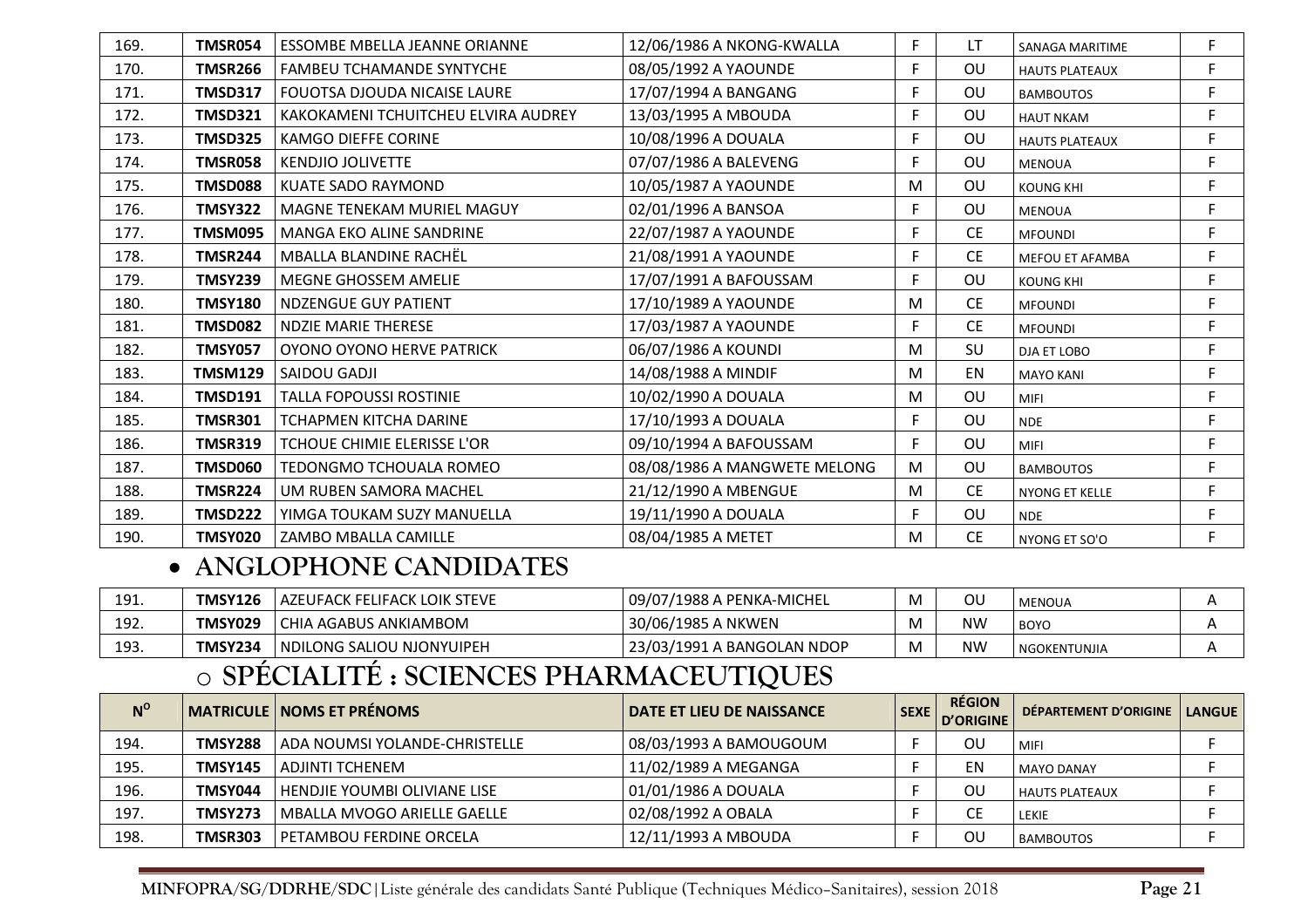| $\sqrt{2}$ | 199  | :MSR32  | MARTIAL<br><b>FOLAL</b><br>. GHISLAIN<br>-<br>AMEREM | 26/02/1996<br>$\sim$<br>ىBABADJOU ، |  | <b>BAMBOUTOS</b> |  |
|------------|------|---------|------------------------------------------------------|-------------------------------------|--|------------------|--|
|            | 200. | TMSY080 | LVIRE<br><b>YENGU.</b><br>. AND'                     | .98<br>YAOUNDI<br>18/02             |  | <b>MOUNGO</b>    |  |

### • **ANGLOPHONE CANDIDATES**

| 201 | TMSY199 | MENYAM<br>$\mathbf{1}$ $\mathbf{2}$ $\mathbf{1}$<br><b>MUL</b><br>ELINE<br>11701<br>CHANCF'<br><b>HNUI</b> | ⊐۱∆ ا<br>) A MENKA<br>11990/<br>. |  | N٧<br>. . | MEZAM |  |
|-----|---------|------------------------------------------------------------------------------------------------------------|-----------------------------------|--|-----------|-------|--|
|-----|---------|------------------------------------------------------------------------------------------------------------|-----------------------------------|--|-----------|-------|--|

### **25 AGENTS TECHNIQUES MÉDICO–SANITAIRES**  o**SPÉCIALITÉ : ANALYSES MÉDICALES**

| $N^{\circ}$ |                | <b>MATRICULE   NOMS ET PRÉNOMS</b> | DATE ET LIEU DE NAISSANCE  | <b>SEXE</b> | <b>RÉGION</b><br><b>D'ORIGINE</b> | DÉPARTEMENT D'ORIGINE  | <b>LANGUE</b> |
|-------------|----------------|------------------------------------|----------------------------|-------------|-----------------------------------|------------------------|---------------|
| 1.          | <b>ATMY218</b> | ABASSA DELPHINE ROSINE             | 07/03/1991 A NKOLBOGO I    | F.          | <b>CE</b>                         | LEKIE                  | F             |
| 2.          | <b>ATMG171</b> | <b>ABDEL AZIZ</b>                  | 10/09/1990 A GAROUA        | F.          | <b>NO</b>                         | <b>BENOUE</b>          | F             |
| 3.          | ATMG384        | ABDOULAYE MELE DAGUEL              | 06/01/1993 A LAGDO         | M           | <b>NO</b>                         | <b>BENOUE</b>          | F             |
| 4.          | ATMN036        | ABDOULRADZAK                       | 04/05/1989 A NGAOUNDERE    | F.          | AD                                | <b>VINA</b>            | F             |
| 5.          | ATME440        | ABEL HERMINE VIANEY                | 02/10/1993 A LOMIE         | F.          | <b>ES</b>                         | <b>HAUT NYONG</b>      | F.            |
| 6.          | <b>ATMY478</b> | ABENA FRANCINE LEONELLE            | 20/04/1994 A EVANG-MENOUNG | F.          | <b>CE</b>                         | LEKIE                  | F             |
| 7.          | <b>ATME197</b> | ABENG GERMAINE LYDIE               | 27/11/1990 A NANGA EBOKO   | F.          | <b>CE</b>                         | <b>HAUTE SANAGA</b>    | F.            |
| 8.          | <b>ATMY540</b> | ABESSOLO KABIANG CLEMENCE SARAH    | 12/04/1995 A EBOME-KRIBI   | F.          | SU                                | <b>OCEAN</b>           | F             |
| 9.          | <b>ATMM541</b> | ABIOM FANDO MARLAINE               | 02/05/1995 A ABONG-MBANG   | F.          | ES                                | <b>HAUT NYONG</b>      | F             |
| 10.         | <b>ATMY112</b> | ABIYANGOUNA DIANE MARTIALE         | 17/02/1990 A DOUALA        | F           | <b>CE</b>                         | <b>MBAM ET INOUBOU</b> | F             |
| 11.         | <b>ATMG410</b> | <b>ABOUBAKAR SALI</b>              | 29/04/1993 A MAROUA        | M           | <b>NO</b>                         | <b>BENOUE</b>          | F             |
| 12.         | ATME244        | ABOUNGANG CHRETIENNE LETITIA       | 22/07/1991 A AKPWANSSONG I | F.          | ES                                | <b>HAUT NYONG</b>      | F.            |
| 13.         | <b>ATMM360</b> | <b>ADAMA</b>                       | 11/09/1992 A LIMANI        | M           | EN                                | <b>MAYO SAVA</b>       | F             |
| 14.         | ATME401        | ADAMA EMMANUEL ALVARO              | 23/03/1993 A MAYO-LEBRI    | M           | <b>NO</b>                         | <b>BENOUE</b>          | F             |
| 15.         | ATMM269        | ADAMA IDRISSA MAGRA                | 23/10/1991 A MAGA          | F.          | EN                                | <b>MAYO DANAY</b>      | F             |
| 16.         | <b>ATMN274</b> | <b>ADAMA MARIE ROSE</b>            | 30/10/1991 A NGAOUNDERE    | F.          | AD                                | <b>MBERE</b>           | $\mathsf F$   |
| 17.         | <b>ATMN463</b> | <b>ADAMA POMTE BOBBO YVETTE</b>    | 25/01/1994 A TAGBOUM       | F.          | <b>AD</b>                         | <b>VINA</b>            | F.            |
| 18.         | <b>ATMG531</b> | ADAMA SOULEY SAIDOU                | 07/02/1995 A DEMBO         | F.          | <b>NO</b>                         | <b>BENOUE</b>          | F             |
| 19.         | <b>ATMB323</b> | <b>ADE JENET FERJI</b>             | 05/05/1992 A BAMENDA MEZAM | F.          | <b>NW</b>                         | <b>MEZAM</b>           | Α             |
| 20.         | <b>ATMN141</b> | ADIKO KOUMANDA MARIE ZENEVIEVE     | 04/06/1990 A GARGA SARALI  | F.          | ES                                | LOM ET DJEREM          | F             |
| 21.         | <b>ATMR512</b> | ADJANATOU NTIEJOMIGNI              | 28/10/1994 A MALENTOUEN    | F.          | OU                                | <b>NOUN</b>            | $\mathsf F$   |
| 22.         | ATME025        | <b>AGONG ALINE CHRISTELLE</b>      | 26/03/1989 A MIAMBO        | F.          | ES                                | <b>HAUT NYONG</b>      | F             |
| 23.         | <b>ATMD295</b> | <b>AGOUFACK IDRIS</b>              | 18/01/1992 A BAFOU         | M           | OU                                | <b>MENOUA</b>          | F.            |
| 24.         | <b>ATME235</b> | AGUECK LAURENCE TATIANA            | 16/06/1991 A BERTOUA       | F.          | ES                                | <b>HAUT NYONG</b>      | F             |
| 25.         | <b>ATME172</b> | <b>AHAMADOU ABASSI</b>             | 10/09/1990 A NGAOUI        | M           | <b>AD</b>                         | <b>MBERE</b>           | F             |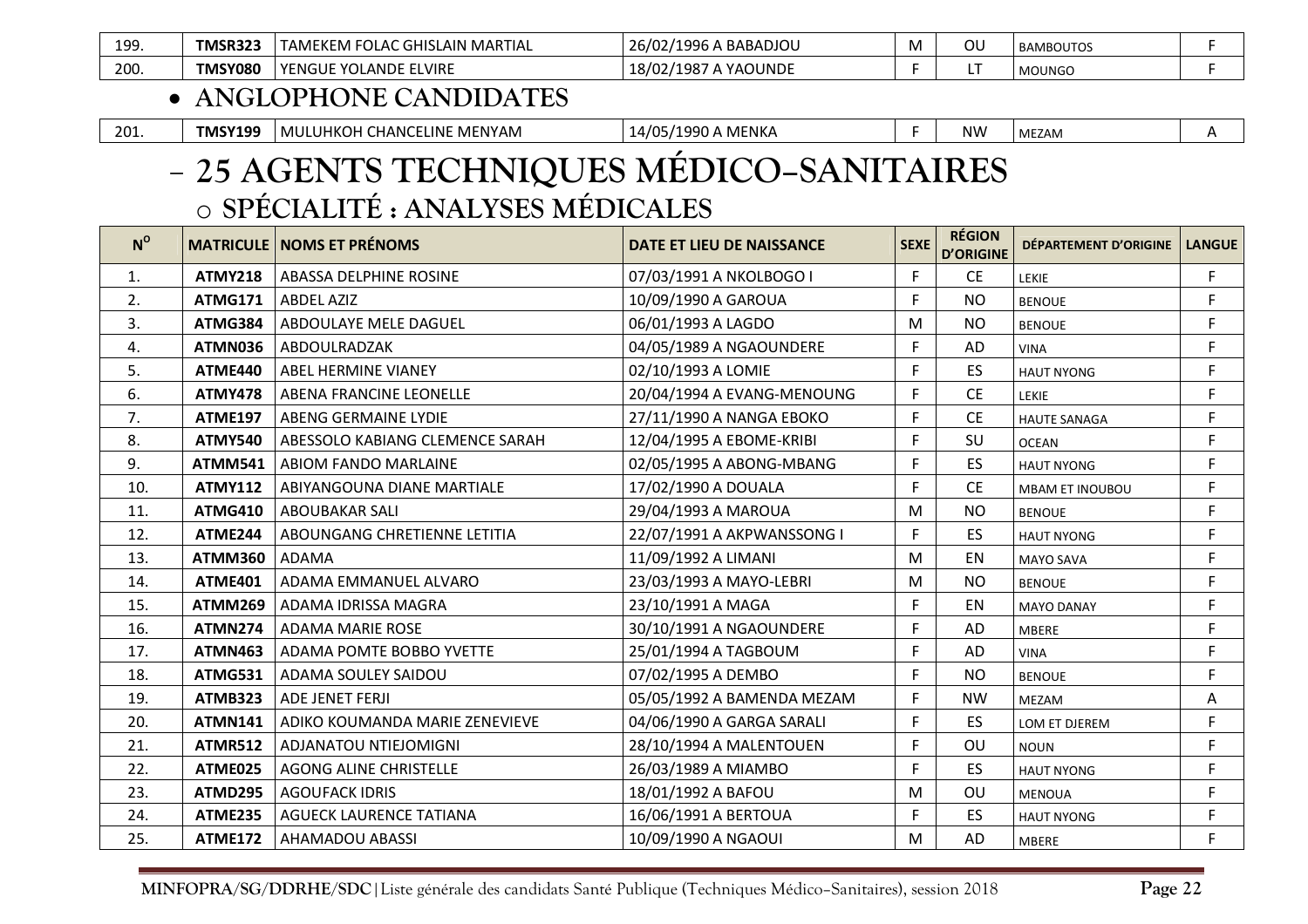| 26. | ATMG438        | AÏ BAKARI                         | 16/09/1993 A MAROUA         | F  | EN        | <b>DIAMARE</b>        | F           |
|-----|----------------|-----------------------------------|-----------------------------|----|-----------|-----------------------|-------------|
| 27. | <b>ATMG375</b> | AISSATOU MAMADOU SAMIRA           | 27/12/1992 A GOUNA          | F  | <b>ES</b> | LOM ET DJEREM         | F           |
| 28. | ATMN015        | <b>AISSATOU MARIE MIREILLE</b>    | 03/02/1989 A MEIGANGA       | F  | AD        | <b>MBERE</b>          | F           |
| 29. | ATMG576        | <b>AISSATOU MOHAMAN</b>           | 06/03/1996 A NGAOUNDERE     | M  | <b>NO</b> | <b>FARO</b>           | $\mathsf F$ |
| 30. | ATMG071        | <b>AISSATOU TICHIA</b>            | 17/10/1989 A MOUSGOY        | F  | <b>NO</b> | <b>MAYO LOUTI</b>     | F           |
| 31. | ATME454        | AKAMBA BOUNDEL GERALDINE          | 04/12/1993 A BELABO VILLAGE | F  | <b>ES</b> | LOM ET DJEREM         | F           |
| 32. | ATML084        | AKINI METINI FABIENNE STEPHANIE   | 30/12/1989 A MBENGWI        | F  | SU        | <b>OCEAN</b>          | F           |
| 33. | ATMG405        | <b>AKONO MVOTO JOSEPHINE</b>      | 10/04/1993 A YAOUNDE        | F  | <b>CE</b> | NYONG ET MFOUMOU      | F           |
| 34. | <b>ATME379</b> | AKONO YANGMAN FRANCK ARRIEL       | 01/01/1993 A MBANG          | M  | ES.       | LOM ET DJEREM         | F           |
| 35. | <b>ATMY134</b> | AKOUMOU EMILIENNE                 | 30/04/1990 A NKOUT          | F. | <b>CE</b> | NYONG ET MFOUMOU      | F           |
| 36. | <b>ATMM106</b> | <b>ALI ABBA</b>                   | 24/01/1990 A BODO           | M  | EN        | LOGONE ET CHARI       | F           |
| 37. | <b>ATMY618</b> | <b>ALIDA NANCY MBARGA</b>         | 02/11/1997 A YAOUNDE        | F  | <b>CE</b> | <b>MFOUNDI</b>        | F           |
| 38. | <b>ATMM206</b> | ALIOUM NOUHOU                     | 31/12/1990 A KAELE          | M  | EN        | <b>MAYO KANI</b>      | F           |
| 39. | <b>ATMM546</b> | ALO'O EDJO'O PAUL RONALD          | 14/05/1995 A EBOLOWA        | M  | SU        | <b>MVILA</b>          | F           |
| 40. | <b>ATMG369</b> | AMADOU HAMADJODA                  | 06/11/1992 A KAELE          | M  | EN        | <b>MAYO KANI</b>      | F           |
| 41. | <b>ATMA310</b> | AMAH RITA TAWAN                   | 28/02/1992 A EKONA          | F  | <b>NW</b> | <b>MOMO</b>           | Α           |
| 42. | ATMD080        | AMAWAMBA TCHINDA LEONIE MARCELINE | 11/12/1989 A DOUALA         | F  | OU        | <b>BAMBOUTOS</b>      | F           |
| 43. | ATMM039        | AMAYA ABBA ZAKE                   | 06/05/1989 A KOLOFATA       | F  | EN        | MAYO SAVA             | F           |
| 44. | <b>ATMY420</b> | AMBANI EWODO DOMINIQUE GILBERTINE | 07/06/1993 A YABASSI        | F  | <b>CE</b> | <b>LEKIE</b>          | F           |
| 45. | <b>ATMY339</b> | AMBOMO STEPHANE NICOLAS           | 24/06/1992 A EFOK           | M  | <b>CE</b> | LEKIE                 | F           |
| 46. | <b>ATMR298</b> | AMOUMBA MARIE                     | 23/01/1992 A MTE ENDOM      | F  | <b>CE</b> | NYONG ET MFOUMOU      | F           |
| 47. | <b>ATMY102</b> | ANABIANA INGRID ARIELLE LAURE     | 20/01/1990 A YAOUNDE        | F  | <b>CE</b> | MBAM ET INOUBOU       | $\mathsf F$ |
| 48. | <b>ATME533</b> | ANANGA ABEGA ROMANCE              | 12/03/1995 A MVOM NNAM      | F  | <b>CE</b> | <b>LEKIE</b>          | F           |
| 49. | <b>ATMF027</b> | ANDRINE MICHELE TALLA MOMBA       | 01/04/1989 A LIMBE          | F  | OU        | <b>HAUTS PLATEAUX</b> | $\mathsf F$ |
| 50. | <b>ATML275</b> | ANGO CHAVELY MICHELLE             | 05/11/1991 A EBOLOWA        | F  | SU        | DJA ET LOBO           | F           |
| 51. | <b>ATMY201</b> | ANGO JEAN LANDRY                  | 12/12/1990 A NGAT           | M  | SU        | <b>MVILA</b>          | F           |
| 52. | ATMG403        | <b>ANISSO YAYA ERIC</b>           | 29/03/1993 A LAGDO          | M  | EN        | <b>MAYO KANI</b>      | $\mathsf F$ |
| 53. | <b>ATMM124</b> | AOUDOU ASSANA                     | 06/04/1990 A KAELE          | M  | EN        | <b>MAYO KANI</b>      | $\mathsf F$ |
| 54. | <b>ATMG100</b> | APARKADA MARIE CLAIRE             | 10/01/1990 A MOKONG         | F. | EN        | MAYO TSANAGA          | $\mathsf F$ |
| 55. | ATMD340        | <b>APEWO KEMGOUM LEONCE</b>       | 28/06/1992 A FOKOUE         | E  | OU        | <b>MENOUA</b>         | F           |
| 56. | <b>ATMY182</b> | <b>ARREY JOHN TABE</b>            | 28/09/1990 A KUMBA-MEME     | M  | SW        | MEME                  | A           |
| 57. | <b>ATML504</b> | ASSOMO AMVELA SATURNINE NATACHA   | 14/09/1994 A ENDAM II       | F  | SU        | <b>MVILA</b>          | F           |
| 58. | <b>ATMY154</b> | ASSOMO MVONDO YVETTE CAROLINE     | 24/07/1990 A OLANGUINA      | F  | <b>CE</b> | MEFOU ET AFAMBA       | F           |
| 59. | <b>ATME210</b> | ASSOUNVOU DELI OURIYA             | 09/01/1991 A GOUVDA         | M  | EN        | MAYO TSANAGA          | F           |
| 60. | ATMN026        | <b>ASTA PASCALINE</b>             | 26/03/1989 A GAROUA         | F  | <b>NO</b> | <b>BENOUE</b>         | F           |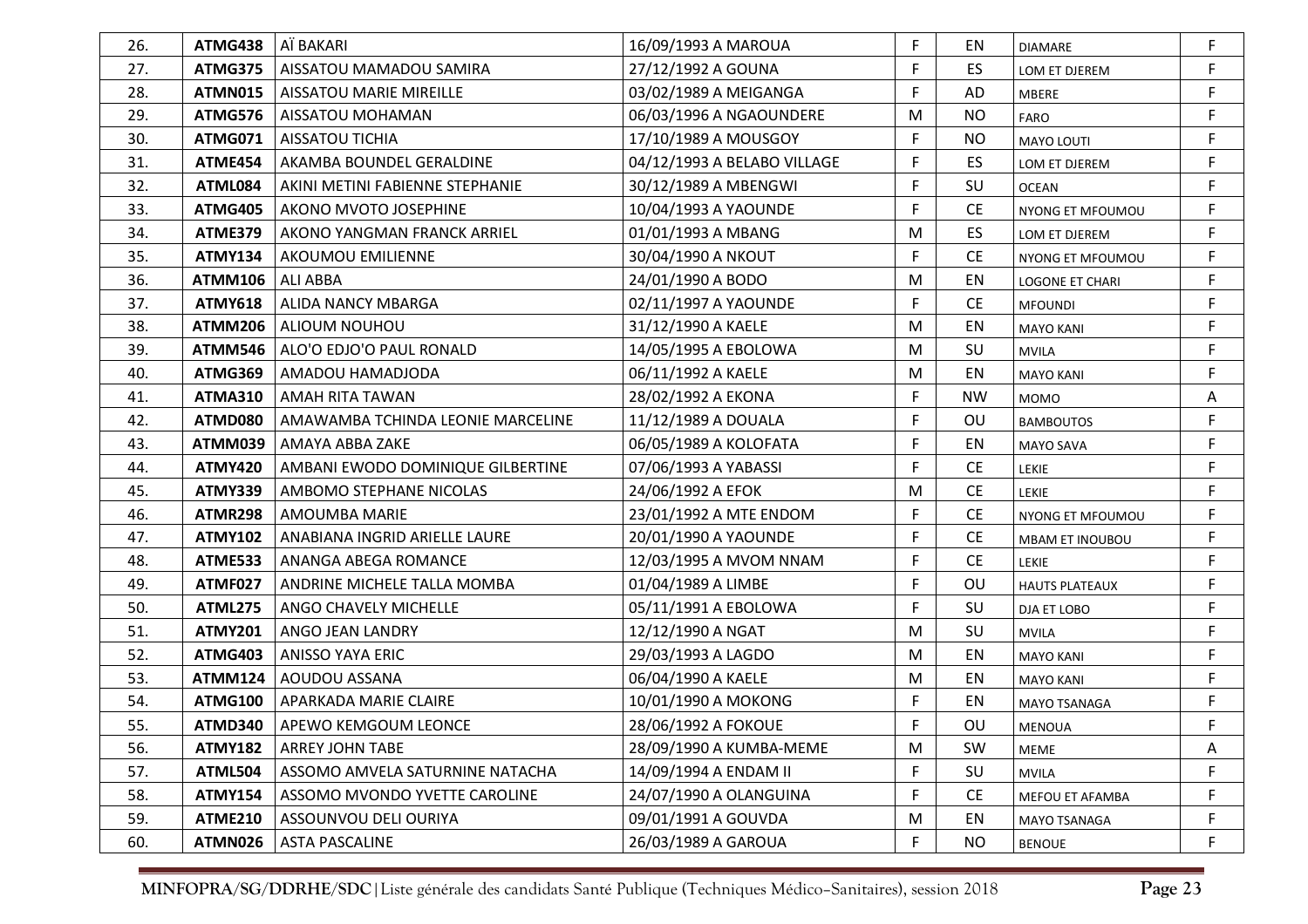| 61. | ATMN245        | <b>ASTA PAULINE</b>                             | 30/07/1991 A NGAOUNDERE        | F | ΕN        | <b>MAYO KANI</b>       | F  |
|-----|----------------|-------------------------------------------------|--------------------------------|---|-----------|------------------------|----|
| 62. | <b>ATMN564</b> | <b>ASTRID MBARKE SILNES</b>                     | 23/11/1995 A DANFILI           | F | AD        | <b>DJEREM</b>          | F  |
| 63. | ATMY042        | ATANGANA MBARGA JEAN CYRILLE                    | 08/06/1989 A NGOANTET-MBALMAYO | M | <b>CE</b> | NYONG ET SO'O          | F  |
| 64. | <b>ATMY183</b> | <b>ATEBA SYMPHORIEN</b>                         | 29/09/1990 A ESSONG-MITSANG    | M | <b>CE</b> | MEFOU ET AFAMBA        | F  |
| 65. | <b>ATMY539</b> | AYANGMA PEGNI GRACE NADEGE                      | 11/04/1995 A OMBESSA           | F | <b>CE</b> | <b>MBAM ET INOUBOU</b> | F. |
| 66. | ATMR016        | AYISSI MENDOMO LAURE ESTHER DANIELLE            | 12/02/1989 A BAFOUSSAM         | F | SU        | <b>MVILA</b>           | F  |
| 67. | <b>ATMY204</b> | AYOMO ANGONO PIERRETTE                          | 16/12/1990 A DJOUM             | F | SU        | <b>DJA ET LOBO</b>     | F  |
| 68. | ATMY456        | AYOUENEGNIGNI NCHACHA NZIE ABIBATOU             | 12/12/1993 A NJIMOM            | F | OU        | <b>NOUN</b>            | F  |
| 69. | ATMY021        | AZABEZI-GUETEU NATILOVA                         | 07/03/1989 A FONGO-TONGO       | F | OU        | <b>MENOUA</b>          | F  |
| 70. | ATMN486        | <b>BABA MOUSSA LUCIEN</b>                       | 26/05/1994 A NGAOUNDERE        | M | AD        | <b>VINA</b>            | F  |
| 71. | <b>ATMY386</b> | <b>BABIYONG JOEL</b>                            | 09/01/1993 A NDICK             | M | SU        | <b>MVILA</b>           | F  |
| 72. | ATMG565        | <b>BAH ADEKE</b>                                | 05/12/1995 A FIGUIL            | M | <b>NO</b> | MAYO LOUTI             | F  |
| 73. | ATMG283        | <b>BAHENMA JEAN BAPTIST</b>                     | 31/12/1991 A POLI              | M | NO.       | FARO                   | F  |
| 74. | <b>ATMG578</b> | <b>BAÏDA BERTHE</b>                             | 31/03/1996 A NGONG             | F | EN        | <b>MAYO KANI</b>       | F  |
| 75. | <b>ATMY520</b> | <b>BAKAM ERNESTINE</b>                          | 23/12/1994 A BANDJOUN          | F | OU        | <b>KOUNG KHI</b>       | F  |
| 76. | ATMG085        | <b>BALBAME</b>                                  | 31/12/1989 A FIRI-TOULOUM      | M | EN        | <b>MAYO KANI</b>       | F  |
| 77. | ATMG489        | <b>BALGA PASCAL</b>                             | 20/06/1994 A TOULOUM           | M | EN        | <b>MAYO KANI</b>       | F  |
| 78. | <b>ATMY511</b> | <b>BALLA NGONO FRANCOISE LIONNELLE</b>          | 20/10/1994 A NKOLZOA I         | F | <b>CE</b> | LEKIE                  | F  |
| 79. | <b>ATMY098</b> | <b>BATJOM SIMON PIERRE</b>                      | 08/01/1990 A NGUIBASSAL        | M | <b>CE</b> | NYONG ET KELLE         | F  |
| 80. | <b>ATMY609</b> | <b>BATTA SANDA ADRIENNE</b>                     | 04/06/1997 A MANGAI            | F | <b>CE</b> | <b>MBAM ET KIM</b>     | F  |
| 81. | <b>ATMD247</b> | <b>BAYAMAK EMILIE DIANE</b>                     | 15/08/1991 A SAKBAYEME         | F | LT        | SANAGA MARITIME        | F  |
| 82. | <b>ATMR146</b> | <b>BELIBI DOMO JEAN WILFRIED</b>                | 23/06/1990 A SA'A              | M | <b>CE</b> | LEKIE                  | F  |
| 83. | <b>ATMD327</b> | BELKA PAULE MELAINE LARISSIA                    | 11/05/1992 A DOUALA            | F | LT        | <b>NKAM</b>            | F  |
| 84. | <b>ATME207</b> | BET-BOUMZI NODOGSI SYLVIE                       | 31/12/1990 A POLI              | F | <b>NO</b> | <b>FARO</b>            | F  |
| 85. | ATMG449        | <b>BIAKZABO DAMA THEODORE</b>                   | 09/11/1993 A KOUSSERI          | F | EN        | <b>MAYO KANI</b>       | F  |
| 86. | <b>ATMY055</b> | <b>BIDIASA TIATI JEAN FILS</b>                  | 23/07/1989 A YAKAN             | M | <b>CE</b> | MBAM ET INOUBOU        | F  |
| 87. | <b>ATMY408</b> | <b>BILOA BELA AGNES CATHERINE</b>               | 24/04/1993 A VOUA II           | F | <b>CE</b> | LEKIE                  | F  |
| 88. | <b>ATMY501</b> | <b>BINTA AMINATOU NANA</b>                      | 03/09/1994 A YAOUNDE I         | F | AD        | <b>VINA</b>            | F  |
| 89. | ATMY046        | <b>BISSE BISSE JOSEPH</b>                       | 19/06/1989 A MONATELE          | M | <b>CE</b> | LEKIE                  | F  |
| 90. | <b>ATMY129</b> | BITHA NNOMO PASCALE ROSALIE                     | 25/04/1990 A YAOUNDE           | F | SU        | <b>MVILA</b>           |    |
| 91. | <b>ATME115</b> | <b>BLAOWE JEAN BOSCO</b>                        | 05/03/1990 A GAROUA            | M | EN        | <b>MAYO KANI</b>       | F  |
| 92. | <b>ATMY111</b> | BODIONG EMESSIENE RAYMOND THIBAUT               | 12/02/1990 A MTE BAFIA         | M | <b>CE</b> | <b>MBAM ET INOUBOU</b> | F  |
| 93. | <b>ATMD518</b> | <b>BOLE DOUBONG RAISSA</b>                      | 12/12/1994 A YAOUNDE           | F | <b>ES</b> | KADEY                  | F  |
| 94. | <b>ATMY267</b> | <b>BOLOMICKI A NGOTOBO YVES FERNAND ROMUALD</b> | 19/10/1991 A YAOUNDE           | M | <b>CE</b> | MBAM ET INOUBOU        | F  |
| 95. | <b>ATMY065</b> | <b>BONDJI JEANNE-ESPERANCE</b>                  | 22/09/1989 A NGOYLA            | F | ES        | <b>HAUT NYONG</b>      | F  |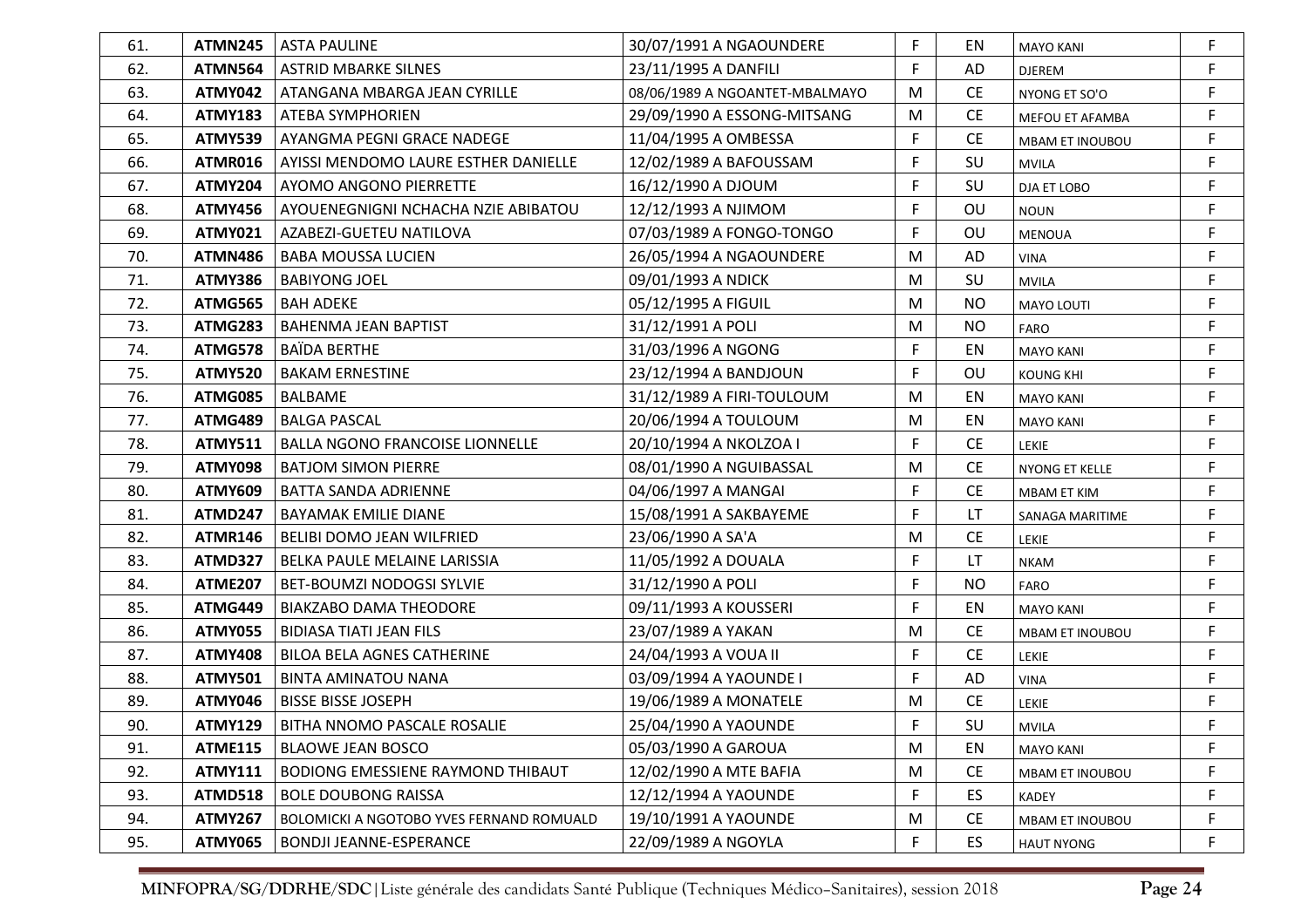| 96.  | ATMG451        | <b>BORORAYE GREING ANNE</b>         | 14/11/1993 A DJAFGA        | F  | ΕN        | <b>MAYO DANAY</b>      | F |
|------|----------------|-------------------------------------|----------------------------|----|-----------|------------------------|---|
| 97.  | ATMG591        | <b>BOUBAKARY MANDJEVN</b>           | 29/08/1996 A TCHEVI        | M  | EN        | <b>MAYO TSANAGA</b>    | F |
| 98.  | ATME013        | <b>BOUKO GOLIKE LYDIE</b>           | 02/02/1989 A GAROUA BOULAÏ | F  | ES        | LOM ET DJEREM          | F |
| 99.  | <b>ATME470</b> | <b>BOULOLOME NEA SIMONE</b>         | 12/03/1994 A KONGO         | F  | <b>ES</b> | <b>BOUMBA ET NGOKO</b> | F |
| 100. | ATMG570        | <b>BOURKISSIDI SAKASSOU PIERRE</b>  | 10/01/1996 A GOUNOUGOU     | M  | EN        | <b>MAYO DANAY</b>      | F |
| 101. | <b>ATMF397</b> | <b>CHAWAP ALIMA</b>                 | 02/03/1993 A FOUMBAN       | F  | OU        | <b>NOUN</b>            | F |
| 102. | ATMB010        | CHI ELISABETH MANKAH                | 27/01/1989 A DOUALA        | F  | <b>NW</b> | MEZAM                  | Α |
| 103. | <b>ATMG192</b> | <b>DALAHAI RACHEL</b>               | 12/11/1990 A BOUA          | F  | EN        | <b>MAYO TSANAGA</b>    | F |
| 104. | ATMY282        | DAMA MESSI NADEGE                   | 26/12/1991 A NGODO         | F  | <b>CE</b> | LEKIE                  | F |
| 105. | <b>ATME180</b> | DAMSOU TEMOA BASILE                 | 27/09/1990 A NGONG         | M  | <b>NO</b> | <b>BENOUE</b>          | F |
| 106. | ATME066        | DANREGA JUSTIN                      | 25/09/1989 A NDIAMBADI     | M  | EN        | <b>MAYO DANAY</b>      | F |
| 107. | ATMM581        | DAOUDA YAYA                         | 12/05/1996 A ADIA          | M  | EN        | <b>DIAMARE</b>         | F |
| 108. | ATMN532        | <b>DARBAGA CHRISTINE</b>            | 11/02/1995 A GABAN         | F  | EN        | <b>MAYO KANI</b>       | F |
| 109. | <b>ATMN104</b> | DATCHA WOUENDEU PAULETTE CLODIANE   | 22/01/1990 A BANKA BAFANG  | F  | OU        | <b>HAUT NKAM</b>       | F |
| 110. | <b>ATMM116</b> | DELENGWER MABREY JACQUELINE         | 08/03/1990 A MORA          | F  | EN        | <b>MAYO SAVA</b>       | F |
| 111. | <b>ATMY430</b> | <b>DEMANOU KENGMO NADEGE</b>        | 10/08/1993 A BAMENDOU      | F  | OU        | <b>MENOUA</b>          | F |
| 112. | ATME485        | <b>DEMLACK LEONARD BIBI</b>         | 25/05/1994 A BARE          | M  | <b>NW</b> | DONGA MANTUNG          | F |
| 113. | ATMN395        | <b>DIBO SILAS</b>                   | 23/02/1993 A BELEL         | M  | AD        | <b>VINA</b>            | F |
| 114. | <b>ATML233</b> | <b>DIEKENE BEDI DELPHINE</b>        | 11/06/1991 A MAROUA        | F  | EN        | <b>MAYO KANI</b>       | F |
| 115. | ATMD050        | <b>DIKA PAULINE</b>                 | 26/06/1989 A DOUALA        | F  | LT        | <b>MOUNGO</b>          | F |
| 116. | <b>ATMA212</b> | DIKANA CARINE KOME                  | 13/01/1991 A KUMBA         | F  | <b>SW</b> | <b>KUPE MANENGUBA</b>  | Α |
| 117. | <b>ATMM556</b> | <b>DIMISSIA SUZANNE</b>             | 30/08/1995 A MAROUA        | F. | EN        | <b>DIAMARE</b>         | F |
| 118. | ATMD030        | DINDA MAFO TCHIOTCHOUA EDWIGE       | 14/04/1989 A MBOUDA        | F  | OU        | <b>BAMBOUTOS</b>       | F |
| 119. | ATMY446        | DINE EKEME REINE ARMELLE            | 29/10/1993 A YAOUNDE       | F  | LT        | SANAGA MARITIME        | F |
| 120. | <b>ATMR468</b> | DJAMANGO KOMBO DEE MADELEINE        | 26/02/1994 A MINDOUROU     | F. | ES        | <b>KADEY</b>           | F |
| 121. | <b>ATMY150</b> | DJAMBOU WOUKODJEU JOSEPH BRICE      | 12/07/1990 A YAOUNDE       | M  | OU        | <b>HAUT NKAM</b>       | F |
| 122. | <b>ATMY181</b> | <b>DJARMAILA RICHARD</b>            | 27/09/1990 A KAYA          | M  | EN        | <b>MAYO KANI</b>       | F |
| 123. | ATMG079        | DJEGOUBE PAYANG ELIAS               | 07/12/1989 A LAGDO         | M  | EN        | <b>MAYO KANI</b>       | F |
| 124. | <b>ATMG611</b> | <b>DJELBO ELIE STEPHANE</b>         | 12/06/1997 A MAYO-LOPE     | M  | <b>NO</b> | <b>BENOUE</b>          | F |
| 125. |                | ATME196   DJETOH LOUAL SERGES       | 25/11/1990 A NGATTO        | м  | ES        | <b>BOUMBA ET NGOKO</b> | F |
| 126. | <b>ATMD151</b> | <b>DJEUBOU GUYLENE</b>              | 15/07/1990 A MOUMEE        | F  | OU        | <b>HAUT NKAM</b>       | F |
| 127. | <b>ATMY547</b> | DJEUFACK DONGMO RODONEL             | 14/06/1995 A FONGO - TONGO | M  | OU        | MENOUA                 | F |
| 128. | ATMD228        | DJEUNANG KOUENGOUA JEANNINE VANISSA | 15/05/1991 A DOUALA        | F  | OU        | <b>NDE</b>             | F |
| 129. | <b>ATMF205</b> | DJIMELI MAFOKOU CHIMENE             | 17/12/1990 A MBOUDA        | F  | OU        | <b>BAMBOUTOS</b>       | F |
| 130. | <b>ATMY385</b> | <b>DJIONGO LYDIENNE</b>             | 06/01/1993 A BAFOU         | F  | OU        | MENOUA                 | F |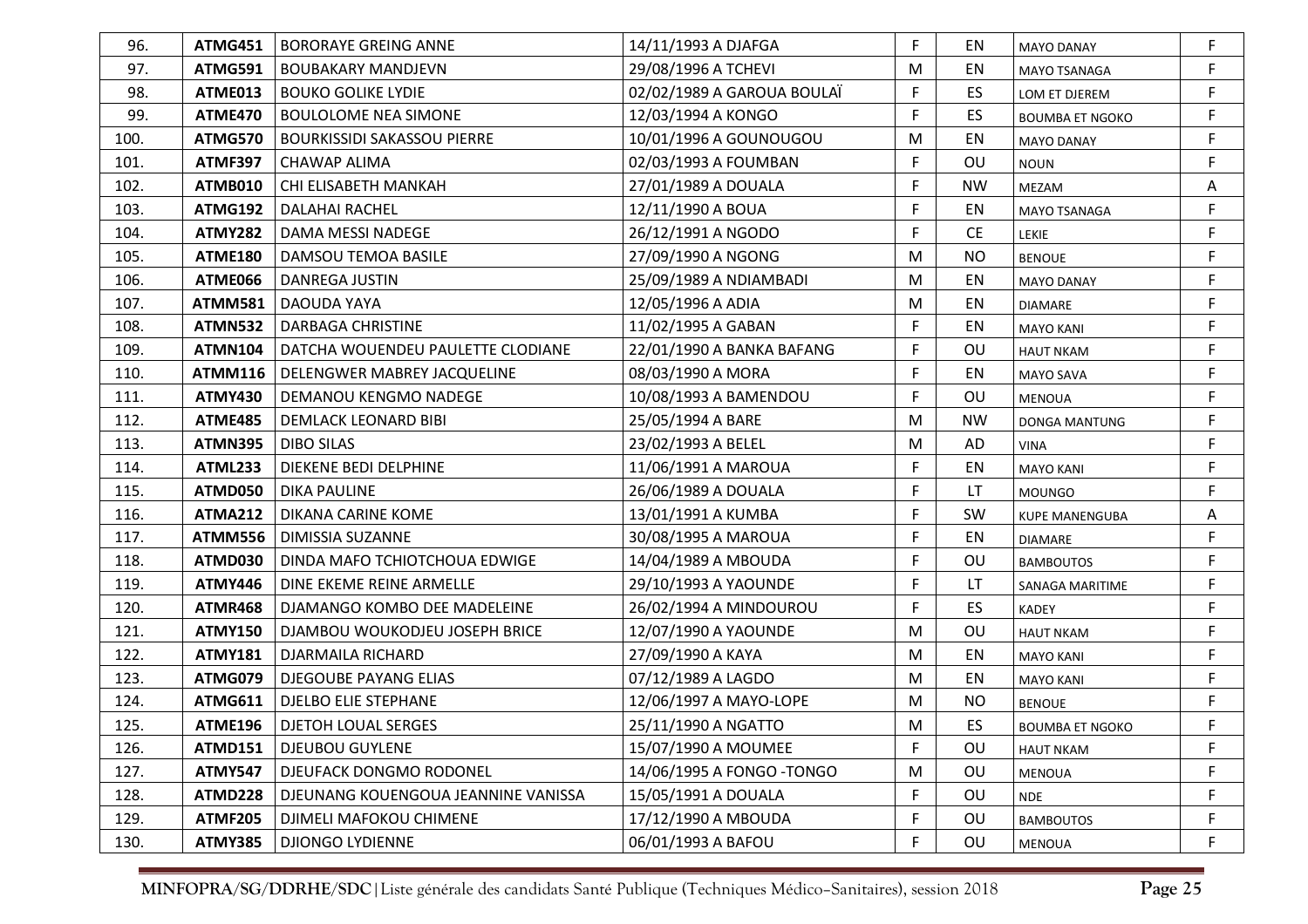| 131. | ATMA631        | DJITCHEU MOKAM SIMONE ORNELLA          | 28/05/1997 A LIMBE           | F  | <b>OU</b> | <b>HAUT NKAM</b>       | A |
|------|----------------|----------------------------------------|------------------------------|----|-----------|------------------------|---|
| 132. | ATMG554        | <b>DJIVAI AMINATOU</b>                 | 10/08/1995 A LAINDE GAROUA   | F  | <b>NO</b> | <b>BENOUE</b>          | F |
| 133. | <b>ATMD542</b> | DJOGAP TCHINDA HERMONE LAURE           | 04/05/1995 A BATCHAM         | F  | OU        | <b>BAMBOUTOS</b>       | F |
| 134. | ATMD047        | <b>DJOUKOUO AMINA CALICE</b>           | 22/06/1989 A BALENG          | F  | OU        | <b>MIFI</b>            | F |
| 135. | <b>ATMY481</b> | <b>DJOULAYATOU MOUSSA</b>              | 02/05/1994 A MAROUA          | F  | <b>NO</b> | MAYO LOUTI             | F |
| 136. | ATMF099        | <b>DJOUSSE COLETTE FELICITE</b>        | 09/01/1990 A BAMBI BALESSING | F  | OU        | <b>MENOUA</b>          | F |
| 137. | <b>ATMY390</b> | DJUFO JOSEPHINE LOIS                   | 29/01/1993 A BALEVENG        | F  | OU        | <b>MENOUA</b>          | F |
| 138. | ATME095        | <b>DOBE JUDITH</b>                     | 06/01/1990 A NGATTO          | F  | ES.       | <b>HAUT NYONG</b>      | F |
| 139. | <b>ATMY149</b> | DONGMO FEUDJIO SANDRINE                | 04/07/1990 A NDOH DJUTTITSA  | F  | OU        | <b>MENOUA</b>          | F |
| 140. | <b>ATMY503</b> | DONGMO LONTSI AMANDINE VALERE          | 10/09/1994 A PENKA MICHEL    | F. | OU        | <b>MENOUA</b>          | F |
| 141. | ATMD090        | DONGUE TATIANA PHALONE                 | 03/01/1990 A FONGO TONGO     | F  | OU        | <b>MENOUA</b>          | F |
| 142. | <b>ATMD156</b> | <b>DONJIO SAATSA HERVE</b>             | 31/07/1990 A BALEVENG        | M  | OU        | <b>MENOUA</b>          | F |
| 143. | <b>ATMN152</b> | DOUDOU INNA SAIDOU                     | 15/07/1990 A DIR             | F  | AD        | MBERE                  | F |
| 144. | <b>ATMF382</b> | DOUOYAP AMZA                           | 04/01/1993 A BAÏGOM          | M  | OU        | <b>NOUN</b>            | F |
| 145. | <b>ATME491</b> | DOUPON DADI BENJAMIN                   | 08/07/1994 A NGAOUNDERE      | M  | AD        | <b>VINA</b>            | F |
| 146. | ATMG074        | DOUWOUDAR GAIBAI                       | 26/10/1989 A MBALDA          | F  | EN        | <b>MAYO TSANAGA</b>    | F |
| 147. | <b>ATMY174</b> | EBELA CATHERINE MERLEINE               | 15/09/1990 A YAOUNDE         | F  | <b>CE</b> | <b>MFOUNDI</b>         | F |
| 148. | <b>ATMY304</b> | EBIANGON NDONGO FRANCOISE MAJOLIE      | 05/02/1992 A YAOUNDE         | F  | SU        | <b>OCEAN</b>           | F |
| 149. | <b>ATME306</b> | EDJOL EDJOL FIRMIN ROMARIC             | 08/02/1992 A LOMIE           | M  | <b>ES</b> | <b>HAUT NYONG</b>      | F |
| 150. | <b>ATMY321</b> | EKANI ATANGANA BASILE CESAIRE          | 16/04/1992 A NKOLKOUGDA      | M  | <b>CE</b> | LEKIE                  | F |
| 151. | <b>ATMY509</b> | EKONOGO ABILA SERGE APPOLINAIRE        | 10/10/1994 A EMANA           | M  | <b>CE</b> | LEKIE                  | F |
| 152. | <b>ATMY469</b> | <b>EKORONG A NYACK DURAND</b>          | 11/03/1994 A BAFIA           | M  | <b>CE</b> | <b>MBAM ET INOUBOU</b> | F |
| 153. | <b>ATMY109</b> | <b>EKOTTO JULIETTE JOSELINE</b>        | 02/02/1990 A SANGMELIMA      | F  | SU        | DJA ET LOBO            | F |
| 154. | ATMG297        | <b>ELECTRE TAIDOUM TATIANA</b>         | 21/01/1992 A GAROUA          | F  | <b>NO</b> | <b>BENOUE</b>          | F |
| 155. | <b>ATME330</b> | <b>EMTOM EMILE</b>                     | 22/05/1992 A BERTOUA         | M  | <b>NO</b> | <b>MAYO REY</b>        | F |
| 156. | <b>ATMY417</b> | <b>ENELE ESSOME REMY ARSENE</b>        | 02/06/1993 A NKOLZOA I       | M  | <b>CE</b> | LEKIE                  | F |
| 157. | <b>ATMY453</b> | <b>ENGOULOU ENGOULOU LUCIEN ARSENE</b> | 29/11/1993 A NGOULEMAN       | M  | <b>CE</b> | NYONG ET MFOUMOU       | F |
| 158. | <b>ATMA475</b> | ENIH KIZITER MUNDE                     | 01/04/1994 A BUEA-FAKO       | F  | <b>NW</b> | <b>MOMO</b>            | Α |
| 159. | <b>ATMY505</b> | <b>EPAH JOHN MEMBEH</b>                | 17/09/1994 A NJUNGO          | M  | SW        | <b>KUPE MANENGUBA</b>  | Α |
| 160. |                | ATMD316   EPANLO EKWEJO MATHURIN       | 18/03/1992 A NDOUNGUE        | М  | LT.       | <b>MOUNGO</b>          |   |
| 161. | <b>ATMY057</b> | <b>ESSADIBI MINKOULOU ELISABETH</b>    | 05/08/1989 A YAOUNDE         | F  | <b>CE</b> | <b>MFOUNDI</b>         | F |
| 162. | <b>ATMY313</b> | <b>ESSEGUE ONANA CATHERINE</b>         | 14/03/1992 A YAOUNDE         | F  | <b>CE</b> | LEKIE                  | F |
| 163. | <b>ATME435</b> | ESSIANE NLATE JEAN ARSENE              | 04/09/1993 A MFOU            | M  | SU        | DJA ET LOBO            | F |
| 164. | <b>ATMY436</b> | ETOA EMILIENNE CHIMAINE                | 11/09/1993 A YAOUNDE         | F  | <b>CE</b> | <b>MFOUNDI</b>         | F |
| 165. | ATMD322        | ETONDI MPAH ELINE CHARLOTTE            | 29/04/1992 A DOUALA          | F  | <b>LT</b> | <b>WOURI</b>           | F |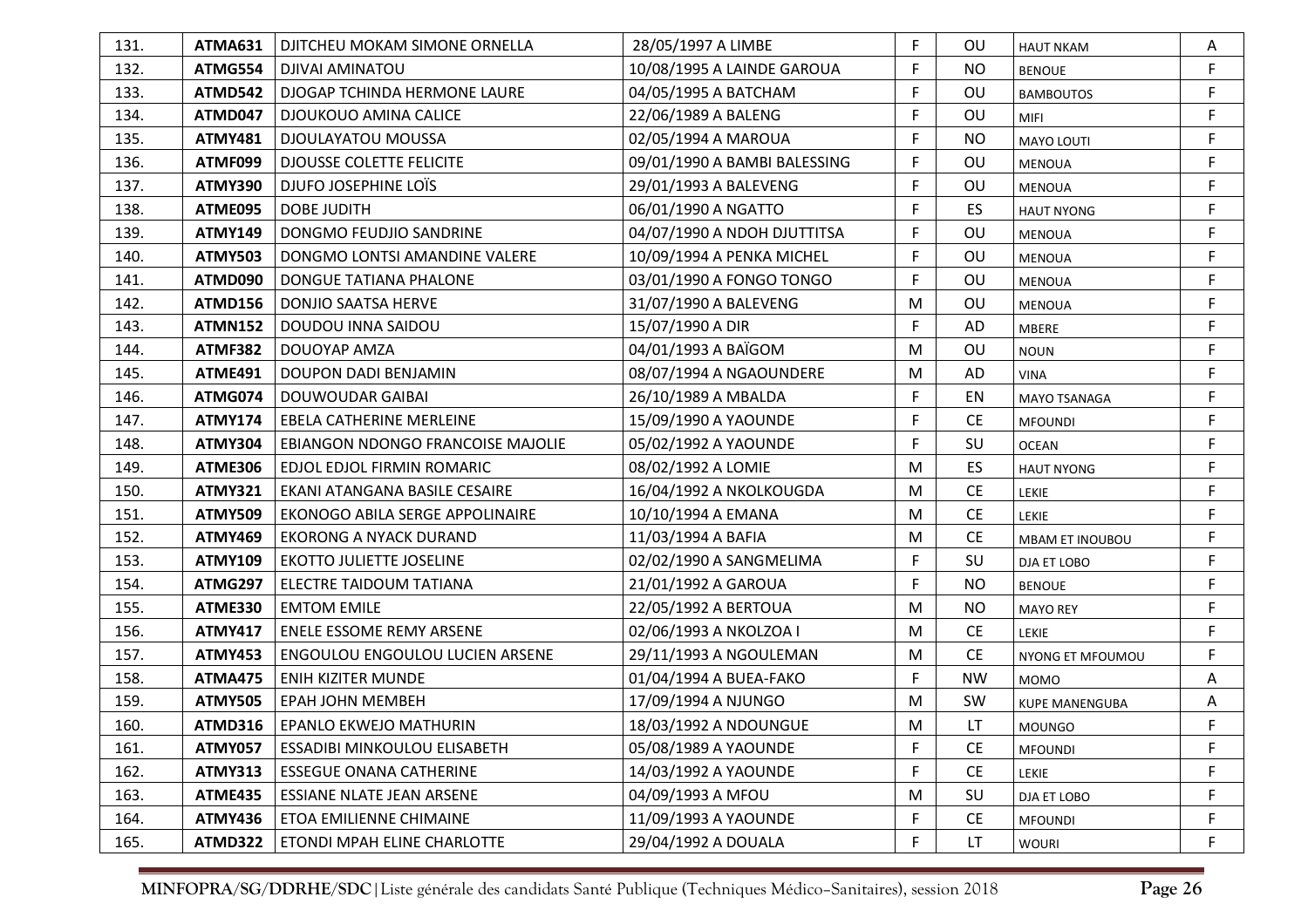| 166. | ATML534        | ETOUA ABOSSOLO CHARLY                | 13/03/1995 A MEFO             | M  | SU        | <b>MVILA</b>           | F |
|------|----------------|--------------------------------------|-------------------------------|----|-----------|------------------------|---|
| 167. | <b>ATMY334</b> | <b>EVENGUE ONANA BRIGITTE DIANE</b>  | 09/06/1992 A KONABENG         | F  | <b>CE</b> | LEKIE                  | F |
| 168. | ATMY070        | EVINA MBIDA EDWIGE TATIANA           | 11/10/1989 A MOKOLO           | F  | <b>CE</b> | NYONG ET MFOUMOU       | F |
| 169. | <b>ATMY387</b> | EVOUNDI ABADA CESAR CAMILLE          | 10/01/1993 A YAOUNDE          | м  | <b>CE</b> | NYONG ET MFOUMOU       | F |
| 170. | ATMD185        | <b>EWANE EWANE VICTOR BALISE</b>     | 02/10/1990 A MBANGA           | M  | LT        | <b>MOUNGO</b>          | F |
| 171. | <b>ATMY445</b> | EYAMO ONDOA GEORGETTE PELAGIE        | 27/10/1993 A YAOUNDE          | F  | <b>CE</b> | <b>MFOUNDI</b>         | F |
| 172. | ATME029        | EYANGA ANNE MICHELLE                 | 12/04/1989 A DOUME            | F  | ES        | <b>HAUT NYONG</b>      | F |
| 173. | ATME031        | <b>EYANGA YVETTE FLORE</b>           | 16/04/1989 A ABONG-MBANG      | F  | ES        | <b>HAUT NYONG</b>      | F |
| 174. | ATMM341        | FADI MAMOUDOU DADAPETEL              | 29/06/1992 A MAROUA           | F  | EN        | DIAMARE                | F |
| 175. | ATMG519        | FADIMATOU KOERANGA                   | 14/12/1994 A POLI             | F  | <b>NO</b> | <b>FARO</b>            | F |
| 176. | <b>ATMY361</b> | <b>FALAMY KAM-KAM SECOND-PREMIER</b> | 11/09/1992 A YAGOUA           | M  | EN        | <b>MAYO DANAY</b>      | F |
| 177. | ATMG037        | l FANTA JUDITH                       | 05/05/1989 A NGAOUNDERE       | F. | EN        | <b>MAYO DANAY</b>      | F |
| 178. | ATMG253        | <b>FANTA RODE HAMADOU</b>            | 02/09/1991 A MOUSGOY          | F  | NO.       | MAYO LOUTI             | F |
| 179. | ATMN550        | <b>FEKNE BARBA EDITH</b>             | 07/07/1995 A DOUKOULA         | F  | EN        | <b>MAYO DANAY</b>      | F |
| 180. | <b>ATMF315</b> | <b>FIEDJI TANGOUFO JUDITH LAURE</b>  | 17/03/1992 A BAMENDOU         | F  | OU        | <b>BAMBOUTOS</b>       | F |
| 181. | <b>ATMB625</b> | <b>FONBOD MINETTE ANUAKO</b>         | 13/08/1998 A BAMENDA          | F. | <b>NW</b> | <b>MOMO</b>            | Α |
| 182. | <b>ATMY009</b> | <b>FOTSA CHOUMELE GAELLE</b>         | 22/01/1989 A YAOUNDE          | F  | OU        | <b>MENOUA</b>          | F |
| 183. | ATMD277        | FOUAPON LOUMNGAM ASSIATOU            | 10/11/1991 A NJISSE FOUMBAN   | F  | OU        | <b>NOUN</b>            | F |
| 184. | <b>ATMF543</b> | FOWA DJIFACK MICHELLE YOKEL          | 05/05/1995 A DSCHANG          | F  | OU        | <b>MENOUA</b>          | F |
| 185. | ATMB294        | <b>FRU MAUREEN NDOHSIRI</b>          | 17/01/1992 A MENDANKWE        | F  | <b>NW</b> | MEZAM                  | A |
| 186. | ATMN083        | <b>GABDAÏBE GISELE</b>               | 21/12/1989 A NGAOUNDERE       | F  | <b>NO</b> | <b>BENOUE</b>          | F |
| 187. | <b>ATMM521</b> | <b>GABDE EMMANUEL</b>                | 24/12/1994 A GODIGONG         | M  | EN        | <b>MAYO SAVA</b>       | F |
| 188. | <b>ATMN169</b> | <b>GABKIKA ADDA ADELINE</b>          | 09/09/1990 A NGAOUNDERE       | F  | EN        | <b>MAYO KANI</b>       | F |
| 189. | ATME059        | <b>GBAGUIDA DALLE COLETTE</b>        | 11/08/1989 A DOUALA           | F  | LT.       | NKAM                   | F |
| 190. | ATMG002        | <b>GODWE MATHIAS</b>                 | 01/01/1989 A POLI             | M  | EN        | <b>MAYO KANI</b>       | F |
| 191. | ATMF006        | <b>GUIMFACK NOUNE LEONTINE</b>       | 18/01/1989 A FONGO TONGO APOU | F  | OU        | <b>MENOUA</b>          | F |
| 192. | <b>ATMF258</b> | <b>GUIMOKAMDOUM SABINE</b>           | 28/09/1991 A BAMENDJOU        | F  | OU        | MIFI                   | Α |
| 193. | <b>ATMG110</b> | <b>GUIRFANGOU DJOUNSIA</b>           | 04/02/1990 A NGONG            | M  | EN        | <b>MAYO DANAY</b>      | F |
| 194. | <b>ATMM450</b> | <b>GUISWE ELIE</b>                   | 10/11/1993 A NIMBAKRI BIZILI  | M  | EN        | <b>MAYO KANI</b>       | F |
| 195. |                | ATMG599   HADIDJA DJIBINE            | 09/11/1996 A GAROUA           | F  | EN        | <b>LOGONE ET CHARI</b> |   |
| 196. | <b>ATMY052</b> | <b>HADJA SAMIRATOU</b>               | 07/07/1989 A TIGNERE          | F  | <b>NO</b> | <b>BENOUE</b>          | F |
| 197. | <b>ATMN346</b> | <b>HADJARA ISSA</b>                  | 24/07/1992 A WAME NGAOUNDERE  | F  | AD        | <b>VINA</b>            | F |
| 198. | <b>ATMG317</b> | <b>HAOUA KOULSOUMI</b>               | 19/03/1992 A NGAOUNDERE       | F  | AD        | <b>VINA</b>            | F |
| 199. | <b>ATMY423</b> | <b>HAOUAOU</b>                       | 23/06/1993 A TIBATI           | F  | AD        | <b>DJEREM</b>          | F |
| 200. | <b>ATMM380</b> | <b>HAWADAK JACOB KOSSI</b>           | 01/01/1993 A BAOU             | M  | EN        | <b>MAYO TSANAGA</b>    | F |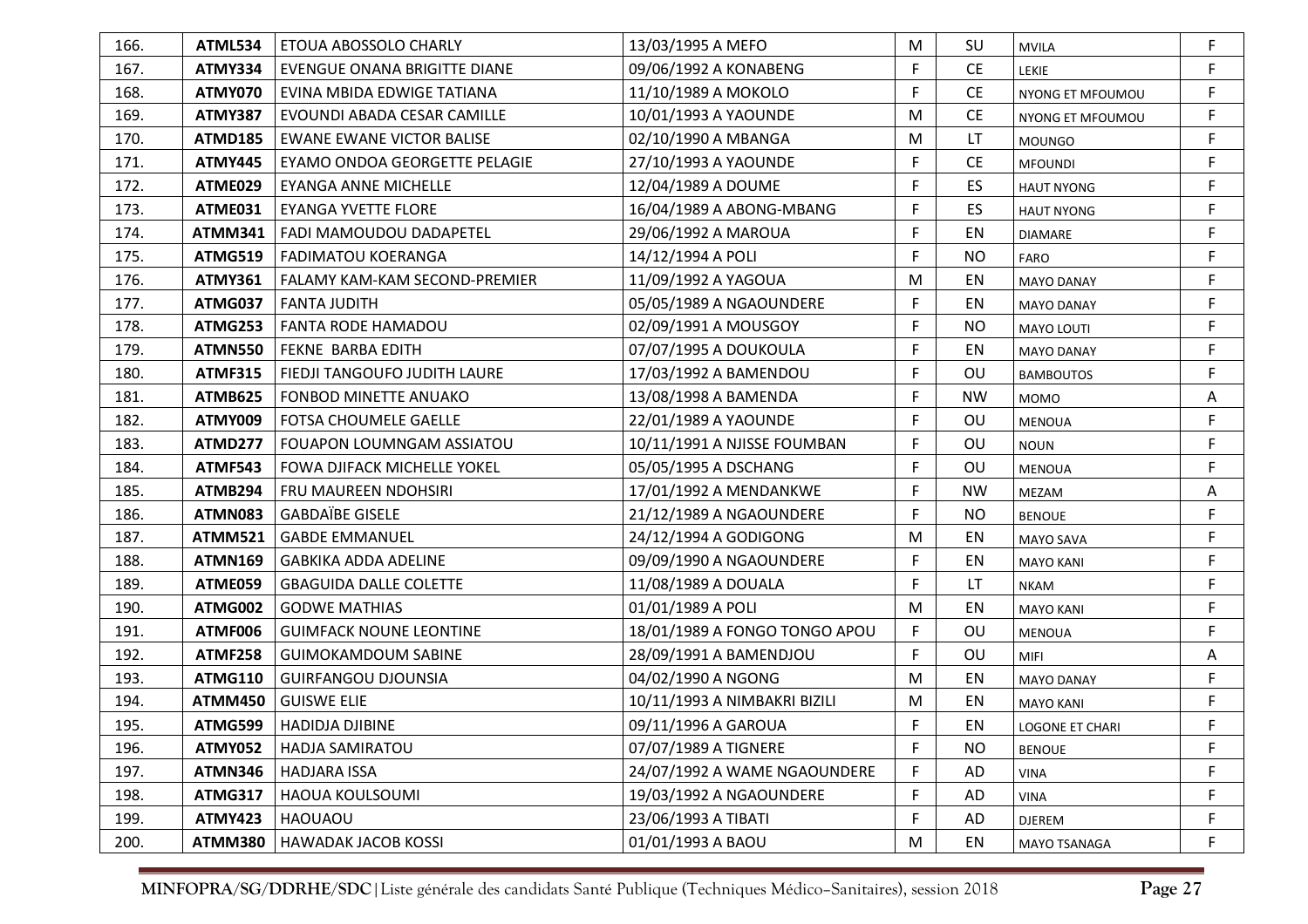| 201. | ATMG594        | <b>HAWAOU NASSOUROU</b>               | 08/09/1996 A GAROUA         | F  | NO        | <b>BENOUE</b>         | F           |
|------|----------------|---------------------------------------|-----------------------------|----|-----------|-----------------------|-------------|
| 202. | ATMY045        | <b>HOUA KOULSOUMI</b>                 | 17/06/1989 A NGONG          | F  | AD        | <b>VINA</b>           | F           |
| 203. | <b>ATMY343</b> | <b>HOUMA BADDI ROSE</b>               | 10/07/1992 A MBE            | F  | AD        | <b>VINA</b>           | F           |
| 204. | <b>ATMY272</b> | <b>HOUMKOUOH SANDA EDITH LAURE</b>    | 29/10/1991 A NGAOUNDERE     | F  | AD        | <b>MAYO BANYO</b>     | F           |
| 205. | <b>ATMM140</b> | <b>ICHO ABAKOURA</b>                  | 28/05/1990 A MALTAM         | F  | EN        | LOGONE ET CHARI       | F           |
| 206. | <b>ATMA629</b> | ICHU CLARISSE AWOH                    | 15/06/1999 A MBANGA         | F  | <b>NW</b> | <b>MENCHUM</b>        | Α           |
| 207. | <b>ATMN280</b> | <b>ILIASSA NDOTTI</b>                 | 15/12/1991 A VOGTI ALME     | M  | AD        | <b>FARO ET DEO</b>    | F.          |
| 208. | ATMG355        | <b>INNA AISSATOU</b>                  | 19/08/1992 A MEIGANGA       | F  | AD        | <b>MBERE</b>          | F           |
| 209. | <b>ATMN342</b> | <b>INNA MARIE</b>                     | 30/06/1992 A MBARANG        | F  | AD        | MBERE                 | F           |
| 210. | <b>ATMN394</b> | <b>INNA MOUSSA REBECCA</b>            | 21/02/1993 A NGAOUNDERE     | F  | AD        | <b>VINA</b>           | F           |
| 211. | <b>ATMM058</b> | ISSOUFA KANDOUDOU KANDOUDOU           | 07/08/1989 A GAGALA-MOKOLO  | M  | EN        | <b>MAYO TSANAGA</b>   | F           |
| 212. | <b>ATMY508</b> | <b>ISSOVA MASSINI ARLETTE YASMINE</b> | 03/10/1994 A YAOUNDE        | F. | SU        | <b>OCEAN</b>          | F           |
| 213. | <b>ATMY128</b> | IYA EDE ABDOULKARIM BOUKAR            | 17/04/1990 A KALA-KAFIA     | F. | EN        | LOGONE ET CHARI       | F           |
| 214. | <b>ATMM208</b> | JANVIER FANGSELA BIENVENUE            | 01/01/1991 A YAGOUA         | M  | EN        | <b>MAYO DANAY</b>     | F           |
| 215. | <b>ATMG162</b> | <b>JIFITA VALKYRIE</b>                | 26/08/1990 A YAGOUA         | F  | EN        | <b>MAYO DANAY</b>     | F           |
| 216. | <b>ATME356</b> | JIMI SALVADORE MEDJOUE MEDJOUE        | 22/08/1992 A BERTOUA        | M  | ES        | LOM ET DJEREM         | F           |
| 217. | <b>ATMA161</b> | JOICY MENGEM CHA                      | 24/08/1990 A TIKO-FAKO      | F  | SW        | LEBIALEM              | Α           |
| 218. | <b>ATMA514</b> | <b>JOSO ANNE NGUNGE</b>               | 06/11/1994 A LIMBE          | F  | SW        | <b>FAKO</b>           | Α           |
| 219. | <b>ATMY121</b> | <b>KADA RICHARD</b>                   | 02/04/1990 A KAELE          | M  | EN        | <b>MAYO KANI</b>      | F           |
| 220. | <b>ATMF473</b> | KAMENI MOUKAM ANNETTE                 | 20/03/1994 A BAMEKA BANKA   | F. | OU        | <b>HAUT NKAM</b>      | F           |
| 221. | <b>ATMF434</b> | <b>KAMENI PANGOPNADINE</b>            | 03/09/1993 A BANKA BAFANG   | F. | OU        | <b>HAUT NKAM</b>      | F           |
| 222. | <b>ATMM163</b> | <b>KAMTA TONGOU FLORENCE</b>          | 30/08/1990 A GAROUA         | F  | <b>NO</b> | <b>BENOUE</b>         | F           |
| 223. | <b>ATMF488</b> | KANA CLAUDETTE ARMELLE                | 13/06/1994 A BALEVENG       | F  | OU        | <b>MENOUA</b>         | A           |
| 224. | <b>ATMY160</b> | KANMOU NGUEMDJO DREZILE               | 17/08/1990 A YAOUNDE        | F  | OU        | <b>HAUT NKAM</b>      | F           |
| 225. | <b>ATMF392</b> | KAPCHE VERONIQUE NADEGE               | 08/02/1993 A BABADJOU       | F  | OU        | <b>BAMBOUTOS</b>      | F           |
| 226. | <b>ATMG537</b> | KATCHOUMATA ROBERT ADARA              | 20/03/1995 A LAGDO          | M  | EN        | <b>DIAMARE</b>        | F           |
| 227. | <b>ATMD222</b> | KEMAYOU BATCHAHA BERVED               | 30/03/1991 A                | F. | OU        | <b>NDE</b>            | F           |
| 228. | <b>ATMF400</b> | KENFACK NGUENA DORIANE FLORE          | 11/03/1993 A NDOH DJUTTITSA | F  | OU        | MENOUA                | F           |
| 229. | ATMY048        | KENFACK YIMETSA JOSIANE               | 24/06/1989 A DSCHANG        | F  | OU        | <b>MENOUA</b>         | $\mathsf F$ |
| 230. | ATMF624        | <b>KENG SYLVIE AKEMAKUH</b>           | 10/05/1998 A BALI NYONGA    | F  | <b>NW</b> | MEZAM                 | Α           |
| 231. | <b>ATMY528</b> | KENGNE FOPOUSSI BASILISSE MICLANCHE   | 20/01/1995 A TSE-BANDJOUN   | F  | OU        | <b>KOUNG KHI</b>      | F           |
| 232. | <b>ATMY515</b> | <b>KENGNE NONO CHRISTIAN</b>          | 24/11/1994 A YAOUNDE        | M  | <b>OU</b> | <b>KOUNG KHI</b>      | F           |
| 233. | ATMY377        | <b>KENMOE WEGANG ISABELLE</b>         | 30/12/1992 A YAOUNDE        | F  | OU        | <b>HAUTS PLATEAUX</b> | F           |
| 234. | <b>ATME139</b> | <b>KENNE ANNICELLE</b>                | 24/05/1990 A BAFOUSSAM      | F  | OU        | <b>BAMBOUTOS</b>      | F           |
| 235. | <b>ATMN105</b> | KHADIDJA GBAI ALI                     | 23/01/1990 A NGAOUNDERE     | F  | AD        | MBERE                 | F           |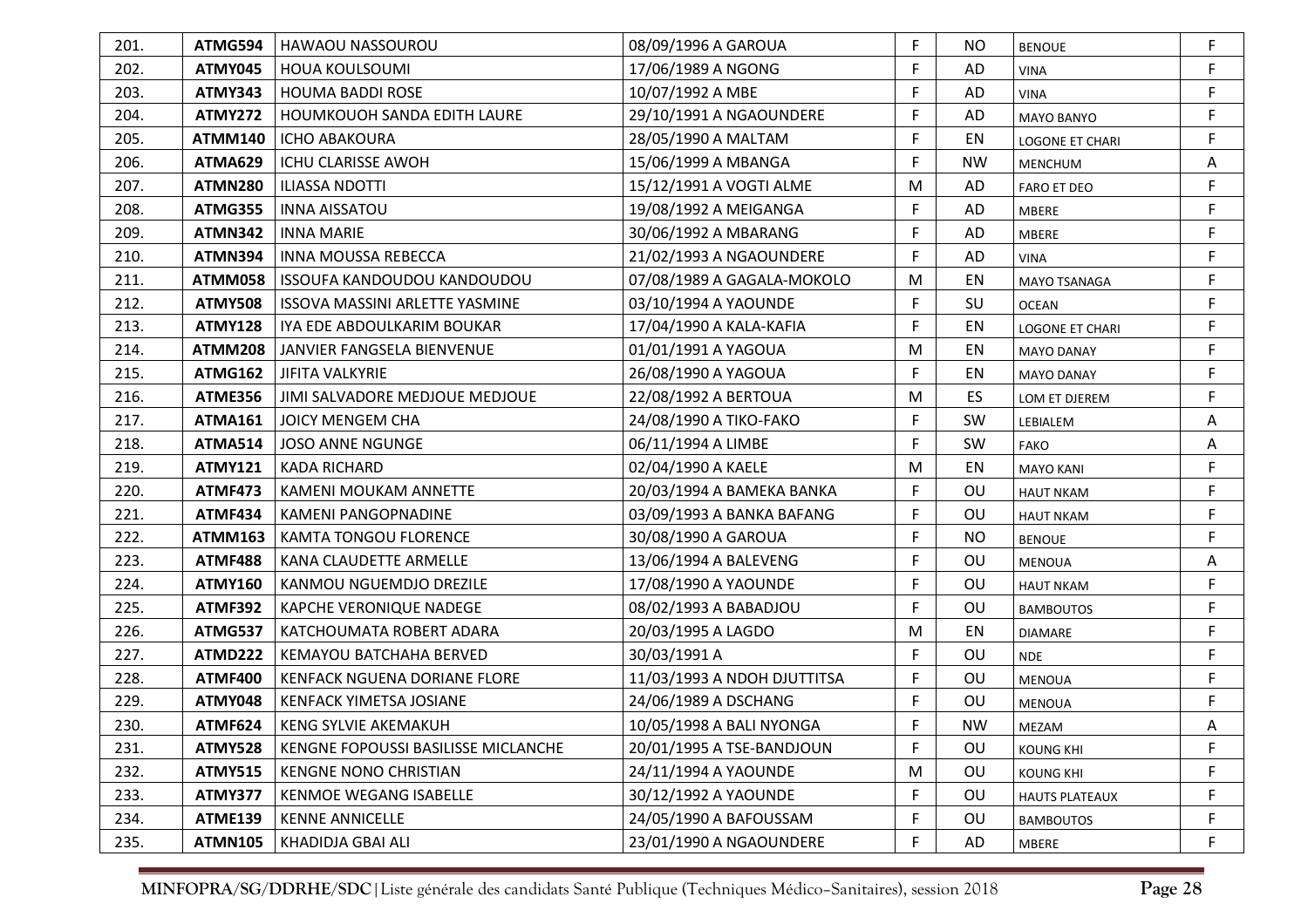| 236. | ATME044        | KILA ALIMA SERGE BERTRAND     | 15/06/1989 A GRAND-BOULAYE          | M           | ES        | LOM ET DJEREM          | F |
|------|----------------|-------------------------------|-------------------------------------|-------------|-----------|------------------------|---|
| 237. | <b>ATME126</b> | <b>KOCK PIERRE COMELY</b>     | 13/04/1990 A MIKEL                  | M           | <b>ES</b> | <b>BOUMBA ET NGOKO</b> | F |
| 238. | ATME018        | KOH BALLA BORIS               | 19/02/1989 A MENGONG                | M           | SU        | <b>MVILA</b>           | F |
| 239. | <b>ATMY194</b> | <b>KONDA FLORENCE</b>         | 15/11/1990 A MESKINE                | F           | EN        | <b>MAYO KANI</b>       | F |
| 240. | <b>ATMY257</b> | KONDA PAULINE                 | 25/09/1991 A OBALA                  | F           | EN        | <b>MAYO DANAY</b>      | F |
| 241. | <b>ATMY494</b> | KONFOR BOWNI KELLY            | 27/07/1994 A YAOUNDE                | F           | <b>NW</b> | DONGA MANTUNG          | Α |
| 242. | ATMD073        | KOOH MBELLE ROSE HILARIOLLE   | 21/10/1989 A MANOKA                 | F           | LT.       | SANAGA MARITIME        | F |
| 243. | <b>ATMN184</b> | KOUITA JULIENNE               | 01/10/1990 A NGAOUNDERE             | F           | EN        | <b>MAYO KANI</b>       | F |
| 244. | <b>ATMY191</b> | KOUNAWA VERONIQUE             | 28/10/1990 A SEMTO                  | F           | OU        | <b>MIFI</b>            | F |
| 245. | <b>ATMM137</b> | l KOUNDI NINA PHILOMENE       | 10/05/1990 A AKONOLINGA             | F           | <b>CE</b> | NYONG ET MFOUMOU       | F |
| 246. | <b>ATMY324</b> | KOUNOU FOE HONORINE DENISE    | 05/05/1992 A YAOUNDE                | F           | <b>CE</b> | LEKIE                  | F |
| 247. | <b>ATMY068</b> | KUETI NAMETIO CAROLE ELSA     | 04/10/1989 A DOUALA                 | F           | OU        | <b>MENOUA</b>          | F |
| 248. | <b>ATMG588</b> | KWANAKWA FLORENCE             | 01/08/1996 A GUILI                  | F           | EN        | <b>MAYO TSANAGA</b>    | F |
| 249. | <b>ATMN479</b> | LADIFATOU TIDJANI             | 25/04/1994 A NGAOUNDERE             | F           | AD        | VINA                   | F |
| 250. | <b>ATMY303</b> | <b>LAMYA BISHELINE</b>        | 03/02/1992 A BABA I                 | F           | <b>NW</b> | <b>NGOKENTUNJIA</b>    | Α |
| 251. | <b>ATMG318</b> | <b>LAVA DAWAI</b>             | 19/03/1992 A BARIKI DJAMANE-GOLOMBE | M           | <b>NO</b> | MAYO LOUTI             | F |
| 252. | ATMM003        | LAWE ALPHONSE                 | 04/01/1989 A DAWAREGA               | M           | EN        | <b>MAYO KANI</b>       | F |
| 253. | <b>ATMY155</b> | LEBOMO NOMO JOSEPHINE         | 29/07/1990 A YAOUNDE                | F.          | <b>CE</b> | LEKIE                  | F |
| 254. | <b>ATMD595</b> | LEKENE IRENE CHARNELLE        | 29/09/1996 A FONGO TONGO            | F.          | OU        | <b>MENOUA</b>          | F |
| 255. | <b>ATMM287</b> | <b>LELE FRANCOISE</b>         | 03/01/1992 A MANDOUSSA              | M           | EN        | MAYO TSANAGA           | F |
| 256. | ATMG548        | <b>LIDASSOU HAIDI ERIC</b>    | 21/06/1995 A BOKLE                  | M           | EN        | <b>MAYO DANAY</b>      | F |
| 257. | <b>ATMM573</b> | <b>LIMAN OUMAR</b>            | 20/02/1996 A BLANGOUA               | M           | EN        | <b>LOGONE ET CHARI</b> | F |
| 258. | ATMD444        | LIODO AFI OCTAVIA             | 25/10/1993 A DOUALA                 | F           | LT        | <b>WOURI</b>           | F |
| 259. | ATML229        | LOLLO MINKA NADEGE YOLANDE    | 16/05/1991 A DOUALA                 | $\mathsf F$ | LT        | SANAGA MARITIME        | F |
| 260. | <b>ATMY545</b> | LOUKOU MOUNTOUMJOU ROUKAYATOU | 06/05/1995 A FOUMBAN                | F.          | OU        | <b>NOUN</b>            | F |
| 261. | <b>ATMF290</b> | LOWE KOUONANG MAGLOIRE        | 07/01/1992 A BATOUFAM               | $\mathsf F$ | OU        | <b>KOUNG KHI</b>       | F |
| 262. | <b>ATMN231</b> | <b>MAAGTE LILIANE GRACE</b>   | 21/05/1991 A NGAOUNDERE             | F.          | AD        | <b>VINA</b>            | F |
| 263. | <b>ATMR328</b> | MABO NGONO ERNESTINE BENIE    | 16/05/1992 A MBOUDA                 | F           | OU        | <b>BAMBOUTOS</b>       | F |
| 264. | <b>ATMG270</b> | MADEUKEU PHILOMENE BOZO       | 25/10/1991 A GAROUA                 | F           | <b>NO</b> | MAYO LOUTI             | F |
| 265. | ATMF370        | MAFFOZA DONGMO MARIE THERESE  | 20/11/1992 A FONGO TONGO            | F           | OU        | MENOUA                 |   |
| 266. | <b>ATMD357</b> | <b>MAFOKOU DESSAP LILIANE</b> | 22/08/1992 A DSCHANG                | F.          | OU        | <b>MENOUA</b>          | F |
| 267. | <b>ATMY633</b> | MAGADJI NIZANE EMMANUEL       | 00/00/1997 A TIBATI                 | M           | AD        | <b>DJEREM</b>          | F |
| 268. | <b>ATMN448</b> | MAGNARE JOSEPHINE             | 06/11/1993 A MINDJIL                | F           | EN        | <b>MAYO KANI</b>       | F |
| 269. | <b>ATMN457</b> | MAGNE ELIANE JAVELLIE         | 12/12/1993 A NGAOUNDERE             | F           | <b>OU</b> | <b>MENOUA</b>          | F |
| 270. | <b>ATMN344</b> | MAÏALE TAÏWE JEANNE D'ARC     | 10/07/1992 A MORA                   | F           | EN        | <b>MAYO SAVA</b>       | F |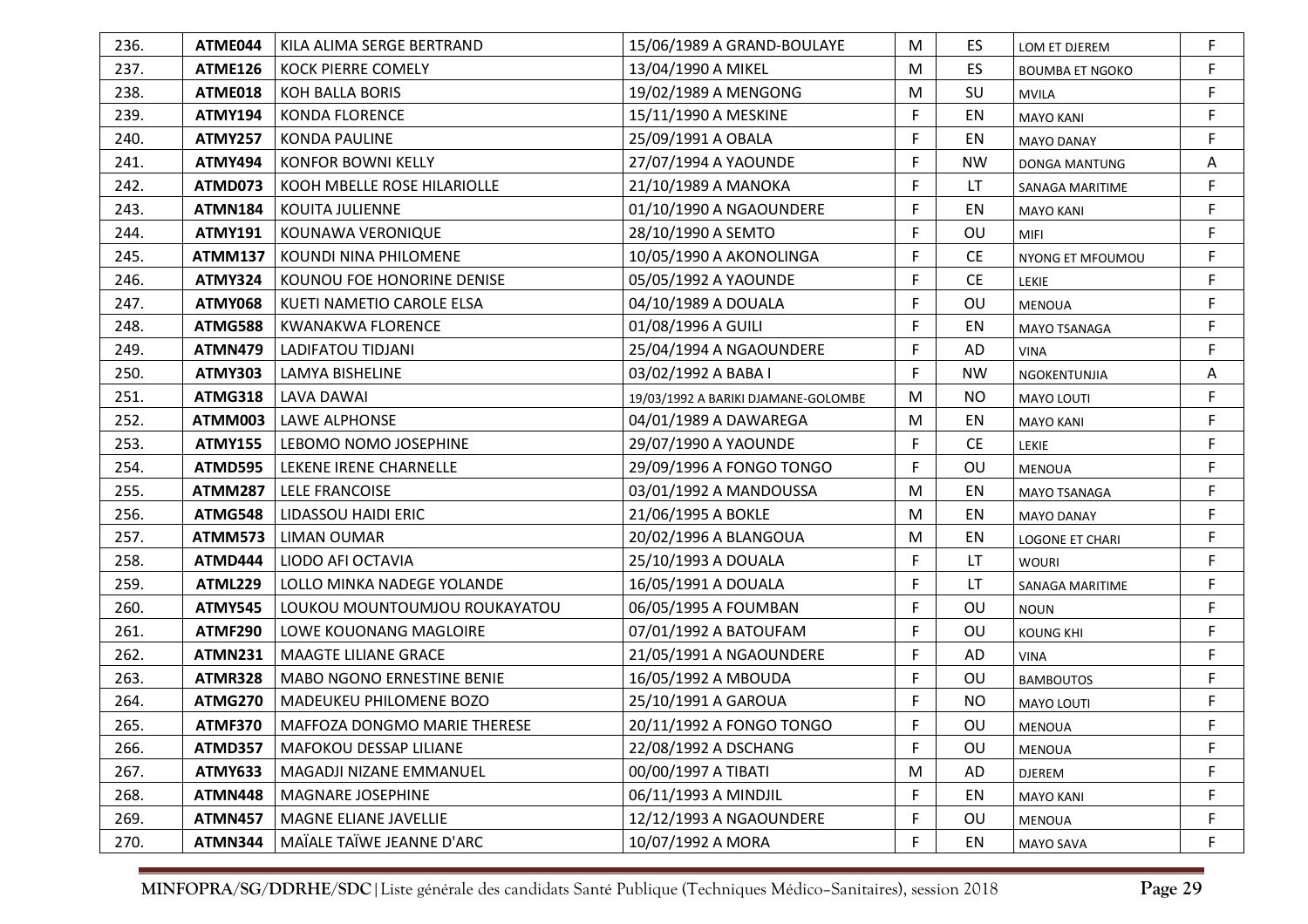| 271. | ATMG571        | MAILAISSO YAMPELDA NADEGE         | 11/01/1996 A GAROUA       | F           | EN        | <b>MAYO DANAY</b>     | F           |
|------|----------------|-----------------------------------|---------------------------|-------------|-----------|-----------------------|-------------|
| 272. | <b>ATMN325</b> | MAIMOUNA DIDDI                    | 06/05/1992 A MBE          | F           | AD        | <b>VINA</b>           | F           |
| 273. | <b>ATMY122</b> | MAIMOUNATOU HAMADICKO             | 03/04/1990 A MAYO DARLE   | F           | AD        | MAYO BANYO            | F           |
| 274. | ATMD072        | <b>MAIPA CECILE</b>               | 17/10/1989 A DOUKOULA     | F           | EN        | <b>MAYO DANAY</b>     | F           |
| 275. | <b>ATMM159</b> | <b>MAÏPA HONORINE</b>             | 13/08/1990 A YAGOUA       | F           | EN        | <b>MAYO DANAY</b>     | F           |
| 276. | ATMM634        | MAIPA NDARNE TAIRA NATHALIE       | 13/12/1989 A HINA         | F           | EN        | <b>MAYO KANI</b>      | F           |
| 277. | ATMG592        | MAIRAMA DIBAL GAMDJI              | 07/09/1996 A LAGDO        | F           | <b>NO</b> | FARO                  | F           |
| 278. | <b>ATMN261</b> | MAIRAMOU MARIE LAURE YONKI        | 03/10/1991 A NGAOUNDERE   | F           | EN        | <b>DIAMARE</b>        | F           |
| 279. | ATMM038        | MAÏRAMOU MOHAMADOU                | 05/05/1989 A MAROUA       | F           | EN        | <b>DIAMARE</b>        | F           |
| 280. | ATMN345        | MAÏSELE CHRISTNE                  | 17/07/1992 A NGAOUNDERE   | F           | EN        | <b>MAYO KANI</b>      | F           |
| 281. | <b>ATMM437</b> | <b>MAIYANPA CECILE</b>            | 12/09/1993 A MAROUA       | F           | EN        | <b>MAYO KANI</b>      | F           |
| 282. | <b>ATMF153</b> | <b>MAKUATE ALVINE LAURA</b>       | 22/07/1990 A BANDJOUN     | F           | OU        | <b>KOUNG KHI</b>      | F           |
| 283. | <b>ATMF500</b> | <b>MAKUISSU ANNE IRENE</b>        | 01/09/1994 A BAHAM        | F           | OU        | <b>HAUTS PLATEAUX</b> | F           |
| 284. | ATMD406        | <b>MALENFU ALIMA</b>              | 12/04/1993 A FOUMBAN      | F           | OU        | <b>NOUN</b>           | F           |
| 285. | <b>ATMY602</b> | <b>MALEUGO DAMARIS LISE LAURE</b> | 03/01/1997 A YAOUNDE      | F           | OU        | <b>HAUT NKAM</b>      | F           |
| 286. | <b>ATMF605</b> | MALEUTCHOUA KAMAGO JOURETTE       | 23/02/1997 A BABB-NGALEU  | F           | OU        | <b>HAUT NKAM</b>      | F           |
| 287. | <b>ATMY432</b> | MALONDZEU DAMANO DOROTHEE         | 26/08/1993 A MBOUDA       | F           | OU        | <b>BAMBOUTOS</b>      | F           |
| 288. | ATME063        | MAMA MODOUNTE NADEGE FLORA        | 13/09/1989 A TIGNERE      | F           | AD        | <b>MBERE</b>          | F           |
| 289. | <b>ATMG362</b> | <b>MAMMA KAINA</b>                | 16/09/1992 A TCHEBOA      | F           | EN        | <b>MAYO KANI</b>      | F           |
| 290. | ATMM004        | MAMTSIDIDTA MARCELLINE            | 05/01/1989 A MOKONG       | F           | EN        | MAYO TSANAGA          | F           |
| 291. | ATMF043        | MANDOU NCHETNKOU FADIMATOU        | 10/06/1989 A KOUFEN       | F           | OU        | <b>NOUN</b>           | F           |
| 292. | <b>ATMB022</b> | <b>MANETIO GODELIVE</b>           | 07/03/1989 A BAMENDA      | $\mathsf F$ | OU        | <b>BAMBOUTOS</b>      | A           |
| 293. | <b>ATMB199</b> | <b>MANKA CYNTHIA</b>              | 11/12/1990 A MENDANKWE    | F           | <b>NW</b> | <b>MEZAM</b>          | Α           |
| 294. | <b>ATMF135</b> | <b>MAPOURE OUSMANOU</b>           | 05/05/1990 A FOUMBAN      | M           | OU        | <b>NOUN</b>           | F           |
| 295. | ATMD198        | MATHO SABANKEU DORIANE            | 27/11/1990 A MBOUDA       | F.          | OU        | <b>BAMBOUTOS</b>      | F           |
| 296. | <b>ATMF132</b> | MATOUGOUE TCHAGAM ROSETTE ALIDA   | 26/04/1990 A BANKA BAFANG | F.          | OU        | <b>HAUT NKAM</b>      | F           |
| 297. | <b>ATME241</b> | MAWABO OUAMBO ANNICK MYRABELLE    | 09/07/1991 A BANDJOUN     | F.          | OU        | <b>KOUNG KHI</b>      | F           |
| 298. | <b>ATMY472</b> | <b>MBALLA ADELAÏDE</b>            | 15/03/1994 A YAOUNDE 1er  | F.          | <b>CE</b> | <b>MFOUNDI</b>        | F           |
| 299. | <b>ATMY465</b> | <b>MBANCHAH FADIMATOU</b>         | 15/02/1994 A MALANTOUEN   | F.          | OU        | <b>NOUN</b>           | $\mathsf F$ |
| 300. | ATME447        | MBANG MESSI MARIE BLANCHE         | 03/11/1993 A NGOMEDZAP    | E           | SU        | <b>OCEAN</b>          |             |
| 301. | <b>ATMY482</b> | <b>MBAPPE AURELIEN</b>            | 07/05/1994 A METET        | M           | LT        | <b>MOUNGO</b>         | F           |
| 302. | <b>ATMY148</b> | <b>MBARA JEAN CALVIN</b>          | 25/06/1990 A YAOUNDE      | M           | <b>CE</b> | MBAM ET INOUBOU       | F           |
| 303. | <b>ATMY243</b> | MBECK BESSALA JEANNISSE BETTINA   | 18/07/1991 A BIBEY        | F           | <b>CE</b> | <b>HAUTE SANAGA</b>   | F           |
| 304. | <b>ATMY336</b> | <b>MBECK THERESE SYLVANIE</b>     | 13/06/1992 A NANGA-EBOKO  | F           | <b>CE</b> | <b>HAUTE SANAGA</b>   | F           |
| 305. | <b>ATME596</b> | <b>MBENG NKANA GLWADYS</b>        | 10/10/1996 A ABONG-MBANG  | F           | <b>CE</b> | NYONG ET MFOUMOU      | F           |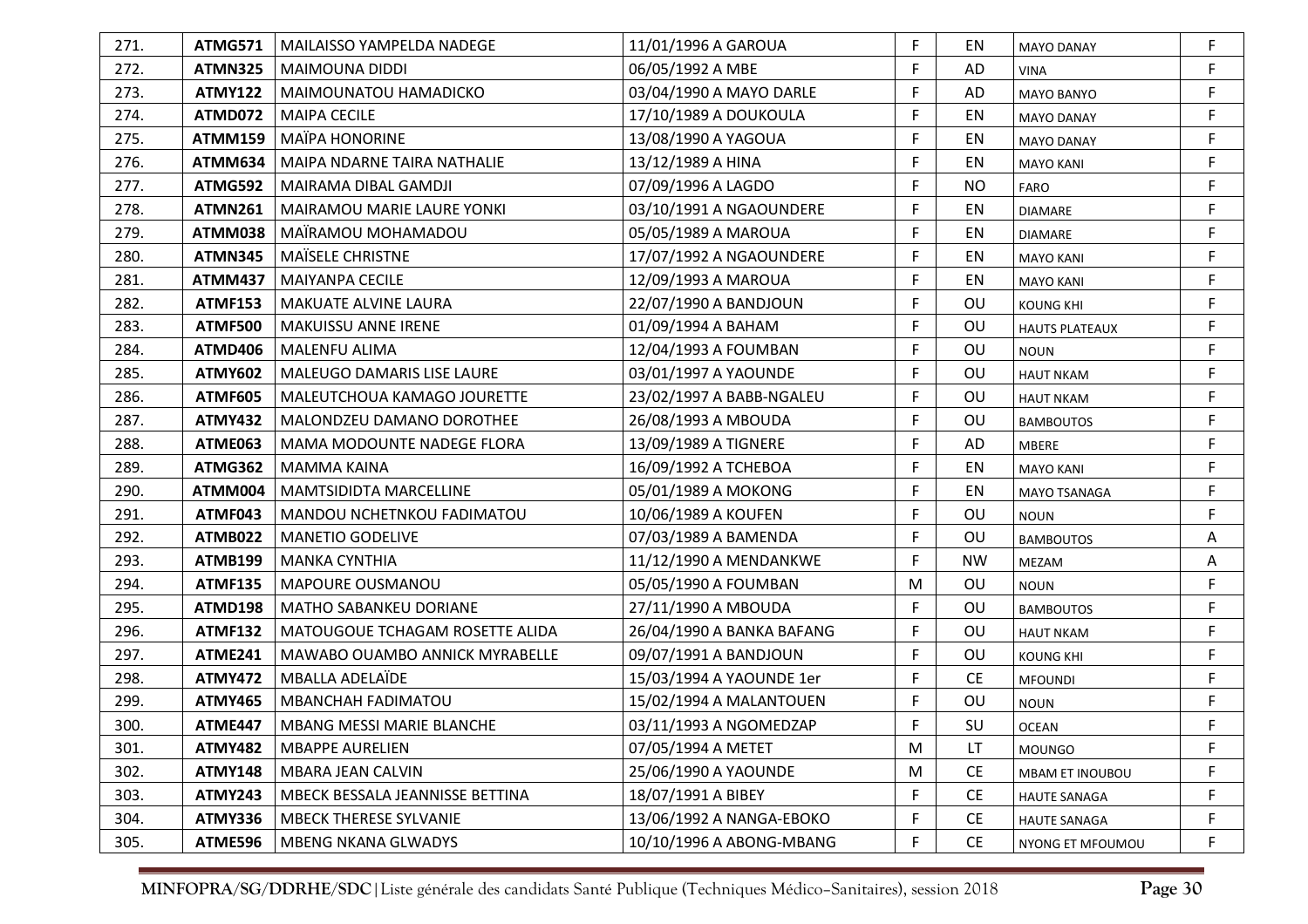| 306. | <b>ATMY620</b> | <b>MBEZELE BRIGITTE ARIANNE</b>     | 21/12/1997 A MFIDA         | F | <b>CE</b> | NYONG ET SO'O          | F           |
|------|----------------|-------------------------------------|----------------------------|---|-----------|------------------------|-------------|
| 307. | <b>ATMY041</b> | <b>MBO CHRISTINE LAURE</b>          | 22/05/1989 A KEKEM         | F | LT.       | <b>MOUNGO</b>          | F           |
| 308. | <b>ATMF552</b> | MBOENE ISABRLLE CHARLOTTE           | 18/07/1995 A MAGBA         | F | <b>CE</b> | <b>MBAM ET KIM</b>     | F           |
| 309. | <b>ATMY220</b> | <b>MBOLLO MICHEL ADONIS</b>         | 27/03/1991 A YAOUNDE       | М | <b>CE</b> | LEKIE                  | F           |
| 310. | ATME560        | <b>MBONGO MBATA LORRAINE</b>        | 01/11/1995 A KOUNDI        | F | ES        | LOM ET DJEREM          | F           |
| 311. | <b>ATMF460</b> | MBOPUNA MIRIELLE MIRANDA            | 09/01/1994 A FONGO TONGO   | F | OU        | <b>MENOUA</b>          | F           |
| 312. | <b>ATMY622</b> | <b>MBOUDA DILANE KEVINE</b>         | 10/01/1998 A BAMENDJOU     | F | <b>OU</b> | <b>HAUTS PLATEAUX</b>  | F           |
| 313. | ATMG086        | MBOUDGA DAVID                       | 31/12/1989 A TOULOUM       | M | EN        | <b>MAYO KANI</b>       | F           |
| 314. | ATME574        | <b>MBOUG ANNIE</b>                  | 02/03/1996 A MOLOUNDOU     | F | ES        | <b>BOUMBA ET NGOKO</b> | F           |
| 315. | <b>ATMM014</b> | MBOULOM EYENG NDA-KAR MOUSSA NDELEM | 02/02/1989 A TOKOMBERE     | M | EN        | <b>MAYO SAVA</b>       | F           |
| 316. | ATMY093        | <b>MBOUMANJE JUNIE PHILOMENE</b>    | 05/01/1990 A NJISSE        | F | OU        | <b>NOUN</b>            | F           |
| 317. | <b>ATMN249</b> | <b>MBOUPDA HOMBA SIMONIE</b>        | 25/08/1991 A NGAOUNDERE    | F | OU        | <b>MIFI</b>            | F           |
| 318. | <b>ATMD103</b> | MBOZO'O SALLA LANDRY                | 21/01/1990 A MEYO VOLLE    | M | SU        | VALLEE DU NTEM         | F           |
| 319. | <b>ATME216</b> | MEBAL ME SANGHON IGOR LANDRY        | 24/02/1991 A BERTOUA       | M | <b>CE</b> | <b>HAUTE SANAGA</b>    | F           |
| 320. | ATMF096        | <b>MEDIFO VENUS</b>                 | 06/01/1990 A BAFANG        | F | <b>NO</b> | FARO                   | F           |
| 321. | ATMA236        | <b>MEGNE FOKOUA MICHELINE</b>       | 17/06/1991 A BANDJOUN      | F | OU        | <b>KOUNG KHI</b>       | F           |
| 322. | ATME049        | <b>MEGUITA SIMONE MATHIEU</b>       | 24/06/1989 A BERTOUA       | F | ES        | <b>HAUT NYONG</b>      | F           |
| 323. | <b>ATMY075</b> | MEIMOUNATOU                         | 03/11/1989 A MOKOLO        | F | EN        | <b>MAYO TSANAGA</b>    | F           |
| 324. | <b>ATME301</b> | <b>MELI JEANNE</b>                  | 28/01/1992 A FONDONERA     | F | OU        | MENOUA                 | F           |
| 325. | <b>ATMF333</b> | <b>MELOUOH BRIKISSOU</b>            | 07/06/1992 A BAGAMBI       | F | OU        | <b>NOUN</b>            | F           |
| 326. | <b>ATML388</b> | MENGBWA MEFO JAELLE S.              | 12/01/1993 A MVANGAN       | F | SU        | <b>MVILA</b>           | F           |
| 327. | <b>ATMY366</b> | MENGUE EDJENGUETE GENEVIEVE ARLETTE | 16/10/1992 A ENDOM         | F | <b>CE</b> | NYONG ET MFOUMOU       | F           |
| 328. | <b>ATME365</b> | <b>MENKOLOU NICOLAS</b>             | 15/10/1992 A BERTOUA       | M | ES        | <b>HAUT NYONG</b>      | F           |
| 329. | <b>ATMY614</b> | MENTSOUNGOU VENAUSE PETULA          | 10/08/1997 A ETOL          | F | <b>CE</b> | NYONG ET MFOUMOU       | F           |
| 330. | <b>ATMY326</b> | <b>MENYENG GUY ULRICH</b>           | 06/05/1992 A YAOUNDE       | M | <b>CE</b> | <b>MFOUNDI</b>         | F           |
| 331. | <b>ATMY173</b> | <b>MESSE CLARICE</b>                | 11/09/1990 A BOMBI         | F | OU        | <b>MENOUA</b>          | F           |
| 332. | <b>ATMY276</b> | MESSINA BIDZOGO JEAN DE DIEU        | 06/11/1991 A MVOM-NNAM     | M | <b>CE</b> | LEKIE                  | F           |
| 333. | <b>ATMY147</b> | METE ALINGA FRANCOISE               | 24/06/1990 A SA'A          | F | <b>CE</b> | LEKIE                  | F           |
| 334. | <b>ATMR291</b> | METHO CHRISTELLE DIANE              | 12/01/1992 A BAMOUGOUM     | F | OU        | MIFI                   | $\mathsf F$ |
| 335. | ATME179        | METIEMDJO TIAM GWLADYS              | 26/09/1990 A ABONG-MBANG   | F | OU        | MIFI                   |             |
| 336. | <b>ATME351</b> | <b>METOLO URICHE JOSELINE</b>       | 11/08/1992 A BAFIA         | F | OU        | <b>HAUT NKAM</b>       | F           |
| 337. | <b>ATMY603</b> | METOUMA MOLUH AMINA PRESTIDE        | 08/01/1997 A FOUMBOT       | F | OU        | <b>NOUN</b>            | F           |
| 338. | <b>ATML335</b> | METOU'OU ARMAND HILAIRE             | 12/06/1992 A YAOUNDE       | M | SU        | <b>MVILA</b>           | F           |
| 339. | <b>ATME189</b> | METSINZE DJENABIA SAURELLE          | 17/10/1990 A SOKAMALAM     | F | ES        | <b>HAUT NYONG</b>      | F           |
| 340. | <b>ATME610</b> | MEVO OLOMO MADELEINE                | 06/06/1997 A NSAN MENDOUGA | F | <b>CE</b> | LEKIE                  | F           |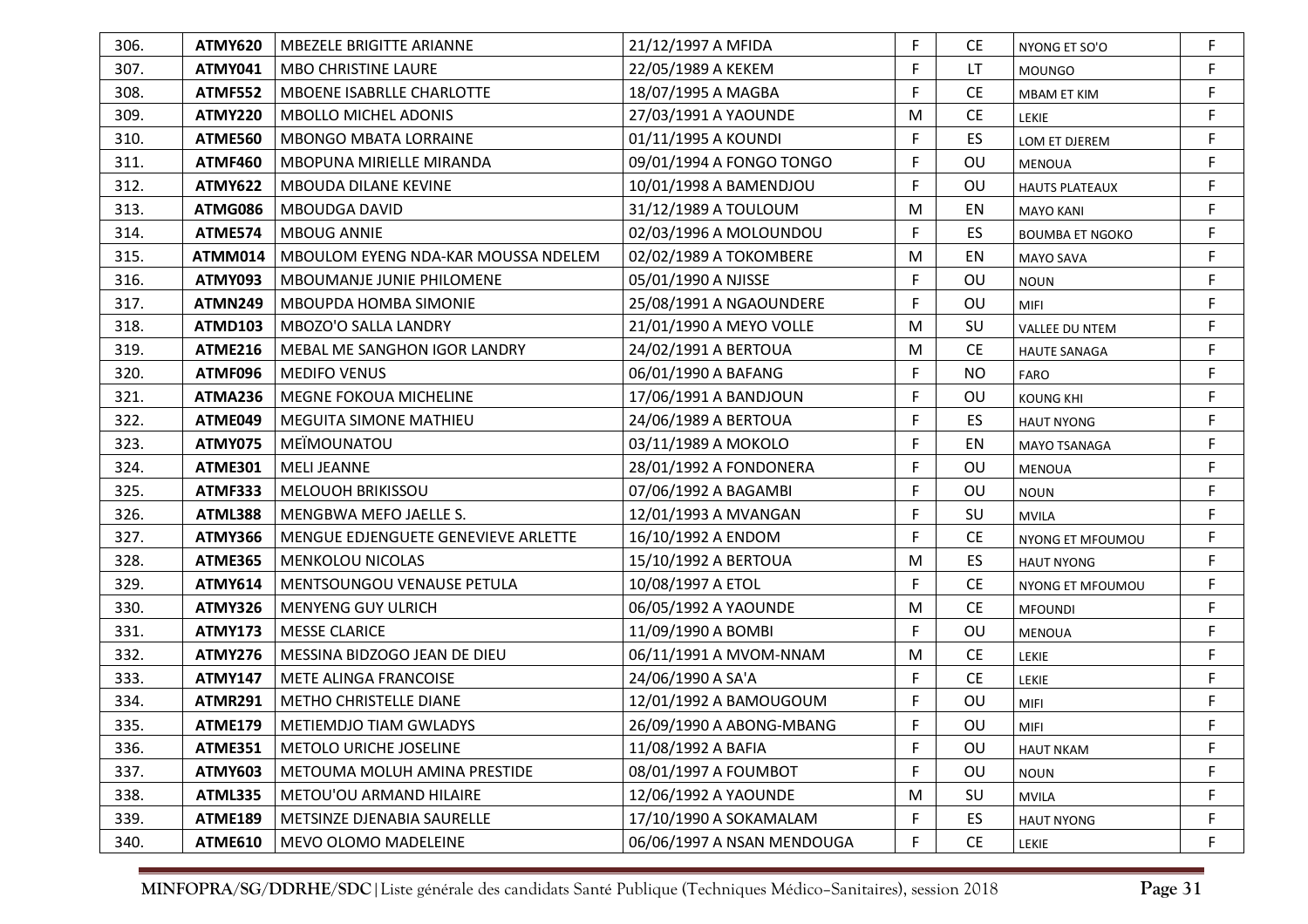| 341. | ATMD373        | MGBAMBOUO NDAM SALAMATOU              | 14/12/1992 A MAGNA             | F           | <b>OU</b> | <b>NOUN</b>           | F |
|------|----------------|---------------------------------------|--------------------------------|-------------|-----------|-----------------------|---|
| 342. | <b>ATMY011</b> | <b>MIMBE PAULINE</b>                  | 27/01/1989 A YAOUNDE           | F           | <b>CE</b> | NYONG ET MFOUMOU      | F |
| 343. | <b>ATMM419</b> | MIMBISSITANG VIVIANE                  | 05/06/1993 A BAÏNGA-DJAMBOUTOU | F           | <b>NO</b> | <b>MAYO LOUTI</b>     | F |
| 344. | <b>ATMG319</b> | MINGA THEOPHILE                       | 11/04/1992 A LAGDI             | M           | <b>NO</b> | <b>BENOUE</b>         | F |
| 345. | ATMD300        | <b>MINKO LEONIE</b>                   | 27/01/1992 A NJOMBE            | F           | LT        | <b>NKAM</b>           | F |
| 346. | <b>ATMY175</b> | MINKOUE SERAPHINE JUDITH              | 15/09/1990 A YAOUNDE           | F           | <b>CE</b> | NYONG ET SO'O         | F |
| 347. | <b>ATMY209</b> | MINLO BEKALE ROLAND ARMAND            | 05/01/1991 A YAOUNDE           | M           | SU        | <b>OCEAN</b>          | F |
| 348. | <b>ATME113</b> | MINYOGOCK JEANNE MELAINE              | 17/02/1990 A DOUALA            | F           | <b>CE</b> | NYONG ET KELLE        | F |
| 349. | ATMY094        | <b>MISSE MENGUEDE CALIXTE</b>         | 05/01/1990 A LEKOUKOUA         | F           | <b>CE</b> | <b>LEKIE</b>          | F |
| 350. | ATME499        | <b>MOAZAS HOUESSAMBO ANNE MELANIE</b> | 27/08/1994 A MBANG             | F           | <b>ES</b> | <b>KADEY</b>          | F |
| 351. | <b>ATML381</b> | <b>MOCHE YOUMSI CAROLINE</b>          | 03/01/1993 A SANGMELIMA        | F           | OU        | <b>HAUTS PLATEAUX</b> | F |
| 352. | <b>ATMN391</b> | l MOHAMADOU                           | 01/02/1993 A SASSA MBERSI      | M           | AD        | <b>VINA</b>           | F |
| 353. | <b>ATMA424</b> | MOJOKO LILIAN NJIE                    | 28/06/1993 A BUEA              | F           | SW        | <b>FAKO</b>           | Α |
| 354. | ATME091        | <b>MOMO TAGUENA BORIS</b>             | 03/01/1990 A FOTOMENA          | M           | OU        | <b>MENOUA</b>         | F |
| 355. | <b>ATMF516</b> | <b>MOMO YEMELI GERARDINE</b>          | 27/11/1994 A MBOUDA            | F           | OU        | <b>BAMBOUTOS</b>      | F |
| 356. | <b>ATMF237</b> | MONGAM CHETMO FADIMATOU               | 20/06/1991 A NJISSE            | F           | OU        | <b>NOUN</b>           | F |
| 357. | <b>ATMY607</b> | MONGO EKANI FERDINE CAROLINE          | 04/04/1997 A MVOUA             | F           | <b>CE</b> | <b>LEKIE</b>          | F |
| 358. | <b>ATMY215</b> | MOUKODI MONGO VIVIANE BLANCHE         | 15/02/1991 A YAOUNDE           | F           | LT        | <b>MOUNGO</b>         | F |
| 359. | <b>ATMY428</b> | MOUMAFEU DJIKO NKOUEDJIN MAURICE      | 22/07/1993 A TONGA             | M           | OU        | <b>NDE</b>            | F |
| 360. | ATMG347        | MOURDORE ARMAND                       | 07/08/1992 A N'DINGTIRE        | M           | AD        | <b>FARO ET DEO</b>    | F |
| 361. | <b>ATMY117</b> | MOUTCHI ABIBA                         | 20/03/1990 A LINTE             | F           | <b>CE</b> | <b>MBAM ET KIM</b>    | F |
| 362. | <b>ATMM474</b> | MOUTSAMA ALBERT                       | 20/03/1994 A GUID-GLA-GABOUA   | M           | EN        | MAYO TSANAGA          | F |
| 363. | <b>ATMY414</b> | MUSONG ANSIATOU MALTIENKAT            | 18/05/1993 A BANGOLAN          | F.          | <b>NW</b> | NGOKENTUNJIA          | A |
| 364. | <b>ATMR612</b> | <b>MVEINSSANG EMMANUEL</b>            | 26/06/1997 A BANKIM            | M           | AD        | MAYO BANYO            | F |
| 365. | <b>ATMY064</b> | MVENG MVOGO BERTRAND ROSIN            | 17/09/1989 A OLAMZE            | M           | SU        | <b>OCEAN</b>          | F |
| 366. | <b>ATML502</b> | MVOM ADA MARTINE SANDRINE             | 06/09/1994 A ENONGAL           | $\mathsf F$ | SU        | <b>MVILA</b>          | F |
| 367. | ATMB443        | <b>NAAH CHELA ROSALINE</b>            | 16/10/1993 A BAMENDA           | F           | <b>NW</b> | MEZAM                 | Α |
| 368. | <b>ATMG413</b> | <b>NAFISSATOU KAYA</b>                | 14/05/1993 A KAGOUMA           | F           | <b>NO</b> | <b>MAYO LOUTI</b>     | F |
| 369. | <b>ATMG407</b> | <b>NAIKE MARTHE</b>                   | 14/04/1993 A LAM               | F           | <b>NO</b> | MAYO LOUTI            | F |
| 370. | ATME586        | NANGA GWLADISS INESS                  | 17/06/1996 A ABONG-MBANG       | E           | ES        | <b>HAUT NYONG</b>     |   |
| 371. | ATMF034        | NANGUE JOSIANE                        | 24/04/1989 A BAFOUSSAM         | F.          | OU        | <b>BAMBOUTOS</b>      | F |
| 372. | <b>ATMY566</b> | NAZIE MFENDOUN KALSSOUMI              | 28/12/1995 A YAOUNDE           | F           | <b>OU</b> | <b>NOUN</b>           | F |
| 373. | <b>ATMD427</b> | NCHOURUPOUO AJARA                     | 20/07/1993 A MALANTOUEN        | F           | OU        | <b>NOUN</b>           | F |
| 374. | <b>ATME467</b> | NDENDJA LARISSA OLIVIA                | 25/02/1994 A YOKADOUMA         | F           | OU        | <b>NDE</b>            | F |
| 375. | <b>ATML452</b> | <b>NDIBI ROGER SIMPLICE</b>           | 26/11/1993 A MAROUA            | M           | SU        | <b>OCEAN</b>          | F |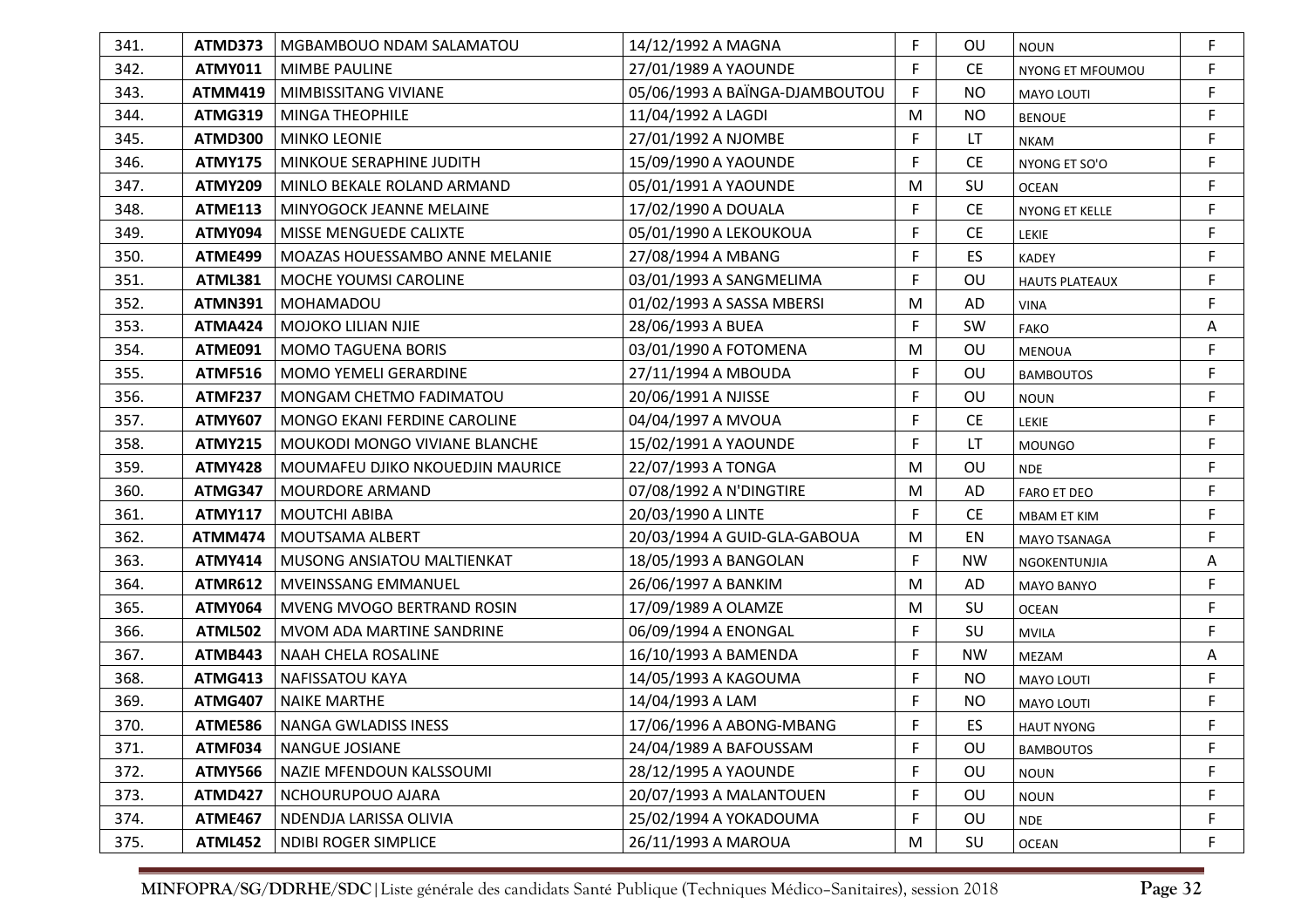| 376. | ATMG522        | NDIKORDI ENOCK                   | 31/12/1994 A BIBEMI           | M  | EN.       | <b>MAYO TSANAGA</b>   | F |
|------|----------------|----------------------------------|-------------------------------|----|-----------|-----------------------|---|
| 377. | ATMD017        | NDJONOCK REBECCA FALONNE         | 15/02/1989 A DOUALA           | F  | <b>LT</b> | SANAGA MARITIME       | F |
| 378. | ATMY238        | NDOGOMSI YAO YOLANDE             | 25/06/1991 A NGAOUNDERE       | F  | <b>NO</b> | <b>BENOUE</b>         | F |
| 379. | <b>ATMY466</b> | NDONGO EPOH GHISLAIN LANDRY      | 24/02/1994 A TIKO             | M  | LT        | <b>MOUNGO</b>         | F |
| 380. | ATMR136        | NDONGO NDONGO ROGER MARIE        | 05/05/1990 A EKOUMDOUMA II    | M  | <b>CE</b> | MEFOU ET AFAMBA       | F |
| 381. | ATMF352        | NDONKEU MARIAMA                  | 11/08/1992 A MANGA II FOUMBAN | F  | OU        | <b>NOUN</b>           | F |
| 382. | <b>ATMY555</b> | NDZINA BESSALA BLANDINE ROSINE   | 23/08/1995 A MVOUA            | F  | <b>CE</b> | LEKIE                 | F |
| 383. | ATMY376        | NDZINA NAMA CHARLIE ESTELLE      | 27/12/1992 A YAOUNDE          | F  | <b>CE</b> | LEKIE                 | F |
| 384. | ATMD510        | NEBA ANITA AJECK                 | 10/10/1994 A DOUALA           | F  | <b>NW</b> | MEZAM                 | Α |
| 385. | <b>ATMR288</b> | NGA EVONI GABRIEL ARISTIDE       | 04/01/1992 A NKOLMEBANGA      | M  | <b>CE</b> | LEKIE                 | F |
| 386. | <b>ATMY053</b> | NGA NDJOMO REGINE                | 08/07/1989 A OBALA            | F  | <b>CE</b> | LEKIE                 | F |
| 387. | <b>ATMY193</b> | NGADOUM TATANG LAURENCE          | 12/11/1990 A BATCHAM          | F  | OU        | <b>BAMBOUTOS</b>      | F |
| 388. | ATMY078        | NGAH EMILIENNE NOEL              | 30/11/1989 A EKOL             | F  | <b>CE</b> | LEKIE                 | F |
| 389. | ATMD271        | NGAKWE FONDJA OCTAVIE CARELLE    | 28/10/1991 A BAZOU            | F  | OU        | <b>NDE</b>            | F |
| 390. | <b>ATMN200</b> | NGALDIMA NANA                    | 11/12/1990 A NGAOUNDERE       | M  | NO.       | <b>MAYO REY</b>       | F |
| 391. | ATMD186        | NGAMBO NJOUME CHRISTIAN          | 02/10/1990 A NDOUNGUE         | M  | LT        | <b>MOUNGO</b>         | F |
| 392. | ATMG348        | NGAMDI AWAWOU ROUCHDA            | 07/08/1992 A KOUOPTAMO        | F  | OU        | <b>NOUN</b>           | F |
| 393. | <b>ATMR217</b> | NGANDEU NKAMGUE ASTELLE JOSIANE  | 05/03/1991 A YAOUNDE          | F  | OU        | <b>HAUT NKAM</b>      | F |
| 394. | <b>ATMY421</b> | NGINGNIPOURE KOUOTOU AÏCHETOU    | 10/06/1993 A FOUMBOT          | F  | OU        | <b>NOUN</b>           | F |
| 395. | <b>ATME302</b> | NGNIGANG CHRISTELLE NICOLE       | 01/02/1992 A ABONG-MBANG      | F  | OU        | <b>MENOUA</b>         | F |
| 396. | <b>ATMF458</b> | NGNINGHA NGOUONGOH DOLIE FLORE   | 05/01/1994 A BATCHAM          | F. | OU        | <b>BAMBOUTOS</b>      | F |
| 397. | ATMD538        | NGO LEMBA NGOUE ROSE ISABELLE    | 31/03/1995 A MADOUMBA         | F  | <b>CE</b> | <b>NYONG ET KELLE</b> | F |
| 398. | <b>ATMY157</b> | NGO MBEB RACHEL                  | 08/08/1990 A BATOURI          | F  | <b>CE</b> | NYONG ET KELLE        | F |
| 399. | ATMD329        | NGO NDEGUE MICHELE ARIANNE       | 19/05/1992 A DIZANGUE         | F  | LT.       | SANAGA MARITIME       | F |
| 400. | <b>ATMY307</b> | NGO NJOCK ANASTASIE              | 10/02/1992 A MTE LIBAMBA EPC  | F  | <b>CE</b> | NYONG ET KELLE        | F |
| 401. | <b>ATMY097</b> | <b>NGO TELEP YOLANDE</b>         | 06/01/1990 A EDEA             | F  | LT        | SANAGA MARITIME       | F |
| 402. | ATMD372        | NGOBA LAURAINE LESNE             | 05/12/1992 A MOUANGUEL        | F  | LT.       | <b>MOUNGO</b>         | F |
| 403. | <b>ATMD517</b> | NGOH GALLA VANESSA               | 11/12/1994 A MOUMEE           | F  | <b>NW</b> | <b>MOMO</b>           | Α |
| 404. | ATMF035        | NGONGANG TCHANANG ALINE BIBICH   | 02/05/1989 A MANENGOLE        | F  | OU        | <b>NDE</b>            | F |
| 405. |                | ATME455   NGONIA FLORA STEPHANIE | 05/12/1993 A BERTOUA          | F  | ES        | LOM ET DJEREM         |   |
| 406. | ATME296        | NGONIA ZOULDE MARIE CECILE       | 20/01/1992 A BETARE-OYA       | F  | <b>ES</b> | LOM ET DJEREM         | F |
| 407. | ATME062        | NGONO ANNE MARIE                 | 11/09/1989 A AKOMNYADA II     | F  | <b>CE</b> | NYONG ET SO'O         | F |
| 408. | <b>ATMY399</b> | NGONO CARINE NADINE              | 06/03/1993 A BERTOUA          | F  | <b>CE</b> | LEKIE                 | F |
| 409. | <b>ATMY402</b> | NGONO JEANNE NICAISE RAISSA      | 24/03/1993 A YAOUNDE          | F  | <b>CE</b> | LEKIE                 | F |
| 410. | <b>ATMY202</b> | NGONO JEANNE SIDONIE             | 12/12/1990 A YAOUNDE          | F  | <b>CE</b> | LEKIE                 | F |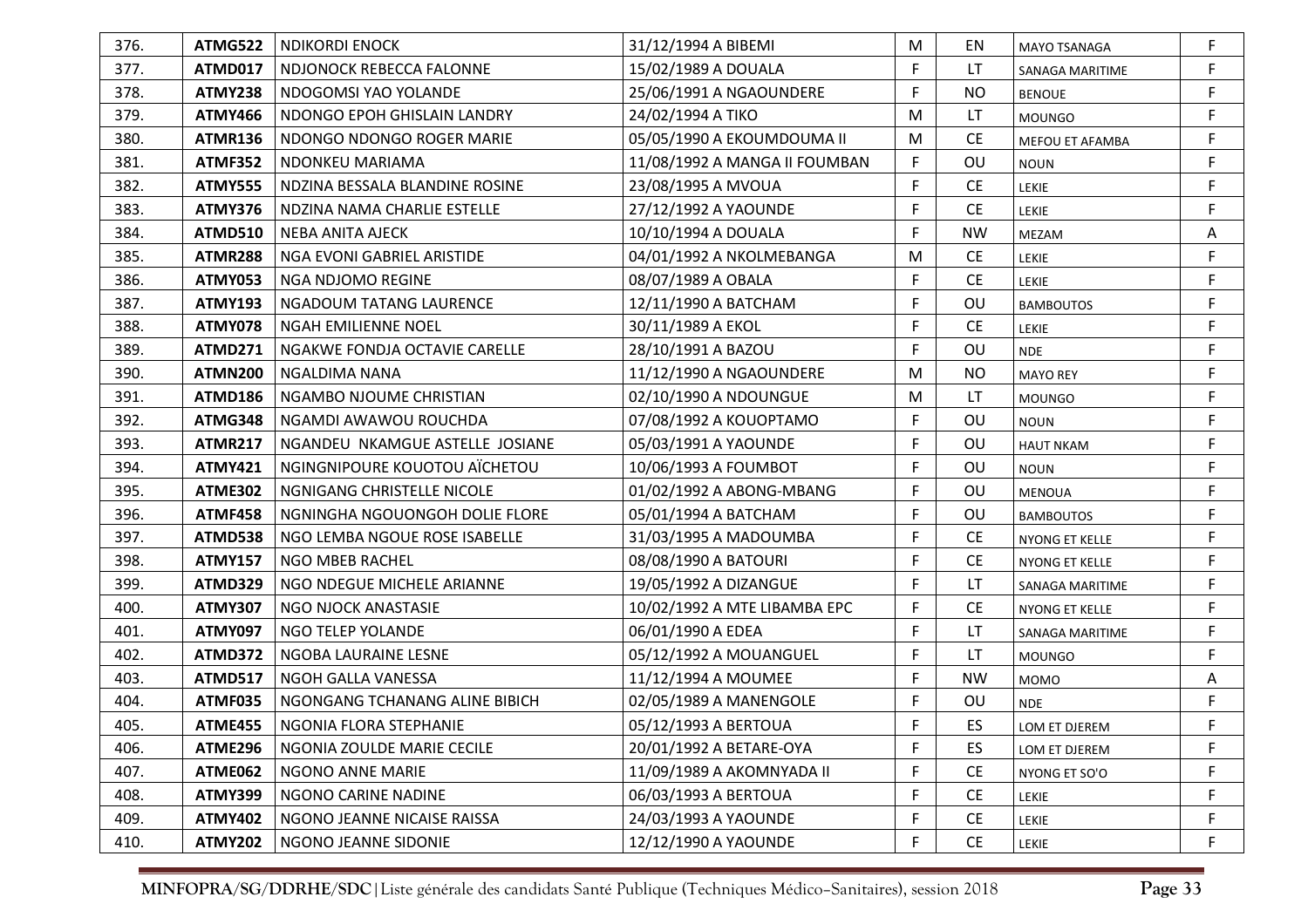| 411. | ATMD056        | l NGONO NTSABA EDA ARMEL              | 01/08/1989 A DOUALA           | F | <b>CE</b> | NYONG ET SO'O         | F |
|------|----------------|---------------------------------------|-------------------------------|---|-----------|-----------------------|---|
| 412. | <b>ATMY497</b> | NGOSSO NTOKO CARIS LAURE              | 05/08/1994 A TOMBEL           | F | SW        | <b>KUPE MANENGUBA</b> | Α |
| 413. | ATMG144        | NGOUAMAKA YADDA                       | 20/06/1990 A MORDOK-MOUTOURWA | M | EN        | <b>MAYO KANI</b>      | F |
| 414. | ATMY005        | NGOUFACK NGUEFACK DIEUDONNE           | 11/01/1989 A SANTCHOU-VILLE   | M | OU        | <b>MENOUA</b>         | F |
| 415. | ATMN214        | NGOUNGOURE NJOYA RAFIATOU             | 07/02/1991 A FOYETT           | F | OU        | <b>NOUN</b>           | F |
| 416. | ATMY332        | NGOUPEGBIE AMINA                      | 05/06/1992 A BAIGOM           | F | OU        | <b>NOUN</b>           | F |
| 417. | <b>ATMF219</b> | NGOUPEURE NJOYA ABIBA                 | 25/03/1991 A FOUMBAN          | F | OU        | <b>NOUN</b>           | F |
| 418. | <b>ATMF506</b> | NGOUTANE AMINATOU                     | 22/09/1994 A YAOUNDE          | F | OU        | <b>NOUN</b>           | F |
| 419. | ATMF040        | NGOUTANE MBOUANDI FADIMATOU           | 19/05/1989 A GAROUA           | F | OU        | <b>NOUN</b>           | F |
| 420. | <b>ATMY616</b> | NGUEFACK ASHLEY DELPHINE SOREL        | 24/08/1997 A YAOUNDE          | F | OU        | <b>MENOUA</b>         | F |
| 421. | <b>ATMG608</b> | NGUEPDJOP NZEKEP MARIE ANGELE         | 23/05/1997 A BANGOUA          | F | OU        | <b>NDE</b>            | F |
| 422. | <b>ATMD536</b> | NGUETI VANESSA ANASTASIA              | 18/03/1995 A DOUALA           | F | OU        | MENOUA                | F |
| 423. | ATMD082        | NGUETSOP DONGMO FLORENTINE            | 19/12/1989 A DOUALA           | F | OU        | MENOUA                | F |
| 424. | <b>ATMY349</b> | NGUIFFO KEUSSON GEORGETTE MARIE       | 07/08/1992 A BAMENDOU         | F | OU        | <b>MENOUA</b>         | F |
| 425. | <b>ATMF354</b> | NJAPNDOUNKE NAFISETOU                 | 17/08/1992 A MACHINKA FOUBAN  | F | OU        | <b>NOUN</b>           | F |
| 426. | <b>ATME606</b> | NJIKAM WALYDA BEBI                    | 10/03/1997 A FOUMBAN          | F | OU        | <b>NOUN</b>           | F |
| 427. | <b>ATMY254</b> | <b>NKEMO FRANCINE GAELLE</b>          | 17/09/1991 A YAOUNDE          | F | OU        | <b>HAUT NKAM</b>      | F |
| 428. | <b>ATMR286</b> | NKOLO EDZOA PIERRE DAMIEN             | 02/01/1992 A EVODOULA         | M | <b>CE</b> | <b>LEKIE</b>          | F |
| 429. | <b>ATMF613</b> | NKONG ARCHE DAMARIS GHISLAINE         | 09/07/1997 A EDEA             | F | LT        | SANAGA MARITIME       | F |
| 430. | <b>ATMY604</b> | NKONLACK TEBONTSOU CHRISTIANE         | 29/01/1997 A MBOUDA           | F | OU        | <b>BAMBOUTOS</b>      | F |
| 431. | <b>ATMY600</b> | NLANG MANGA PHILOMENE                 | 25/11/1996 A NKOABANG         | F | <b>CE</b> | MEFOU ET AFAMBA       | F |
| 432. | <b>ATMY125</b> | NOAH NOAH JUSTIN LE BEAU SADOK        | 09/04/1990 A ETOK             | M | <b>CE</b> | <b>LEKIE</b>          | F |
| 433. | <b>ATMY393</b> | NOUMBA CATHERINE CHRISTELLE           | 12/02/1993 A MBALMAYO         | F | <b>CE</b> | NYONG ET KELLE        | F |
| 434. | <b>ATML246</b> | NSOMO MBA HELENE                      | 03/08/1991 A NKOTOVENG        | F | SU        | VALLEE DU NTEM        | F |
| 435. | <b>ATMF530</b> | NSOUNFON MOUNGBAKOU YOUNCHAOU         | 27/01/1995 A FOUMBAN          | F | OU        | <b>NOUN</b>           | F |
| 436. | <b>ATMY223</b> | NTEME ONGOLO MARIE THERESE            | 13/04/1991 A MVOM-NAM         | F | <b>CE</b> | <b>LEKIE</b>          | F |
| 437. | <b>ATMF371</b> | NTIANJOMGNIGNI YAYE                   | 26/11/1992 A MAKOUTAM         | M | OU        | <b>NOUN</b>           | F |
| 438. | ATMD076        | NTOUBA EHODE ROQUIS GRACE             | 11/11/1989 A MANKWA           | F | LT.       | <b>MOUNGO</b>         | F |
| 439. | <b>ATMF107</b> | NTOUBA ELLE MARTINE-FLORE             | 29/01/1990 A BANKA BAFANG     | F | <b>LT</b> | <b>MOUNGO</b>         | F |
| 440. | ATME507        | NYAMOUTH AVOM BRIGITTE MARIE MICHELLE | 25/09/1994 A DOUME            |   | ES        | <b>HAUT NYONG</b>     |   |
| 441. | <b>ATMY572</b> | NYASSA MPESSE RAOUL                   | 25/01/1996 A YAOUNDE          | M | <b>CE</b> | <b>MBAM ET KIM</b>    | F |
| 442. | <b>ATME630</b> | NYAVOM OTARA CHIMENE                  | 28/07/1999 A DIANG            | F | ES        | LOM ET DJEREM         | F |
| 443. | ATMN089        | NYIWE TCHIMI CHRISTIAN                | 01/01/1990 A YAOUNDE          | M | AD        | <b>MAYO BANYO</b>     | F |
| 444. | <b>ATMG378</b> | NYORA MARTIN                          | 31/12/1992 A DATCHEKA         | M | EN        | <b>MAYO DANAY</b>     | F |
| 445. | ATMD396        | NZANGUIM EDWIGE                       | 01/03/1993 A GALIM            | F | OU        | <b>BAMBOUTOS</b>      | F |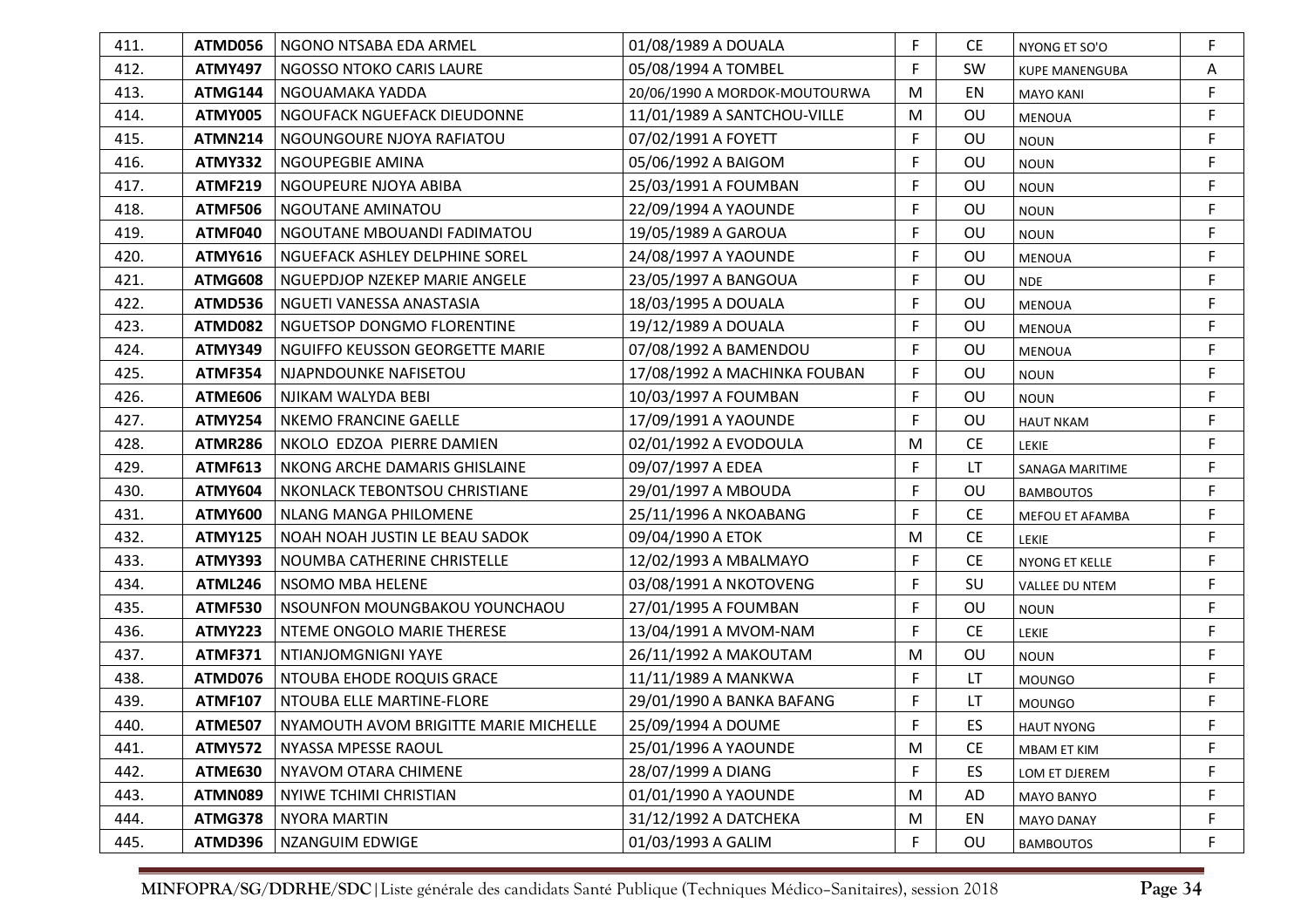| 446. | ATMF464        | NZEZAH TADZONG BLANDINE                 | 03/02/1994 A BATCHAM           | F.          | OU        | <b>BAMBOUTOS</b>       | F |
|------|----------------|-----------------------------------------|--------------------------------|-------------|-----------|------------------------|---|
| 447. | <b>ATMG067</b> | NZIE HELENE NANCY                       | 02/10/1989 A DOUALA            | F           | SU        | <b>OCEAN</b>           | F |
| 448. | <b>ATMY165</b> | <b>OBAM SALLA BIENVENUE</b>             | 01/09/1990 A NKOEMVONE         | M           | SU        | <b>MVILA</b>           | F |
| 449. | <b>ATMB422</b> | <b>ODMIA ETHEL NTAH</b>                 | 11/06/1993 A BALI NYONGA       | F           | <b>NW</b> | MEZAM                  | Α |
| 450. | <b>ATMG195</b> | OÏZA CLEMENT                            | 22/11/1990 A LAGDO             | M           | <b>NO</b> | FARO                   | F |
| 451. | <b>ATMY615</b> | OKPWA'A JULIO                           | 15/08/1997 A YAOUNDE           | F           | <b>CE</b> | MEFOU ET AKONO         | F |
| 452. | <b>ATMY459</b> | <b>OLOUGA MARIE GABRIELLE</b>           | 05/01/1994 A YAOUNDE           | F           | <b>CE</b> | <b>LEKIE</b>           | F |
| 453. | <b>ATMY250</b> | ONANA EFFA ARMAND LOUIS                 | 25/08/1991 A MBEYENGUE         | M           | <b>CE</b> | MEFOU ET AKONO         | F |
| 454. | ATMM232        | ONANA LINDA DANIELLE                    | 09/06/1991 A EBOLOWA           | F           | <b>CE</b> | MEFOU ET AFAMBA        | F |
| 455. | <b>ATMY120</b> | ONANA NDZIE GABRIELLE LEONIE            | 26/03/1990 A YAOUNDE           | F           | <b>CE</b> | LEKIE                  | F |
| 456. | <b>ATMY224</b> | ONANA NDZIGUI AUGUSTINE FLORE           | 18/04/1991 A YAOUNDE           | F           | ES        | <b>HAUT NYONG</b>      | F |
| 457. | <b>ATMN442</b> | <b>OUANGBINWE FIRMIN</b>                | 11/10/1993 A LAGDO             | M           | EN        | <b>MAYO DANAY</b>      | F |
| 458. | <b>ATMM567</b> | <b>OUMALTA BEATRICE</b>                 | 31/12/1995 A KOZA              | F.          | EN        | MAYO TSANAGA           | F |
| 459. | <b>ATMY143</b> | <b>OUOKAM NEGUEM BERTRAND</b>           | 14/06/1990 A BAMENDA           | M           | OU        | <b>HAUTS PLATEAUX</b>  | Α |
| 460. | <b>ATMF353</b> | <b>OUYETNE ABOUBAKAR SIDICK</b>         | 13/08/1992 A FOUMBOT           | M           | OU        | <b>BAMBOUTOS</b>       | F |
| 461. | <b>ATME433</b> | <b>PATAWOUA MOUNPAIN FLORENCE AIMEE</b> | 28/08/1993 A NJIMOM            | F           | OU        | <b>NOUN</b>            | F |
| 462. | <b>ATMY580</b> | <b>PATOU SALISSOU</b>                   | 02/05/1996 A NANGA-EBOKO       | F           | AD        | <b>VINA</b>            | F |
| 463. | <b>ATMF549</b> | PELOUEN GHOUENZEN LADIFETOU             | 02/07/1995 A NJISSE FOUMBAN    | F           | OU        | <b>NOUN</b>            | F |
| 464. | ATMD032        | PENDA LOBE CATHERINE                    | 18/04/1989 A DOUALA            | F           | LT        | <b>WOURI</b>           | F |
| 465. | <b>ATMY623</b> | POKAM FOSSI JOSIANE ADAI                | 05/02/1998 A BANSOA            | F           | OU        | <b>MENOUA</b>          | A |
| 466. | <b>ATMN409</b> | PONNTO SAMBO VINCENT                    | 27/04/1993 A MBE               | M           | AD        | <b>VINA</b>            | F |
| 467. | <b>ATMN262</b> | PONSO'O SALIMOU ROLAND                  | 03/10/1991 A NGAOUNDERE        | M           | AD        | <b>VINA</b>            | F |
| 468. | <b>ATMY130</b> | POUEME CHIDELINE LAURE                  | 25/04/1990 A YAOUNDE           | F           | OU        | <b>HAUTS PLATEAUX</b>  | F |
| 469. | <b>ATMD225</b> | POUOMOU HENDJEU LUMIERE DORIANE         | 20/04/1991 A MELONG            | F           | OU        | <b>HAUT NKAM</b>       | F |
| 470. | <b>ATMN119</b> | RACHIDATOU MARYAMOU                     | 24/03/1990 A TIGNERE           | F.          | AD        | <b>FARO ET DEO</b>     | F |
| 471. | ATMM023        | <b>ROBERT MANA</b>                      | 13/03/1989 A GOUMTOKOÏ MESKINE | M           | EN        | <b>DIAMARE</b>         | F |
| 472. | <b>ATMN061</b> | ROUGAYATOU OUMAROU                      | 28/08/1989 A NGAOUNDERE        | $\mathsf F$ | AD        | <b>VINA</b>            | F |
| 473. | ATMM626        | SAFIATOU MAGUIO ABAICHO                 | 27/09/1998 A KOUSSERI          | F.          | EN        | LOGONE ET CHARI        | F |
| 474. | ATMG404        | SAÏTANG BIENVENU                        | 05/04/1993 A NGONG             | M           | EN        | <b>MAYO KANI</b>       | F |
| 475. | <b>ATMN525</b> | SALAMATOU LAWBELLA DJIDERE MAHLE        | 07/01/1995 A MEIGANGA          | E           | AD        | MBERE                  |   |
| 476. | ATMD273        | SALEINE MOUNE BISSA CHOISIE-THERESE     | 29/10/1991 A NDIKINIMEKI       | F           | <b>CE</b> | <b>MBAM ET INOUBOU</b> | F |
| 477. | <b>ATMG621</b> | SANAOUNE KEMAI                          | 02/01/1998 A BAIKWA            | M           | <b>NO</b> | <b>MAYO REY</b>        | F |
| 478. | <b>ATMM256</b> | SANTIA SYLVIE HENRIETTE                 | 21/09/1991 A MAROUA            | F           | EN        | <b>MAYO DANAY</b>      | F |
| 479. | <b>ATMR441</b> | SEN MARIE YOLANDE                       | 10/10/1993 A NEBOLEN           | F           | <b>CE</b> | MBAM ET INOUBOU        | F |
| 480. | <b>ATME587</b> | SHIM NGOAN EMINI FLORE                  | 16/07/1996 A NGOUMOU           | F           | <b>CE</b> | MEFOU ET AKONO         | F |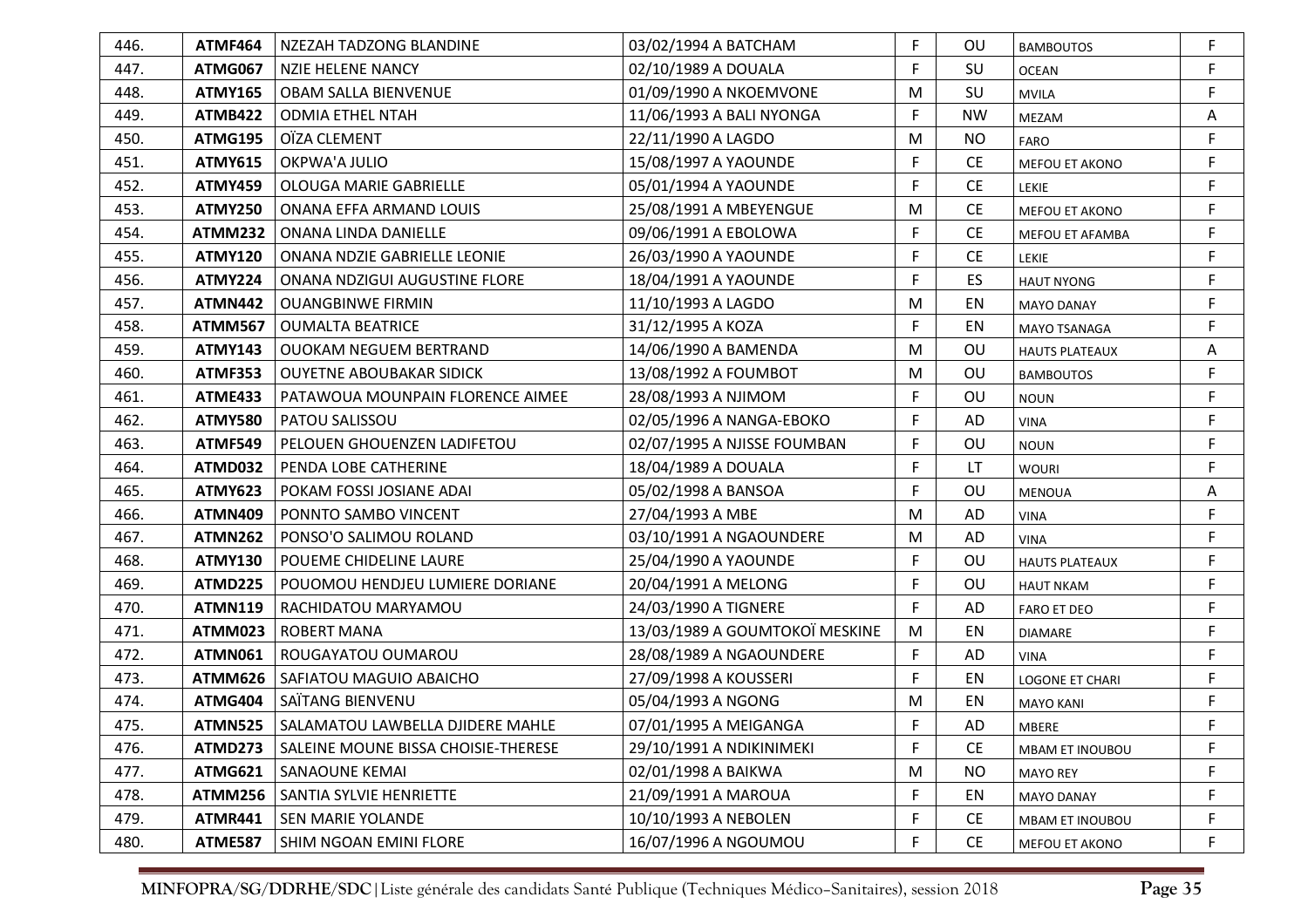| 481. | ATMF138        | SONKENG TAZOO IRIANE                | 19/05/1990 A BAFOUSSAM      | F. | OU        | <b>MENOUA</b>         | F           |
|------|----------------|-------------------------------------|-----------------------------|----|-----------|-----------------------|-------------|
| 482. | <b>ATMF561</b> | SONKWA KONGLACK VALETTE             | 05/11/1995 A MANKON BAMENDA | F  | OU        | <b>BAMBOUTOS</b>      | F           |
| 483. | <b>ATMF227</b> | SONWA LEKPA EDITH                   | 11/05/1991 A NKONGSAMBA     | F  | <b>OU</b> | <b>BAMBOUTOS</b>      | F           |
| 484. | ATMB008        | SOPMENE TCHIOTCHOUA ANICELLE        | 21/01/1989 A BAMENDA        | F  | OU        | <b>BAMBOUTOS</b>      | Α           |
| 485. | ATMD255        | <b>SOUP ANDRE BODELAIRE</b>         | 20/09/1991 A YAOUNDE        | M  | <b>OU</b> | <b>BAMBOUTOS</b>      | F.          |
| 486. | <b>ATMN426</b> | <b>TAASSA YADJI ERNEST</b>          | 15/07/1993 A NGAOUNDERE     | M  | AD        | <b>VINA</b>           | F           |
| 487. | ATMD203        | TAGUETIEU TSACHOUN CHRISTELLE       | 15/12/1990 A BAFOUSSAM      | F  | OU        | <b>MENOUA</b>         | F           |
| 488. | <b>ATMB123</b> | TAH HONORINE ANGWI                  | 05/04/1990 A MANKON         | F  | <b>NW</b> | <b>MOMO</b>           | Α           |
| 489. | <b>ATME131</b> | TASSALA KEBA HAWOUA                 | 25/04/1990 A BERTOUA        | F  | ES        | LOM ET DJEREM         | F           |
| 490. | <b>ATMY526</b> | TAZEUGUE MAPONDJOU JOYCE FANELLE    | 07/01/1995 A DOUALA         | F  | OU        | <b>HAUT NKAM</b>      | F           |
| 491. | <b>ATMF252</b> | <b>TCHANDOM NOUBISSI KEVIN</b>      | 30/08/1991 A MENGONG        | F  | OU        | <b>HAUTS PLATEAUX</b> | F           |
| 492. | ATMF069        | <b>TCHATCHOUA AMELIE CHRISTELLE</b> | 06/10/1989 A MBOUDA         | F  | OU        | <b>BAMBOUTOS</b>      | F           |
| 493. | ATMF020        | <b>TCHEJOU FATIMA FLORE</b>         | 01/03/1989 A FOUMBOT        | F  | OU        | <b>MIFI</b>           | F           |
| 494. | ATMD579        | TCHETCHOUA CHRISTIANE SANDRINE      | 18/04/1996 A NDOUNGUE II    | F  | OU        | <b>HAUT NKAM</b>      | F           |
| 495. | ATMD338        | <b>TCHEUKOU NANA MARIETTE</b>       | 14/06/1992 A DOUALA         | F  | EN        | <b>MAYO TSANAGA</b>   | F           |
| 496. | ATMD368        | <b>TCHIMEJIEU JULIENNE</b>          | 29/10/1992 A FONDONERA      | F  | OU        | <b>MENOUA</b>         | F           |
| 497. | <b>ATMY108</b> | <b>TCHINAING NZUGUIA RUTH</b>       | 29/01/1990 A BERTOUA        | F  | OU        | <b>HAUTS PLATEAUX</b> | F           |
| 498. | <b>ATMY293</b> | TCHOUALA TCHINDA DIANE              | 13/01/1992 A MBOUDA         | F  | OU        | <b>BAMBOUTOS</b>      | F           |
| 499. | <b>ATMY239</b> | <b>TCHOUANTI RAÏSSA</b>             | 30/06/1991 A BAFOUSSAM      | F  | OU        | <b>HAUTS PLATEAUX</b> | F           |
| 500. | ATMD289        | <b>TEBOUH NGAPGUE LUDIVINE</b>      | 05/01/1992 A DOUALA         | F  | OU        | <b>MENOUA</b>         | F           |
| 501. | <b>ATMY213</b> | TEDJALAMEI SUZANNE                  | 22/01/1991 A MERIE-DIAMARE  | F. | EN        | <b>DIAMARE</b>        | F           |
| 502. | <b>ATMF311</b> | TEIKEU ACHILE COLINCE               | 03/03/1992 A FONTSA TOUALA  | F  | OU        | <b>MENOUA</b>         | F           |
| 503. | <b>ATMM092</b> | <b>TEKAO CHRISTINE</b>              | 04/01/1990 A MAROUA         | F  | EN        | <b>MAYO DANAY</b>     | F           |
| 504. | <b>ATMY563</b> | <b>TEKEUDJO TONLIO CYRIELLE</b>     | 16/11/1995 A BAFOU          | F  | OU        | <b>MENOUA</b>         | F           |
| 505. | <b>ATMF619</b> | <b>TEMATIO STELLA FLORE</b>         | 25/11/1997 A BAFOU          | F  | OU        | <b>MENOUA</b>         | F           |
| 506. | <b>ATMY054</b> | <b>TEMVOUM TEMVOUM SERGE</b>        | 08/07/1989 A YAOUNDE        | M  | <b>CE</b> | <b>MBAM ET KIM</b>    | F           |
| 507. | <b>ATMM101</b> | <b>TEMWA EMMANUEL</b>               | 17/01/1990 A SAOTCHAY       | M  | EN        | <b>MAYO KANI</b>      | F           |
| 508. | ATMD529        | <b>TEYENG DANIEL FERDINAND</b>      | 25/01/1995 A DOUALA         | M  | LT.       | <b>NKAM</b>           | F           |
| 509. | <b>ATMY024</b> | TIENTCHEU POUNGOUE PRUDENCE         | 17/03/1989 A YAOUNDE        | F  | OU        | <b>HAUT NKAM</b>      | $\mathsf F$ |
| 510. | <b>ATMY190</b> | <b>TIYO LUCIE</b>                   | 17/10/1990 A YEBEKOLO       | F  | <b>CE</b> | MBAM ET KIM           |             |
| 511. | ATMA524        | <b>TOKO EKANGA SYLVIE</b>           | 04/01/1995 A MOUANGUEL      | F  | LT.       | <b>MOUNGO</b>         | F           |
| 512. | <b>ATMF178</b> | TONG-NZOCK ELAT CAROLINE            | 21/09/1990 A NFONTSAM       | F  | OU        | MENOUA                | F           |
| 513. | <b>ATMF145</b> | <b>TONLEU NBOUKENG MARIE</b>        | 21/06/1990 A BAFOUSSAM      | F  | OU        | MENOUA                | F           |
| 514. | <b>ATMY240</b> | <b>TOUA BERNADETTE ELYSEE</b>       | 08/07/1991 A YAOUNDE        | F  | <b>CE</b> | LEKIE                 | F           |
| 515. | <b>ATMN589</b> | TOUGODNE NGAFE LYDIE                | 03/08/1996 A MAROUA         | F  | EN        | <b>MAYO DANAY</b>     | F           |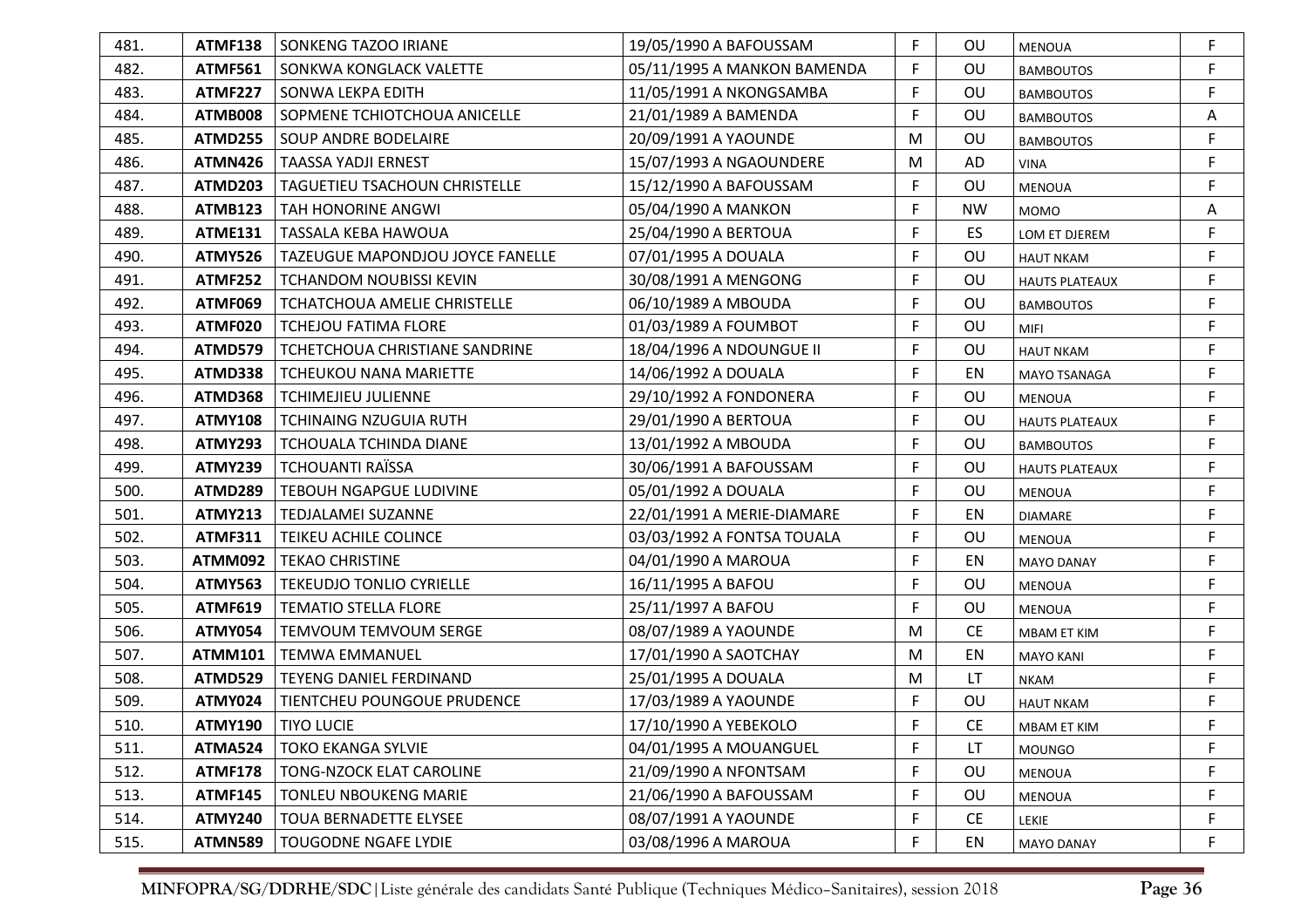| 516.        | <b>ATMY439</b> | <b>TOUKEM NGUENA JACINTA PIERRETTE</b>  | 25/09/1993 A YAOUNDE         | F.          | OU                                | MENOUA                 | F             |
|-------------|----------------|-----------------------------------------|------------------------------|-------------|-----------------------------------|------------------------|---------------|
| 517.        | <b>ATMN260</b> | <b>TOUVAMA DANIEL</b>                   | 30/09/1991 A OUZAL           | M           | EN                                | MAYO TSANAGA           | F             |
| 518.        | <b>ATMY350</b> | <b>TSAGO PIBENG ARMELLE</b>             | 08/08/1992 A KUMBA           | F.          | OU                                | <b>MENOUA</b>          | F             |
| 519.        | <b>ATMY490</b> | <b>TSAPFOU TCHOFFO FLORENCE</b>         | 02/07/1994 A SANTA           | F.          | OU                                | <b>BAMBOUTOS</b>       | F             |
| 520.        | <b>ATMF226</b> | <b>TSOBING NGUEKAM CHANCELINE</b>       | 02/05/1991 A DSCHANG         | F           | OU                                | <b>BAMBOUTOS</b>       | F             |
| 521.        | <b>ATMY051</b> | TSOPBOU CHRISTELLE APPOLINE             | 01/07/1989 A BAMENDOU        | F.          | OU                                | <b>MENOUA</b>          | F             |
| 522.        | ATMG234        | <b>VAIREKOUE RACHEL</b>                 | 12/06/1991 A KOINDER         | F.          | <b>NO</b>                         | <b>MAYO REY</b>        | F             |
| 523.        | <b>ATMY266</b> | <b>VIDI MARC VITAL</b>                  | 10/10/1991 A YAOUNDE         | M           | <b>CE</b>                         | NYONG ET SO'O          | F             |
| 524.        | <b>ATMY164</b> | <b>VOUNDATA ADOLINE</b>                 | 31/08/1990 A YAOUNDE         | F.          | EN                                | <b>MAYO DANAY</b>      | F             |
| 525.        | <b>ATMF158</b> | WADJOM KOUAM LILIANE                    | 08/08/1990 A BANKA           | F           | OU                                | <b>HAUTS PLATEAUX</b>  | F             |
| 526.        | <b>ATMY493</b> | <b>WAFO EMMANUEL</b>                    | 16/07/1994 A BAFOUSSAM       | M           | OU                                | <b>MIFI</b>            | $\mathsf F$   |
| 527.        | ATMB551        | WAJUKU BLESSING YEJEM                   | 17/07/1995 A BENAKUMA        | F           | <b>NW</b>                         | <b>MENCHUM</b>         | Α             |
| 528.        | <b>ATMY242</b> | <b>WANDJI FLORENCE</b>                  | 13/07/1991 A MBANGA          | F           | OU                                | <b>NDE</b>             | F             |
| 529.        | <b>ATMM188</b> | <b>WANGBARA ROBERT</b>                  | 10/10/1990 A MORA            | M           | EN                                | MAYO SAVA              | F             |
| 530.        | <b>ATMN167</b> | WOYO POM FLORENT                        | 06/09/1990 A MBE             | M           | AD                                | <b>VINA</b>            | F             |
| 531.        | ATMG480        | YADASSI MANA JUSTIN                     | 29/04/1994 A NGONG           | F.          | EN                                | <b>DIAMARE</b>         | F             |
| 532.        | ATMB483        | YAMGOUET HAFSETOU                       | 10/05/1994 A KOUTABA MATAKET | F.          | OU                                | <b>NOUN</b>            | F             |
| 533.        | <b>ATMM292</b> | YAMOUDA SARATOU SOULEY                  | 12/01/1992 A MAROUA          | F.          | EN                                | <b>DIAMARE</b>         | F             |
| 534.        | <b>ATMN314</b> | YAMSOENNE MAÏNA HERBERT FREDERIC        | 15/03/1992 A NGAOUNDERE      | M           | AD                                | <b>VINA</b>            | F             |
| 535.        | ATMG568        | YANA EMMA                               | 01/01/1996 A BIBEMI          | F           | EN                                | <b>MAYO KANI</b>       | F             |
| 536.        | <b>ATME583</b> | YANGA ALIDA                             | 18/05/1996 A NKOUM           | F           | ES                                | <b>HAUT NYONG</b>      | F             |
| 537.        | <b>ATMN590</b> | YATABE AURIANE                          | 20/08/1996 A MEIGANGA        | F           | AD                                | <b>MAYO BANYO</b>      | F             |
| 538.        | <b>ATMM484</b> | YEDJIE SAMIRA                           | 16/05/1994 A MAROUA          | F           | EN                                | <b>MAYO KANI</b>       | F             |
| 539.        | <b>ATMF359</b> | YEUMBIE BERLDING TAPUNG                 | 07/09/1992 A BAMBALANG       | F           | <b>NW</b>                         | NGOKENTUNJIA           | Α             |
| 540.        | ATME259        | YIKE MPEL REGINE VIRGINIA               | 28/09/1991 A MESSAMENA       | F.          | ES                                | <b>HAUT NYONG</b>      | F             |
| 541.        | ATMF077        | YMEKEU BEAUDELAIRE                      | 24/11/1989 A BAFOUSSAM       | M           | OU                                | <b>MENOUA</b>          | F             |
| 542.        | <b>ATMN177</b> | YONBAY FELECITE                         | 17/09/1990 A TOUBORO         | F.          | <b>NO</b>                         | <b>MAYO REY</b>        | F             |
| 543.        | <b>ATMF461</b> | ZABFACK NGUENA NIBELLE                  | 10/01/1994 A BALENG          | F.          | OU                                | MIFI                   | F             |
| 544.        | <b>ATMG133</b> | <b>ZAKIATOU IDRISSOU</b>                | 28/04/1990 A GUIDER          | M           | <b>NO</b>                         | MAYO LOUTI             | F             |
| 545.        | ATMY577        | <b>ZE ESSIANE EMMANUELLE</b>            | 16/03/1996 A SANGMELIMA      | F.          | SU                                | DJA ET LOBO            | F             |
| 546.        | <b>ATMM309</b> | ZERME YAKODAÏ                           | 13/02/1992 A MIDRE           | F.          | EN                                | <b>MAYO TSANAGA</b>    | F             |
| 547.        | <b>ATMF187</b> | <b>ZOCK A ZINTSEM FREDERIC</b>          | 07/10/1990 A LABLE           | M           | <b>CE</b>                         | <b>MBAM ET INOUBOU</b> | F             |
|             |                | <b>O SPÉCIALITÉ: PRÉPOSÉS DE MORGUE</b> |                              |             |                                   |                        |               |
| $N^{\rm o}$ |                | <b>MATRICULE   NOMS ET PRÉNOMS</b>      | DATE ET LIEU DE NAISSANCE    | <b>SEXE</b> | <b>RÉGION</b><br><b>D'ORIGINE</b> | DÉPARTEMENT D'ORIGINE  | <b>LANGUE</b> |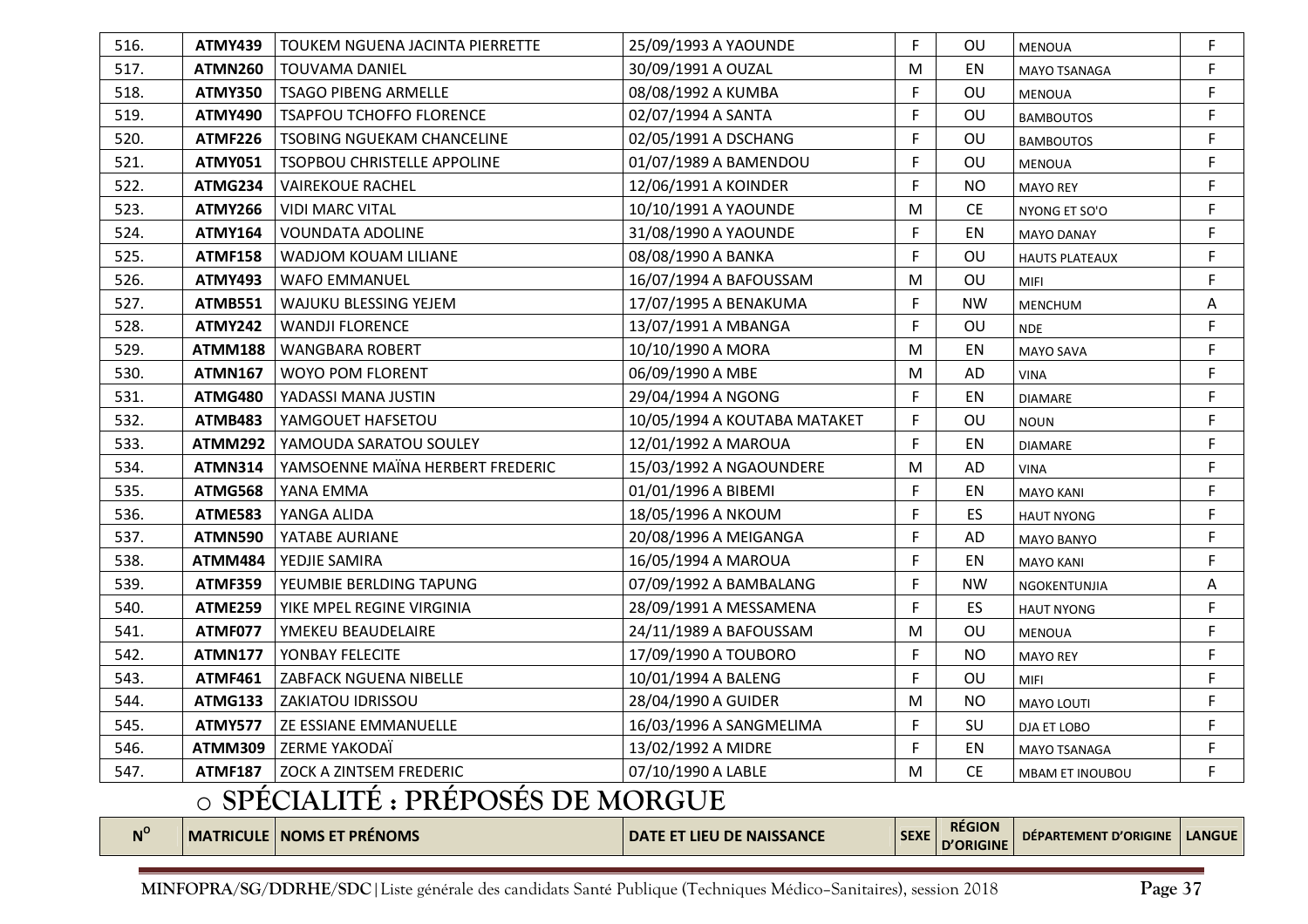| 548. | ATMY278        | ABE CELINE EDWIGE                  | 21/11/1991 A YAOUNDE             | F           | CE.       | <b>MFOUNDI</b>         | F           |
|------|----------------|------------------------------------|----------------------------------|-------------|-----------|------------------------|-------------|
| 549. | <b>ATMY264</b> | AKOUNOU AKOUNOU DAVID CEDRIC       | 09/10/1991 A EBOLOWA             | M           | SU        | DJA ET LOBO            | F           |
| 550. | <b>ATMY477</b> | AMASSEMBA ELISABETH MARIE          | 17/04/1994 A YAOUNDE             | F           | <b>CE</b> | <b>MBAM ET INOUBOU</b> | F           |
| 551. | ATMR001        | AMBA FOGO ZEBEDE                   | 01/01/1989 A MANDAKA-MOKOLO      | M           | EN        | <b>MAYO TSANAGA</b>    | F           |
| 552. | <b>ATMY211</b> | ANDJI GODJE                        | 13/01/1991 A MIDJIVIN            | M           | EN        | <b>MAYO KANI</b>       | F           |
| 553. | <b>ATMY628</b> | AVIA NGANA CHELSIA BERTRAND        | 04/11/1998 A YAOUNDE             | M           | <b>CE</b> | <b>MFOUNDI</b>         | F           |
| 554. | <b>ATMY495</b> | AWONDO PAULIN CHRISTOPHE           | 30/07/1994 A YAOUNDE             | M           | <b>CE</b> | <b>MFOUNDI</b>         | F           |
| 555. | <b>ATMY598</b> | <b>BAKAIWE DONALD</b>              | 31/10/1996 A DZIGUILAO           | M           | EN        | <b>MAYO KANI</b>       | F           |
| 556. | <b>ATMR087</b> | BAKARI NDJIDDA                     | 01/01/1990 A KOSSSEWA            | M           | EN        | <b>DIAMARE</b>         | F           |
| 557. | <b>ATMY127</b> | <b>BALENG ODETTE ESTELLE</b>       | 16/04/1990 A DZENG               | F           | <b>CE</b> | NYONG ET KELLE         | F           |
| 558. | <b>ATMY142</b> | <b>BEKONO ALPHONSINE LAURE</b>     | 09/06/1990 A NTOUESSONG          | F           | <b>CE</b> | MEFOU ET AKONO         | F           |
| 559. | <b>ATMY513</b> | <b>BEKONO VOUNDI LUC NORDISSE</b>  | 31/10/1994 A OTELE               | F           | <b>CE</b> | NYONG ET MFOUMOU       | F           |
| 560. | <b>ATMY627</b> | <b>BELLA ANGE DESIRE</b>           | 29/09/1998 A YAOUNDE             | F           | <b>CE</b> | <b>MFOUNDI</b>         | F           |
| 561. | <b>ATMY279</b> | BEUK A SIRA SUZANNE FRANCINE       | 28/11/1991 A KOUSSERI            | F           | <b>CE</b> | <b>MBAM ET INOUBOU</b> | F           |
| 562. | <b>ATMY230</b> | BIDZOGO AHANDA JEAN BAPTISTE       | 19/05/1991 A YAOUNDE             | M           | <b>CE</b> | <b>MFOUNDI</b>         | F           |
| 563. | <b>ATMY411</b> | <b>BIKETSIE ERIC YVAN</b>          | 30/04/1993 A YAOUNDE             | M           | <b>CE</b> | <b>MBAM ET INOUBOU</b> | F           |
| 564. | <b>ATMY088</b> | BILOA NGONO ENGELBERT CLAVERT      | 01/01/1990 A YAOUNDE             | M           | <b>CE</b> | <b>LEKIE</b>           | F           |
| 565. | <b>ATMY557</b> | <b>BILOA ZONGO MARIO GERARD</b>    | 02/09/1995 A EFOK                | M           | <b>CE</b> | LEKIE                  | F           |
| 566. | <b>ATMY498</b> | <b>BILONGO SUZANNE GAELLE</b>      | 10/08/1994 A EDOU                | F           | <b>CE</b> | NYONG ET MFOUMOU       | F           |
| 567. | <b>ATMY585</b> | <b>BILO'O CYNTHIA VENANCE</b>      | 14/06/1996 A EBOLOWA             | F.          | SU        | <b>MVILA</b>           | F           |
| 568. | <b>ATMR559</b> | <b>BIRWE FELIX</b>                 | 26/10/1995 A KOFIDE              | M           | EN        | <b>MAYO KANI</b>       | F           |
| 569. | <b>ATMY523</b> | <b>BOUALI DJIKEU EDWIGE</b>        | 01/01/1995 A DSCHANG             | $\mathsf F$ | OU        | <b>MENOUA</b>          | F           |
| 570. | <b>ATMY471</b> | DADJIE NOUMBISSIE MARCLANE DAVAREN | 15/03/1994 A CSE DE BAMETCHETCHA | M           | OU        | <b>MIFI</b>            | F           |
| 571. | <b>ATMY398</b> | DANG ABADA THERESE SANDRINE        | 06/03/1993 A YAOUNDE             | $\mathsf F$ | <b>CE</b> | <b>MFOUNDI</b>         | F           |
| 572. | <b>ATMY367</b> | DIFFO WODABONG CONSTANT            | 17/10/1992 A MBOUDA              | M           | OU        | <b>BAMBOUTOS</b>       | $\mathsf F$ |
| 573. | <b>ATMR544</b> | <b>DJAKBE BENIS</b>                | 06/05/1995 A KAYA                | M           | EN        | <b>MAYO KANI</b>       | F           |
| 574. | <b>ATMR221</b> | <b>DJONWE PALE VINCENT</b>         | 28/03/1991 A FILIOU GAMLOUM      | M           | EN        | <b>MAYO DANAY</b>      | F           |
| 575. | <b>ATMY284</b> | DONONA BILELE AIME                 | 02/01/1992 A GURE                | M           | EN        | <b>MAYO DANAY</b>      | F           |
| 576. | <b>ATMY114</b> | <b>ELAME SANDRINE</b>              | 28/02/1990 A DOUALA              | F           | LT        | <b>MOUNGO</b>          | F           |
| 577. | ATMY584        | ELOUNDOU ELOUNDOU CELESTIN         | 29/05/1996 A BITSINGDA           | M           | <b>CE</b> | LEKIE                  |             |
| 578. | <b>ATMR263</b> | <b>EMATIE ETAME ALAIN</b>          | 04/10/1991 A MBOURONK            | M           | LT        | <b>MOUNGO</b>          | F           |
| 579. | <b>ATMY558</b> | EPANE NGOH NZIE JACQUINO           | 11/10/1995 A YAOUNDE             | M           | LT        | <b>MOUNGO</b>          | F           |
| 580. | <b>ATMY431</b> | ETOUNDI NKOUMA JEAN ARSENE         | 22/08/1993 A NKOABANG            | M           | <b>CE</b> | MEFOU ET AKONO         | F           |
| 581. | <b>ATMY012</b> | EYA'A NSONO JERY JOEL              | 28/01/1989 A ENONGAL             | M           | SU        | <b>MVILA</b>           | F           |
| 582. | <b>ATMY265</b> | <b>EYOUCK JUSTINE AURORE</b>       | 10/10/1991 A DOUALA              | F           | <b>CE</b> | NYONG ET KELLE         | F           |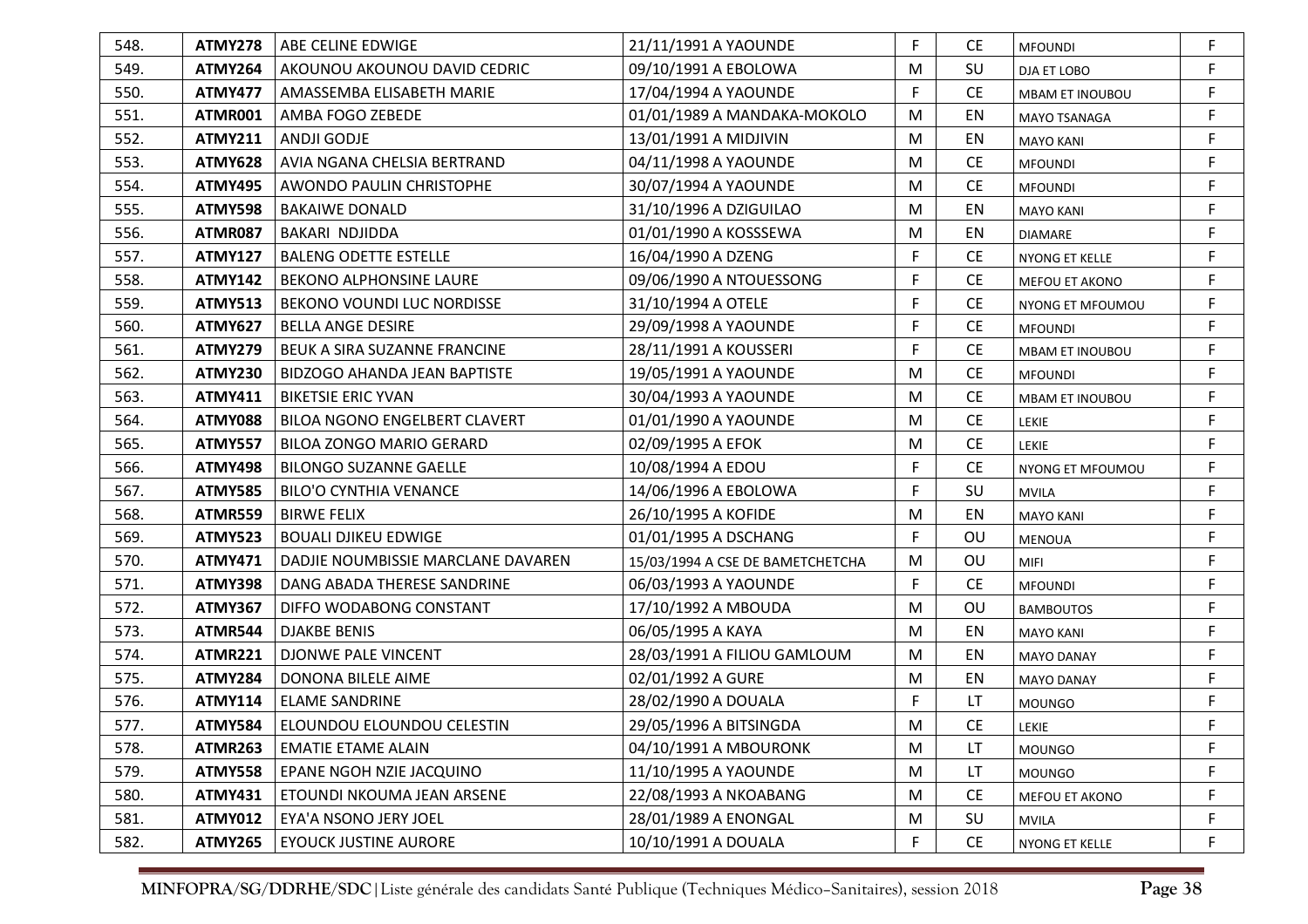| 583. | ATMF166        | l FOUKOUA MARTIAL                         | 02/09/1990 A YAOUNDE      | M  | <b>OU</b> | <b>MENOUA</b>          | F           |
|------|----------------|-------------------------------------------|---------------------------|----|-----------|------------------------|-------------|
| 584. | <b>ATMY389</b> | <b>GAISEMBAIWA MARIE</b>                  | 24/01/1993 A DOUKOULA     | F  | EN        | <b>MAYO DANAY</b>      | F           |
| 585. | ATMD299        | <b>GUETCHUISSI DJOUKAM SOLANGE BLANCE</b> | 23/01/1992 A YAOUNDE      | F  | <b>OU</b> | <b>HAUTS PLATEAUX</b>  | F           |
| 586. | <b>ATMY632</b> | <b>HAIPA BENOIT</b>                       | 00/00/1991 A NGONG        | M  | <b>NO</b> | <b>BENOUE</b>          | $\mathsf F$ |
| 587. | <b>ATMY412</b> | KOMBAÏ LAKREO                             | 03/05/1993 A DOUKOULA     | M  | EN        | <b>MAYO DANAY</b>      | F           |
| 588. | <b>ATMY019</b> | <b>KWATE TCHEUMKAM APOLLIN</b>            | 27/02/1989 A BAREHOCK     | M  | <b>OU</b> | <b>HAUTS PLATEAUX</b>  | F           |
| 589. | <b>ATMR597</b> | <b>MAGNE NICAISE LAURE</b>                | 16/10/1996 A NKOLMBONG    | F  | <b>OU</b> | <b>HAUTS PLATEAUX</b>  | F           |
| 590. | <b>ATMY374</b> | MBALLA ONGUENE ARSENE JUNIOR              | 15/12/1992 A YAOUNDE      | M  | <b>CE</b> | LEKIE                  | F           |
| 591. | <b>ATMR415</b> | MELINGUI MVOGO MARIE LYDIE                | 20/05/1993 A EKOM I       | F  | <b>CE</b> | <b>LEKIE</b>           | F           |
| 592. | <b>ATMY268</b> | <b>MENYE AWONO CATHERINE</b>              | 19/10/1991 A SA'A         | F  | <b>CE</b> | <b>LEKIE</b>           | F           |
| 593. | <b>ATMR285</b> | <b>MEWABO NOA GUILAINE</b>                | 02/01/1992 A AKONOLINGA   | F  | OU        | <b>KOUNG KHI</b>       | F           |
| 594. | <b>ATMY312</b> | <b>MOUBONG MOISE VICTOR</b>               | 05/03/1992 A MBALMAYO     | M  | <b>CE</b> | MBAM ET INOUBOU        | F           |
| 595. | <b>ATMY527</b> | <b>MOUNGA GWLADYS GAELLE</b>              | 10/01/1995 A OBALA        | F. | <b>CE</b> | <b>LEKIE</b>           | F           |
| 596. | <b>ATMY170</b> | <b>MVOGO JEAN CHRISTIAN</b>               | 09/09/1990 A NGONGO       | M  | <b>CE</b> | <b>LEKIE</b>           | F           |
| 597. | <b>ATMY593</b> | MVOMO ERIC ENGELBERT                      | 07/09/1996 A AKONOLINGA   | M  | <b>CE</b> | NYONG ET MFOUMOU       | F           |
| 598. | <b>ATMD416</b> | NANGUE NKENG GERMAINE FLORE               | 23/05/1993 A MANJO        | F  | LT        | <b>MOUNGO</b>          | F           |
| 599. | <b>ATMD425</b> | <b>NDJABEU YONKE WINNIE</b>               | 12/07/1993 A EDEA         | F  | OU        | <b>NDE</b>             | F           |
| 600. | <b>ATMY081</b> | NFEGUE MONIQUE SOLANGE                    | 18/12/1989 A NGOULEMAN    | F  | <b>CE</b> | MEFOU ET AKONO         | F           |
| 601. | <b>ATMY492</b> | <b>NGA ELODIE</b>                         | 14/07/1994 A LEBANZIP II  | F  | <b>CE</b> | <b>LEKIE</b>           | F           |
| 602. | <b>ATMY305</b> | NGABENA MVONDO APPOLONIE                  | 06/02/1992 A NKOLBIKOGO   | F  | <b>CE</b> | MEFOU ET AFAMBA        | $\mathsf F$ |
| 603. | <b>ATMD617</b> | <b>NGANZEU GLADICE</b>                    | 20/10/1997 A FOTOUNI      | F  | OU        | <b>HAUT NKAM</b>       | $\mathsf F$ |
| 604. | ATML248        | NGAODI BELINGA SUZANNE MARIE MADELEINE    | 22/08/1991 A NGOULEMAKONG | F  | SU        | <b>MVILA</b>           | $\mathsf F$ |
| 605. | ATMD569        | NGNIKEU YONKE CHRISTELLE                  | 04/01/1996 A DOUALA       | F  | OU        | <b>NDE</b>             | F           |
| 606. | ATMY033        | NGO BIKOI ODETTE HERMINE                  | 20/04/1989 A YAOUNDE      | F  | <b>CE</b> | <b>MFOUNDI</b>         | $\mathsf F$ |
| 607. | <b>ATMR118</b> | NGO NGOS                                  | 23/03/1990 A ESEKA        | F  | <b>CE</b> | NYONG ET KELLE         | F           |
| 608. | <b>ATMY601</b> | NGONO NDONGO MARIE BLANCHE LEATITIA       | 29/12/1996 A OBALA        | F  | <b>CE</b> | <b>LEKIE</b>           | $\mathsf F$ |
| 609. | <b>ATMY429</b> | NGOZIBI BELIBI BEATRICEULRICH DELAURE     | 05/08/1993 A YAOUNDE      | F  | <b>CE</b> | <b>MFOUNDI</b>         | $\mathsf F$ |
| 610. | <b>ATMF462</b> | NGUEDIA ZEBAZE PETRONIE                   | 15/01/1994 A YAOUNDE      | F  | OU        | <b>MENOUA</b>          | $\mathsf F$ |
| 611. | <b>ATMR476</b> | NKEPTSEU ALEXANDRA                        | 10/04/1994 A MBOUDA       | F  | OU        | <b>NDE</b>             | $\mathsf F$ |
| 612. | ATMY535        | NOAH ANYA JEAN MARIE                      | 15/03/1995 A AKONO        | м  | <b>CE</b> | <b>MEFOU ET AKONO</b>  | F           |
| 613. | <b>ATMY364</b> | <b>NOUBISSI JEAN BAPTISTE</b>             | 22/09/1992 A KEKEM        | M  | OU        | <b>HAUT NKAM</b>       | F           |
| 614. | ATMD308        | NTOUNGWE ACHILE                           | 10/02/1992 A DOUALA       | M  | LT        | <b>MOUNGO</b>          | F           |
| 615. | <b>ATMY281</b> | NTSAMA VERONIQUE                          | 20/12/1991 A YAOUNDE 1er  | F  | <b>CE</b> | <b>MFOUNDI</b>         | F           |
| 616. | <b>ATMF383</b> | <b>NZOUCK GABRIEL</b>                     | 04/01/1993 A NKONGSAMBA   | M  | OU        | MENOUA                 | F           |
| 617. | <b>ATMY320</b> | OBEKANA BAKINIENOU NITOUCHE               | 13/04/1992 A BOKITO       | F  | <b>CE</b> | <b>MBAM ET INOUBOU</b> | F           |